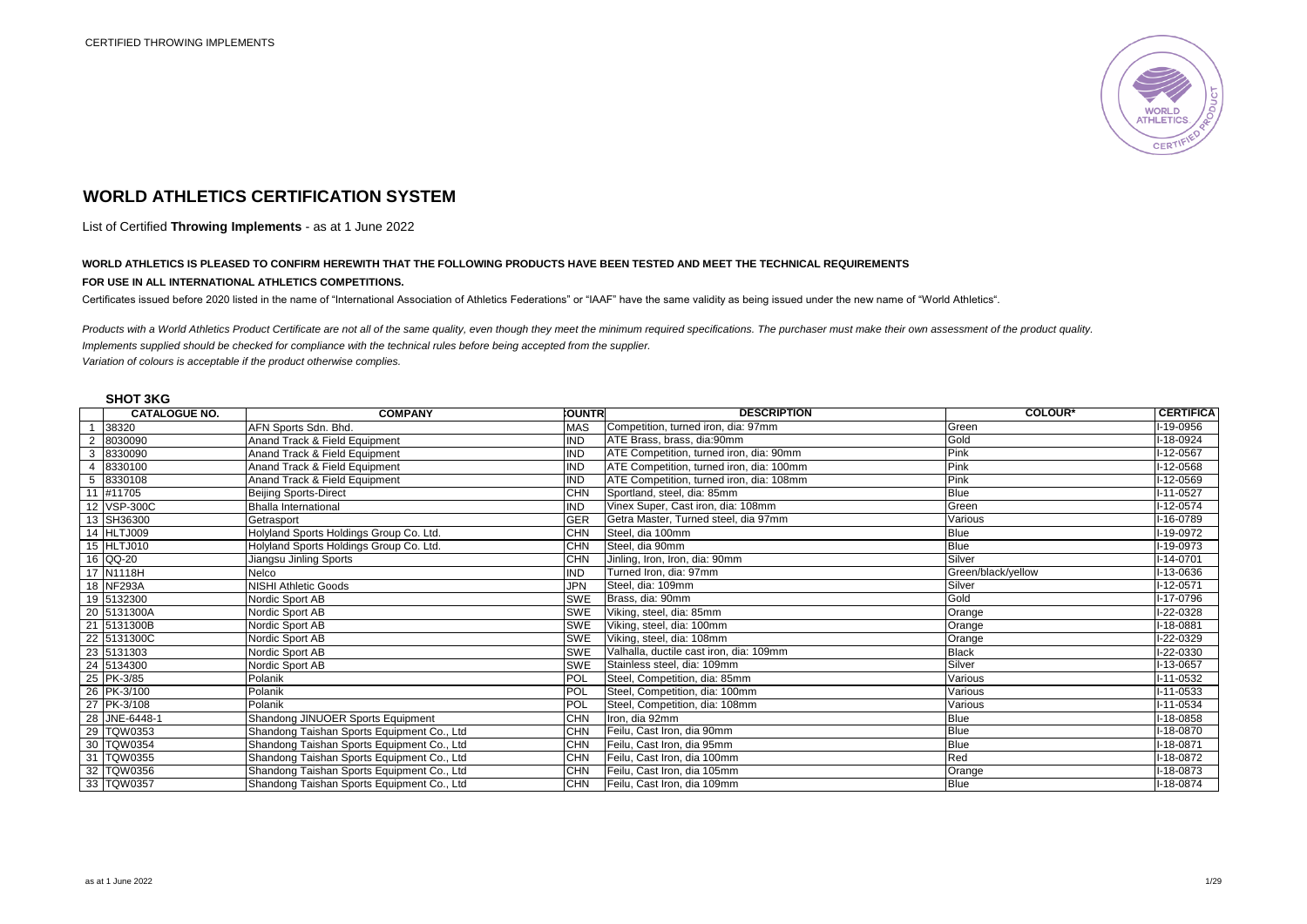

## **SHOT 4KG**

|                | <b>CATALOGUE NO.</b> | <b>COMPANY</b>                          | <b>COUNTRI</b> | <b>DESCRIPTION</b>                             | <b>COLOUR*</b> | <b>CERTIFICA</b> |
|----------------|----------------------|-----------------------------------------|----------------|------------------------------------------------|----------------|------------------|
|                | 1 38250              | AFN Sports Sdn. Bhd.                    | <b>MAS</b>     | Competition, Brass, dia: 95mm                  | Gold           | $-19 - 0957$     |
|                | 2 38350              | AFN Sports Sdn. Bhd.                    | <b>MAS</b>     | Competition, Turned Iron, dia: 100mm           | <b>Blue</b>    | $1-19-0958$      |
| 3              | 8040095              | Anand Track & Field Equipment           | IND            | ATE Brass, dia: 95mm                           | Gold           | $-18 - 0904$     |
|                | 4 8140009            | Anand Track & Field Equipment           | IND            | ATE Stainless steel, dia: 109mm                | Silver         | $-12 - 0624$     |
|                | 5 8140095            | Anand Track & Field Equipment           | <b>IND</b>     | ATE Stainless steel, dia: 95mm                 | Silver         | I-12-0626        |
| 6              | 8240009              | Anand Track & Field Equipment           | <b>IND</b>     | ATE Aspero, dia: 109mm                         | Dark Brown     | $1 - 05 - 0321$  |
| $\overline{7}$ | 8340004              | Anand Track & Field Equipment           | <b>IND</b>     | ATE Competition Iron, turned iron, dia: 104mm  | Pink           | I-07-0386        |
|                | 8 PB-QQS13           | Beijing BoXiangHengRui Sports           | <b>CHN</b>     | Powerbridge, stainless steel, dia:99.8mm       | Silver         | $1-12-0577$      |
|                | 9 F300-4             | Beijing Crown Sporting Goods            | <b>CHN</b>     | Crown, steel, dia: 110mm                       | <b>TBC</b>     | $1-99-0181$      |
|                | 16 #11704            | <b>Beijing Sports-Direct</b>            | <b>CHN</b>     | Sportland Women's, Steel, dia: 95mm            | Yellow         | $I-11-0512$      |
|                | 17 VSP-209           | <b>Bhalla International</b>             | IND            | Vinex Super-200, Alloy steel, dia: 109mm       | Silver         | $I-06-0361$      |
|                | 18 VSP-295           | <b>Bhalla International</b>             | <b>IND</b>     | Vinex Super, Alloy steel, dia: 95mm            | Silver         | I-99-0179        |
|                | 19 VSP-303           | <b>Bhalla International</b>             | <b>IND</b>     | Vinex Super, Turned iron, dia: 103mm           | White          | I-04-0311        |
|                | 20 4009              | <b>Bhalla Sports</b>                    | IND            | Vixen Silver Magic, Stainless steel, dia: 95mm | <b>Steel</b>   | I-13-0637        |
|                | 21 4014              | <b>Bhalla Sports</b>                    | <b>IND</b>     | Vixen Academy, Turned steel, dia: 103mm        | Red            | I-13-0639        |
|                | 22 Q129              | Feiyu                                   | <b>CHN</b>     | Brass, dia: 99mm                               | Red copper     | I-05-0331        |
|                | 23 Q218              | Feiyu                                   | <b>CHN</b>     | Carbon steel, dia: 105mm                       | Lilac          | $1 - 15 - 0754$  |
|                | 24 Q219              | Feiyu                                   | <b>CHN</b>     | Carbon steel, dia: 109mm                       | Camel          | $1 - 15 - 0755$  |
|                | 25 SH36400           | Getrasport                              | <b>GER</b>     | Getra Master, Turned steel, dia 109mm          | Various        | $1 - 16 - 0790$  |
|                | 26 3194              | <b>Gill Athletics</b>                   | <b>USA</b>     | Indoor Softshell, polyvinyl plastic            | Red            | I-99-0061        |
|                | 27 3294              | <b>Gill Athletics</b>                   | USA            | Indoor Hardshell, polyethylene shell           | Red            | I-99-0060        |
|                | 28 3894              | <b>Gill Athletics</b>                   | USA            | Perfect Balance, Steel, Dia: 108mm             | Yellow         | $I-15-0762$      |
|                | 29 34943             | <b>Gill Athletics</b>                   | <b>USA</b>     | Turned iron, dia: 108mm                        | White          | I-99-0058        |
|                | 30 735941            | <b>Gill Athletics</b>                   | <b>USA</b>     | Stainless steel, dia: 109mm                    | Silver         | I-99-0059        |
|                | 31 HA-029H           | Hana Sports                             | KOR            | Steel, dia: 99mm                               | <b>Black</b>   | I-13-0647        |
|                | 32 OKC-1133          | HeBei Okachy Sports                     | <b>CHN</b>     | Steel, dia 100mm                               | Red            | $-16-0772$       |
|                | 33 SAB-TG-400P       | Hebei Silver Arrow Sporting Goods       | <b>CHN</b>     | Silver Arrow, steel, dia: 95mm                 | Various        | $-19 - 0947$     |
|                | 34 SAS-TG040         | Hebei Silver Arrow Sporting Goods       | <b>CHN</b>     | Silver Arrow, carbon steel, dia: 99.5mm        | <b>Blue</b>    | I-17-0826        |
|                | 35 HLTJ011           | Holyland Sports Holdings Group Co. Ltd. | CHN            | Steel, dia 95mm                                | <b>Blue</b>    | $1-19-0974$      |
|                | 36 HLTJ012           | Holyland Sports Holdings Group Co. Ltd. | CHN            | Steel, dia 99mm                                | <b>Blue</b>    | $-19 - 0975$     |
|                | 37 HLTJ013           | Holyland Sports Holdings Group Co. Ltd. | <b>CHN</b>     | Steel, dia 109mm                               | <b>Blue</b>    | I-19-0976        |
|                | 38 HLTJ014           | Holyland Sports Holdings Group Co. Ltd. | <b>CHN</b>     | Steel. dia 106mm                               | <b>Blue</b>    | $-19-0977$       |
|                | 39 QQ-7              | Jiangsu Jinling Sports Equipment        | <b>CHN</b>     | Jinling, iron, dia: 95mm                       | Silver         | $-12 - 0552$     |
|                | 40 QQ-8              | Jiangsu Jinling Sports Equipment        | <b>CHN</b>     | Jinling, iron, dia: 99mm                       | Silver         | $I-05-0345$      |
|                | 41 QQ-9              | Jiangsu Jinling Sports Equipment        | <b>CHN</b>     | Jinling, iron, dia: 103mm                      | Silver         | I-12-0553        |
|                | 42 QQ-10             | Jiangsu Jinling Sports Equipment        | <b>CHN</b>     | Jinling, iron, dia: 106mm                      | Silver         | $-12 - 0554$     |
|                | 43 QQ-11             | Jiangsu Jinling Sports Equipment        | <b>CHN</b>     | Jinling, iron, dia: 109mm                      | Silver         | $-12 - 0555$     |
|                | 44 TC-1244           | Jiangsu Tiancheng Sporting Goods        | <b>CHN</b>     | Cast Iron, dia 100mm                           | Red            | I-18-0896        |
|                | 45 A2720             | <b>Marty Sports</b>                     | <b>FRA</b>     | Stainless steel, dia 95mm                      | Silver         | I-20-1012        |
|                | 46 AL302             | Mondo Iberica                           | <b>ESP</b>     | Competition, steel, dia: 99mm                  | <b>Blue</b>    | $I-99-0174$      |
|                | 47 SS-00400C         | <b>National Sports</b>                  | IND            | Cougar Alloy iron 4kg, dia.: 95mm              | Silver         | I-06-0382        |
|                | 48 ST-0400B          | <b>National Sports</b>                  | <b>IND</b>     | Cougar Turned iron, dia: 104mm                 | Multi colour   | $I-12-0615$      |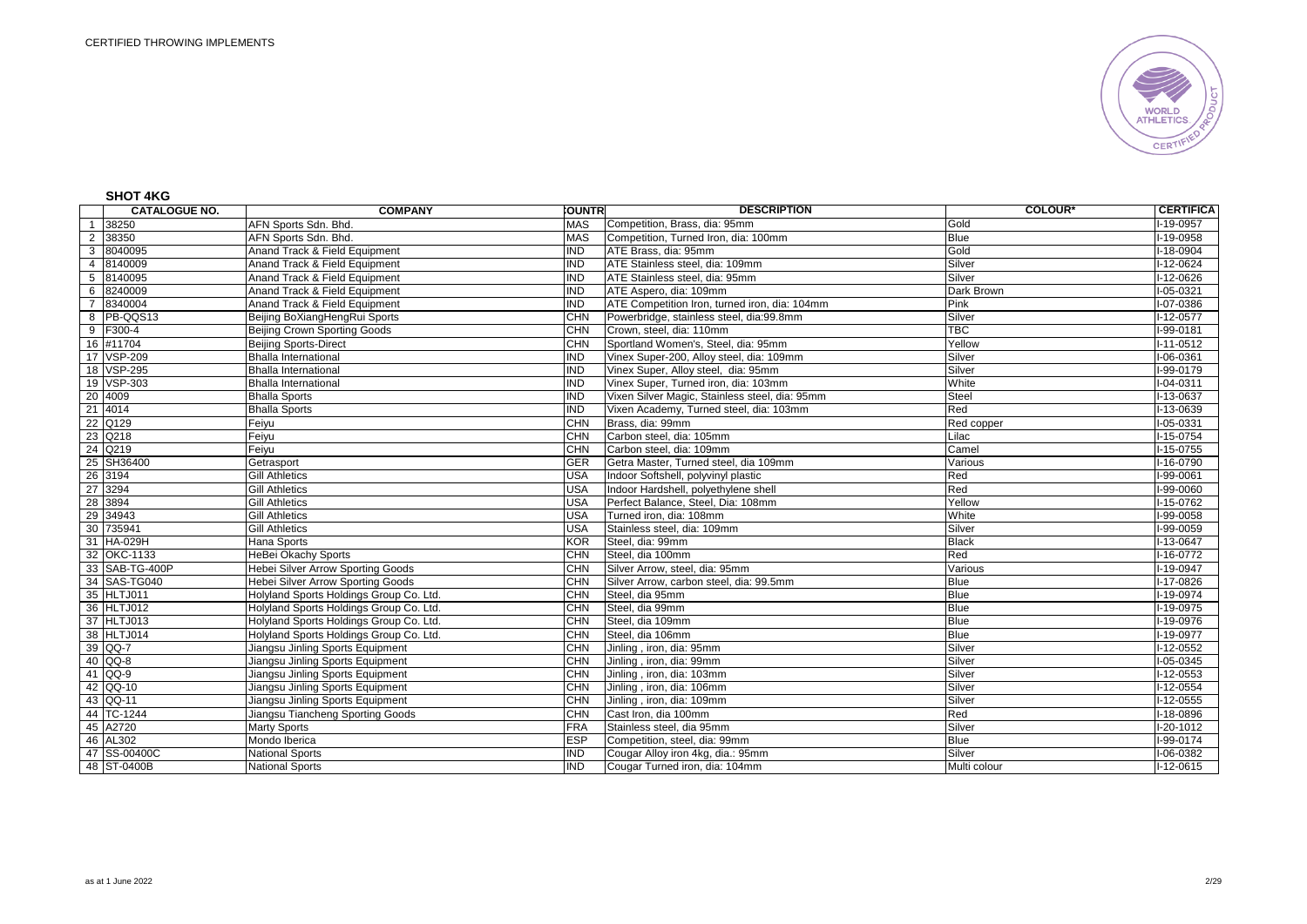

| <b>CATALOGUE NO.</b> | <b>COMPANY</b>                              | <b>COUNTR</b> | <b>DESCRIPTION</b>                                       | <b>COLOUR*</b> | <b>CERTIFICA</b> |
|----------------------|---------------------------------------------|---------------|----------------------------------------------------------|----------------|------------------|
| 49 N2018 KMSE        | Nelco                                       | <b>IND</b>    | KIN-O-MAX, Ductile iron, dia 105mm                       | Black/yellow   | I-19-0954        |
| 50 N1117E            | Nelco                                       | <b>IND</b>    | Gold, Brass, dia: 95mm                                   | Gold           | I-99-0135        |
| 51 N1117XC           | Nelco                                       | <b>IND</b>    | Alloy, stainless steel, dia: 95mm                        | Silver         | I-99-0139        |
| 52 N1118E            | Nelco                                       | <b>IND</b>    | Turned iron, dia: 108mm                                  | Red/vellow     | I-99-0094        |
| 53 N1118EA           | Nelco                                       | <b>IND</b>    | Turned iron, dia: 104mm                                  | Black/yellow   | I-99-0137        |
| 54 N1118EB           | Nelco                                       | <b>IND</b>    | Turned iron, dia: 100mm                                  | Blue/yellow    | I-99-0136        |
| 55 N1118FX           | Nelco                                       | IND           | Turned steel, dia: 109mm                                 | Red            | I-01-0248        |
| 56 F253              | <b>NISHI Athletic Goods</b>                 | <b>JPN</b>    | Steel. dia: 103mm                                        | Silver         | $-99 - 0089$     |
| 57 F253C             | <b>NISHI Athletic Goods</b>                 | <b>JPN</b>    | Steel. dia: 109mm                                        | Silver         | I-99-0084        |
| 58 5131400           | Nordic Sport                                | <b>SWE</b>    | Steel Plus, turned steel, dia: 105mm                     | <b>Black</b>   | I-18-0882        |
| 59 5131400A          | Nordic Sport                                | <b>SWE</b>    | Viking, Steel, dia: 95mm                                 | Orange         | I-22-0332        |
| 60 5131400B          | Nordic Sport                                | SWE           | Viking, Steel, dia: 100mm                                | Orange         | I-22-0333        |
| 61 5131400C          | Nordic Sport                                | <b>SWE</b>    | Viking, Steel, dia: 110mm                                | Orange         | I-22-0334        |
| 62 5131402           | Nordic Sport                                | <b>SWE</b>    | Valhalla, Ductile Cast Iron, dia: 103mm                  | <b>Black</b>   | $1-22-0335$      |
| 63 5131403           | Nordic Sport                                | <b>SWE</b>    | Valhalla, Ductile Cast Iron, dia: 109mm                  | <b>Black</b>   | $I-22-0336$      |
| 64 5132400           | Nordic Sport                                | <b>SWE</b>    | Brass, dia 95mm                                          | Gold           | I-12-0601        |
| 65 5132400A          | Nordic Sport                                | <b>SWE</b>    | Brass, dia 100mm                                         | Gold           | I-22-0331        |
| 66 5133402           | Nordic Sport                                | <b>SWE</b>    | Turned steel, dia: 109mm                                 | Red            | $I-99-0025$      |
| 67 5134401           | Nordic Sport                                | <b>SWE</b>    | Stainless steel, dia: 103mm                              | Silver         | $I-12-0600$      |
| 68 MS18-4/110        | Polanik                                     | <b>POL</b>    | Old school by Tomasz Majewski, Turned steel, dia: 110mm  | Various        | I-18-0930        |
| 69 PK-4/95           | Polanik                                     | POL           | Turned steel, Competition, dia: 95mm                     | Various        | $I-12-0588$      |
| 70 PK-4/95-S         | Polanik                                     | <b>POL</b>    | Turned stainless steel, Competition, dia: 95mm           | Metallic       | $I - 00 - 0231$  |
| 71 PK-4/100          | Polanik                                     | <b>POL</b>    | Steel, Competition, dia: 100mm                           | Various        | $I-99-0150$      |
| 72 PK-4/100-S        | Polanik                                     | POL           | Turned stainless steel, dia: 100mm                       | Silver         | I-00-0195        |
| 73 PK-4/100-M        | Polanik                                     | <b>POL</b>    | Turned Brass, dia: 100mm                                 | Gold           | $I-00-0198$      |
| 74 PK-4/105-S        | Polanik                                     | <b>POL</b>    | Turned stainless steel, Competition, dia: 105mm          | Metallic       | $I-00-0232$      |
| 75 PK-4/106          | Polanik                                     | <b>POL</b>    | Competition, steel Velaasa, 4kg, Dia:106mm, Turned steel | <b>Black</b>   | I-18-0892        |
| 76 PK-4/110          | Polanik                                     | <b>POL</b>    | Turned steel, Competition, dia: 110mm                    | Various        | I-12-0581        |
| 77 JNE-6448-2        | Shandong JINUOER Sports Equipment           | <b>CHN</b>    | Iron, dia 100mm                                          | <b>Blue</b>    | $I-18-0859$      |
| 78 FLF720            | Shandong Taishan Sports Equipment Co., Ltd  | <b>CHN</b>    | Feilu, Stainless steel, dia: 95.6mm                      | Yellow         | $I-00-0228$      |
| 79 TQW0341           | Shandong Taishan Sports Equipment Co., Ltd  | CHN           | Feilu. Ductile cast iron. dia: 95mm                      | Silver         | I-17-0797        |
| 80 TQW0342           | Shandong Taishan Sports Equipment Co., Ltd  | <b>CHN</b>    | Feilu. Ductile cast iron. dia: 99mm                      | Silver         | I-17-0798        |
| 81 TQW0343           | Shandong Taishan Sports Equipment Co., Ltd. | <b>CHN</b>    | Feilu, Ductile cast iron, dia: 103mm                     | Silver         | I-17-0799        |
| 82 TQW0344           | Shandong Taishan Sports Equipment Co., Ltd  | <b>CHN</b>    | Feilu, Ductile cast iron, dia: 106mm                     | Silver         | $I-17-0800$      |
| 83 TQW0345           | Shandong Taishan Sports Equipment Co., Ltd  | <b>CHN</b>    | Feilu, Ductile cast iron, dia: 109mm                     | Silver         | I-17-0801        |
| 84 SAS SSS 3602F     | Sports & Sports International               | <b>IND</b>    | Stainless steel, dia: 95mm                               | Silver         | $I-14-0660$      |
| 85 721-2105          | <b>UCS</b>                                  | <b>USA</b>    | Turned steel, dia: 105mm                                 | Yellow         | I-99-0115        |
| 86 721-2109          | UCS                                         | <b>USA</b>    | Turned steel, dia: 109mm                                 | Yellow         | I-99-0112        |

# **SHOT 5KG**

| <b>CATALOGUE NO.</b>  | <b>COMPANY</b>                | <b>COUNTR</b> | <b>DESCRIPTION</b>                                 | <b>COLOUR*</b> | <b>CERTIFICA</b> |
|-----------------------|-------------------------------|---------------|----------------------------------------------------|----------------|------------------|
| 38410                 | AFN Sports Sdn. Bhd.          | <b>MAS</b>    | Competition, Turned iron, dia: 114mm               | <b>Red</b>     | I-19-0959        |
| 8050000               | Anand Track & Field Equipment | <b>IND</b>    | ATE Brass, brass; dia:100mm                        | Gold           | I-18-0925        |
| 8350014               | Anand Track & Field Equipment | <b>IND</b>    | ATE Competition iron turned, cast iron, dia: 114mm | <b>Red</b>     | I-08-0398        |
| $5 \frac{1411703}{ }$ | Beijing Sports-Direct         | <b>CHN</b>    | Sportland, steel, dia: 100mm                       | l Blue         | I-11-0513        |
| <b>VSP-315A</b>       | <b>Bhalla International</b>   | <b>IND</b>    | Vinex Super, Turned iron, dia: 115mm               | Yellow         | I-04-0310        |
| <b>VST-500</b>        | <b>Bhalla International</b>   | IND           | Vinex Super Challenge, turned iron, dia: 111mm     | Yellow         | I-15-0740        |
| SH36500               | Getrasport                    | <b>GER</b>    | Getra Master, Turned steel, dia 114mm              | Various        | I-16-0791        |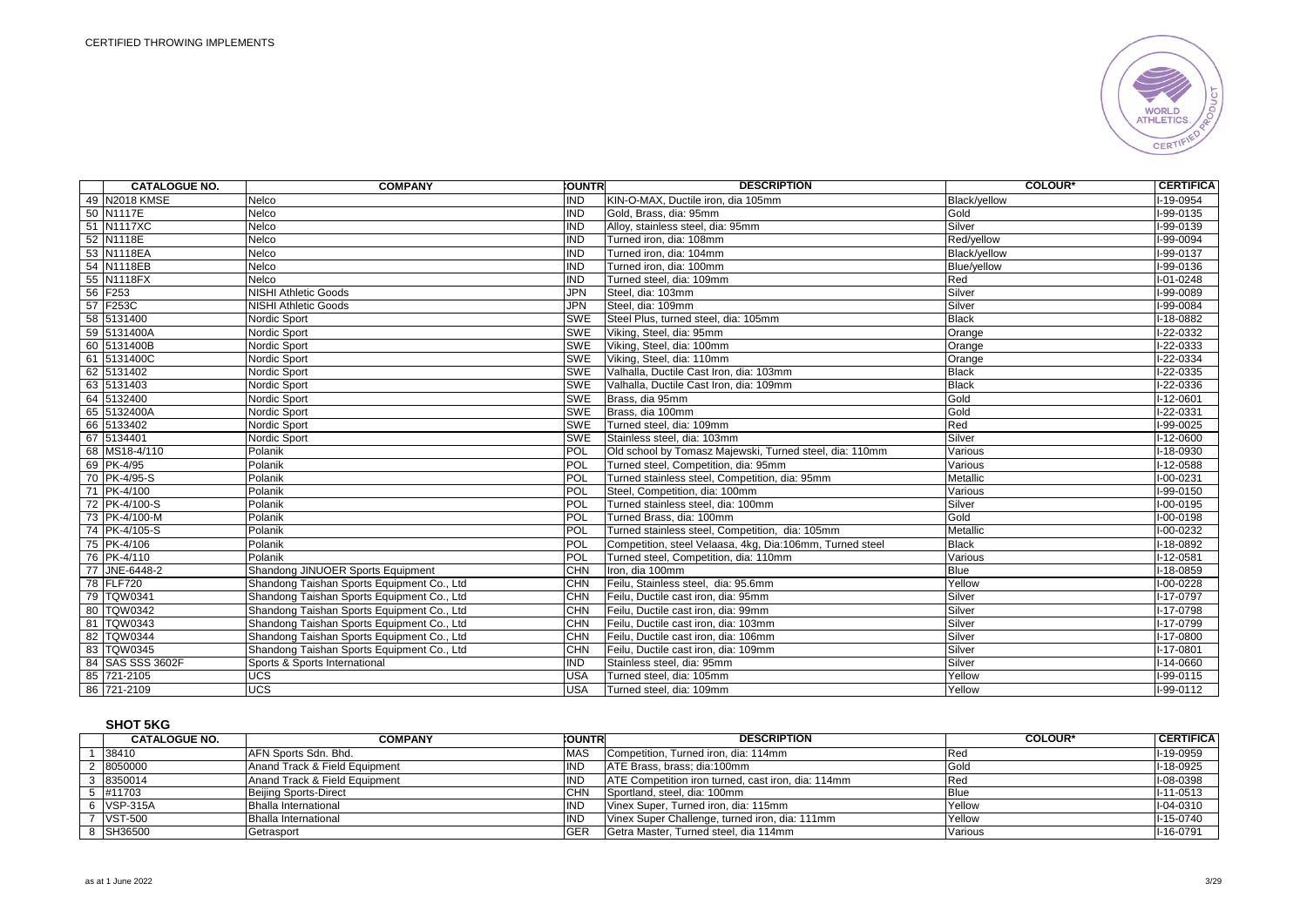

| <b>CATALOGUE NO.</b> | COMPANY                           | <b>COUNTR</b> | <b>DESCRIPTION</b>                     | <b>COLOUR*</b> | <b>CERTIFICA</b> |
|----------------------|-----------------------------------|---------------|----------------------------------------|----------------|------------------|
| 9 SAS-TG050          | Hebei Silver Arrow Sporting Goods | CHN           | Silver Arrow, Carbon steel, dia: 105mm | Silver         | I-17-0794        |
| 10 QQ-18             | Jiangsu Jinling Sports            | CHN           | Jinling, iron, dia: 110mm              | Silver         | I-10-0476        |
| $1$ QQ-23            | Jiangsu Jinling Sports            | <b>CHN</b>    | Jinling, iron, dia: 120mm              | Silver         | I-14-0708        |
| 12 A2730             | <b>Marty Sports</b>               | <b>FRA</b>    | Stainless steel, dia 100mm             | Silver         | I-20-1013        |
| 13 N1118D            | Nelco                             | IND           | Turned steel, dia: 114mm               | l Rec          | $I-11-0509$      |
| 14 F292B             | NISHI Athletic Goods              | <b>JPN</b>    | Steel, dia: 110mm                      | Silver         | I-06-0357        |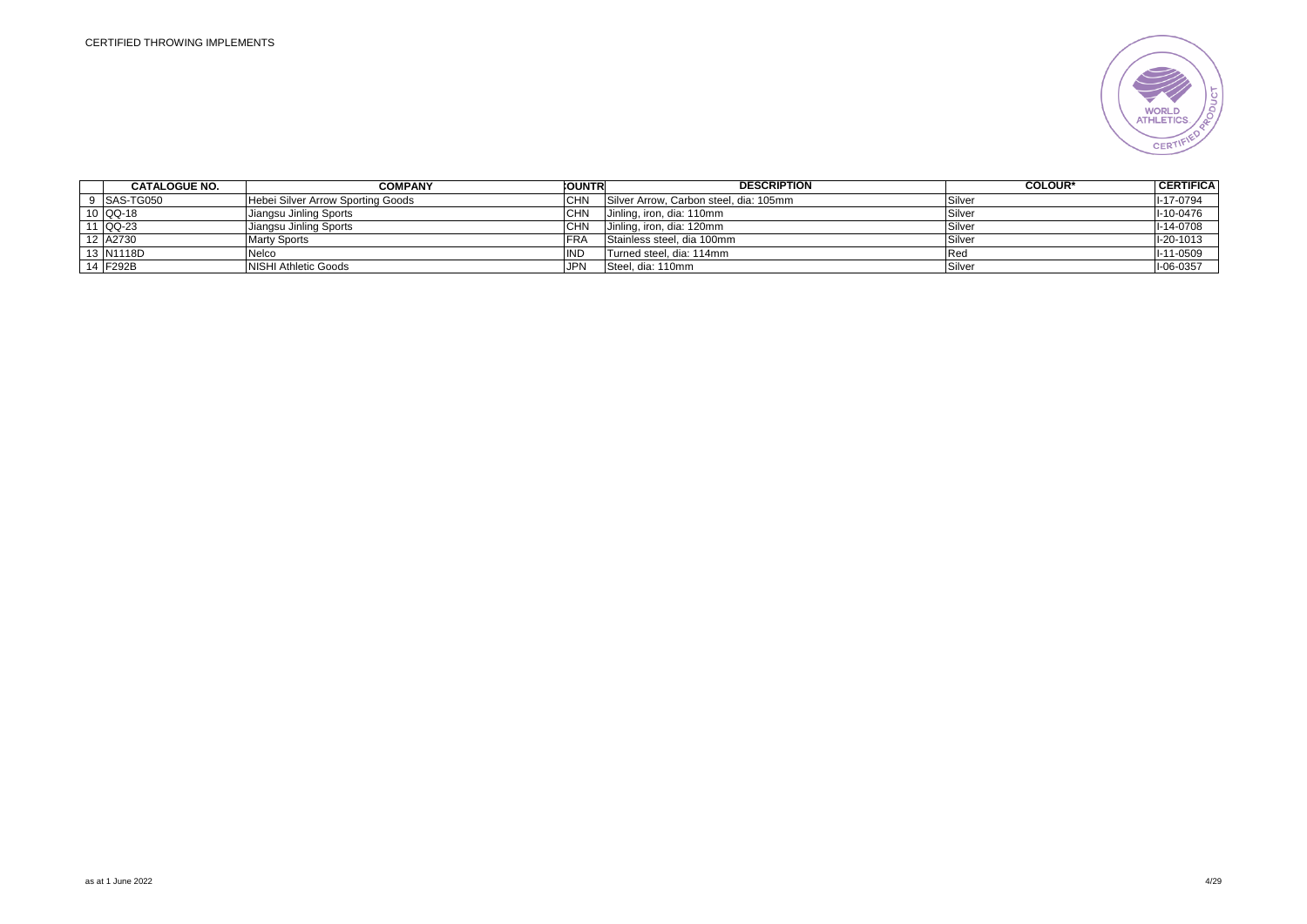

| <b>CATALOGUE NO.</b> | <b>COMPANY</b>                             | <b>COUNTRI</b> | <b>DESCRIPTION</b>                                      | <b>COLOUR*</b> | <b>CERTIFICA</b> |
|----------------------|--------------------------------------------|----------------|---------------------------------------------------------|----------------|------------------|
| 15 5131500           | Nordic Sport                               | SWE            | Steel Plus, turned steel, dia: 115mm                    | <b>Black</b>   | I-18-0883        |
| 16 5131500A          | Nordic Sport                               | <b>SWE</b>     | Viking, Steel, dia: 100mm                               | Orange         | I-22-0337        |
| 17 5131500B          | Nordic Sport                               | SWE            | Viking, Steel, dia: 110mm                               | Orange         | I-22-0338        |
| 18 5131500C          | Nordic Sport                               | SWE            | Viking, Steel, dia: 120mm                               | Orange         | I-22-0339        |
| 19 5131503           | Nordic Sport                               | SWE            | Valhalla, Ductile Cast Iron, dia: 110mm                 | <b>Black</b>   | I-22-0340        |
| 20 5132500           | Nordic Sport                               | SWE            | Brass, dia: 110mm                                       | Gold           | I-03-0294        |
| 21 5134500           | Nordic Sport                               | <b>SWE</b>     | Stainless steel, dia 100mm                              | Silver         | I-12-0602        |
| 22 MS21-5/120        | Polanik                                    | POL            | Old school by Tomasz Majewski, turned steel, dia: 120mm | Various        | I-21-0321        |
| 23 PK-5/100          | Polanik                                    | POL            | Competition, turned steel, dia: 100mm                   | Various        | I-12-0582        |
| 24 PK-5/105-S        | Polanik                                    | POL            | Competition, turned stainless steel, dia: 105mm         | Metallic       | I-00-0233        |
| 25 PK-5/110          | Polanik                                    | POL            | Competititon, steel, dia: 110mm                         | Various        | I-99-0151        |
| 26 PK-5/110-M        | Polanik                                    | POL            | Turned brass, dia: 110mm                                | Gold           | I-00-0199        |
| 27 PK-5/110-S        | Polanik                                    | POL            | Turned stainless steel, dia: 110mm                      | Silver         | I-00-0196        |
| 28 PK-5/115-S        | Polanik                                    | POL            | Competition, turned stainless steel, dia: 115mm         | Metallic       | I-00-0234        |
| 29 PK-5/120          | Polanik                                    | POL            | Competition, turned steel, dia: 120mm                   | Various        | I-12-0583        |
| 30 JNE-6448-3        | Shandong JINUOER Sports Equipment          | CHN            | Iron, dia108mm                                          | <b>Blue</b>    | I-18-0860        |
| 31 TSOTJQSQ-A        | Shandong Taishan Sports Equipment Co., Ltd | <b>CHN</b>     | Carbon steel, dia: 100mm                                | Steel grey     | I-15-0734        |
|                      |                                            |                |                                                         |                |                  |

## **SHOT 6KG**

|   | <b>CATALOGUE NO.</b> | <b>COMPANY</b>                | <b>CUNTR</b> | <b>DESCRIPTION</b>                                      | <b>COLOUR*</b> | <b>CERTIFICA</b> |
|---|----------------------|-------------------------------|--------------|---------------------------------------------------------|----------------|------------------|
|   | 38460                | AFN Sports Sdn. Bhd.          | <b>MAS</b>   | Competition, Turned Iron, dia: 119mm                    | Red            | I-19-0960        |
|   | 8060006              | Anand Track & Field Equipment | <b>IND</b>   | ATE Brass, Brass, dia:106mm                             | Gold           | I-18-0926        |
| 3 | 8260024              | Anand Track & Field Equipment | <b>IND</b>   | ATE Aspero, Steel, dia: 124mm                           | Dark Brown     | I-05-0337        |
| 4 | F300-6-21            | Beijing Crown Sporting Goods  | <b>CHN</b>   | Crown. Steel. dia: 114mm                                | Red            | I-06-0354        |
|   | 6 #11702             | <b>Beijing Sports-Direct</b>  | CHN          | Sportland, Steel, dia: 105mm                            | Blue           | $I-11-0514$      |
|   | 7 VSP-320B           | <b>Bhalla International</b>   | <b>IND</b>   | Vinex Super, Turned iron, dia: 120mm                    | Red            | I-04-0312        |
|   | 8 VSP-325B           | <b>Bhalla International</b>   | <b>IND</b>   | Vinex Super, Turned iron, dia: 125mm                    | Red            | I-08-0416        |
|   | 9 VST-600            | <b>Bhalla International</b>   | <b>IND</b>   | Vinex Super Challenge, Turned iron, dia: 118mm          | Red            | $I-15-0741$      |
|   | 10 VSP-916           | <b>Bhalla International</b>   | <b>IND</b>   | Vinex Super Steel 500, cast iron, dia:115mm             | Yellow         | I-21-0327        |
|   | 11 SH36600           | Getrasport                    | <b>GER</b>   | Getra Master, Turned steel, dia 124mm                   | Various        | I-16-0792        |
|   | 12 HA-028H           | Hana Sports                   | <b>KOR</b>   | Carbon steel, dia:113mm                                 | <b>Black</b>   | $I-14-0721$      |
|   | 13 QQ-13             | Jiangsu Jinling Sports        | CHN          | Jinling, Iron, dia: 110mm                               | Silver         | I-06-0369        |
|   | 14 A2740             | <b>Marty Sports</b>           | <b>FRA</b>   | Stainless steel, dia 115mm                              | Silver         | $I-20-1014$      |
|   | 15 N1118BB           | Nelco                         | <b>IND</b>   | Turned Iron, dia: 119mm                                 | Red            | I-02-0282        |
|   | 16 N1118EXA          | Nelco                         | <b>IND</b>   | Turned steel, dia: 124mm                                | Yellow         | I-02-0260        |
|   | 17 F291              | <b>NISHI Athletic Goods</b>   | <b>JPN</b>   | Steel, dia:117mm                                        | Silver         | I-03-0292        |
|   | 18 5131600A          | Nordic Sport                  | <b>SWE</b>   | Viking, Steel, dia: 105mm                               | Orange         | I-22-0341        |
|   | 19 5131600B          | Nordic Sport                  | <b>SWE</b>   | Viking, steel, dia: 115mm                               | Orange         | I-18-0884        |
|   | 20 5131600C          | Nordic Sport                  | <b>SWE</b>   | Viking, steel, dia: 125mm                               | Orange         | I-22-0342        |
|   | 21 5131603           | Nordic Sport                  | <b>SWE</b>   | Valhalla, Ductile Cast Iron, dia: 117mm                 | <b>Black</b>   | I-22-0343        |
|   | 22 5132600A          | Nordic Sport                  | <b>SWE</b>   | Brass, dia: 110mm                                       | Gold           | I-03-0295        |
|   | 23 5134600           | Nordic Sport                  | <b>SWE</b>   | Nordic Stainless steel, dia: 119mm                      | Silver         | I-12-0603        |
|   | 24 MS21-6/125        | Polanik                       | <b>POL</b>   | Old school by Tomasz Majewski, turned steel, dia: 125mm | Various        | I-21-0322        |
|   | 25 PK-6/105          | Polanik                       | <b>POL</b>   | Competition, Turned steel, dia:105mm                    | Various        | I-12-0584        |
|   | 26 PK-6/110-S        | Polanik                       | POL          | Competition, Tturned stainless steel, dia: 110mm        | Silver         | I-02-0263        |
|   | 27 PK-6/110-M        | Polanik                       | POL          | Competition, Brass, dia: 110mm                          | Gold           | I-02-0264        |
|   | 28 PK-6/115          | Polanik                       | POL          | Competition, Turned steel, dia: 115mm                   | Various        | I-02-0262        |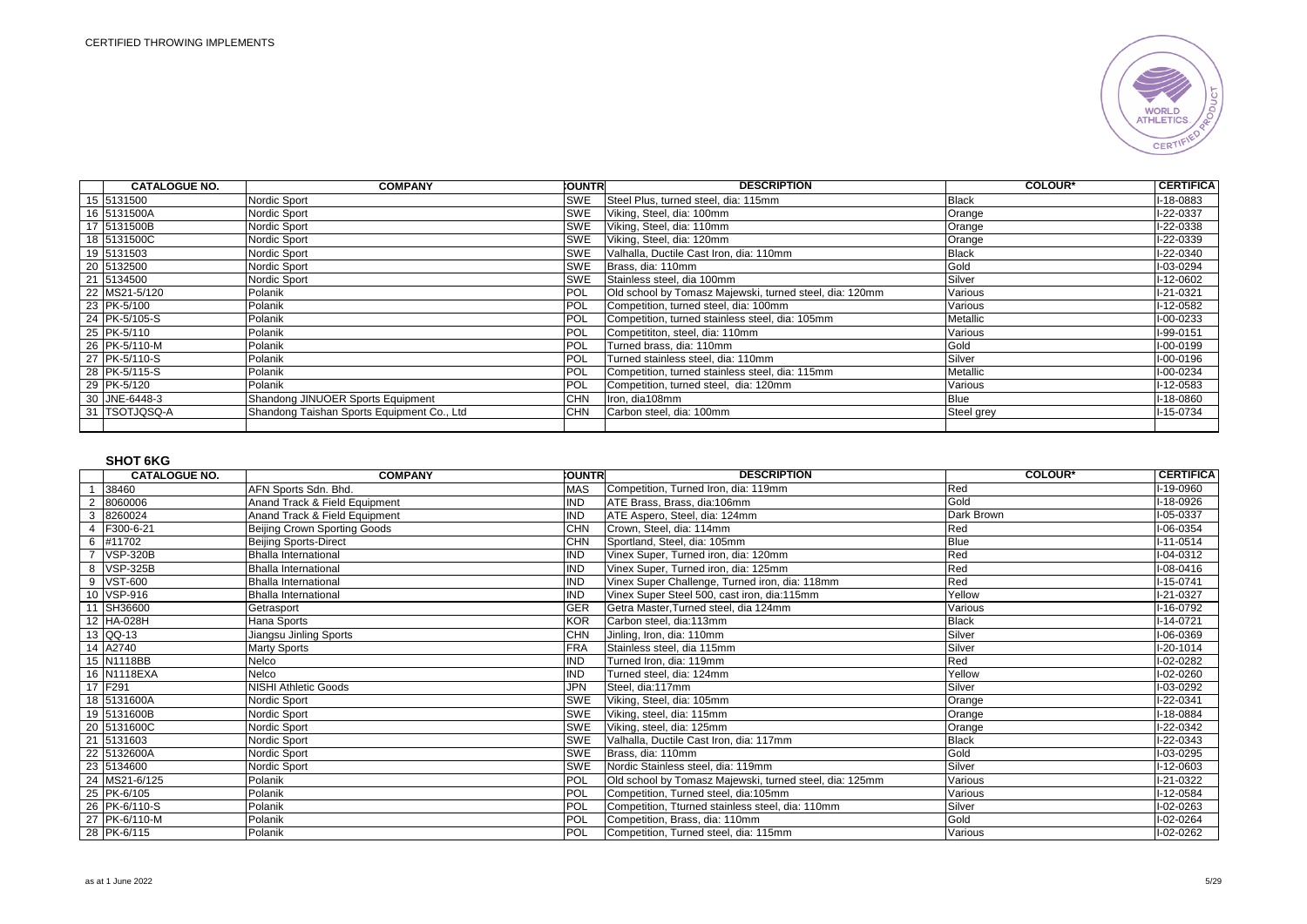

| <b>CATALOGUE NO.</b>  | COMPANY        | <b>COUNTH</b> | <b>DESCRIPTION</b>                                        | <b>COLOUR</b> | <b>CEDTI</b><br>$\overline{\mathbf{r}}$<br>IIFICA<br>VER. |
|-----------------------|----------------|---------------|-----------------------------------------------------------|---------------|-----------------------------------------------------------|
| $IDK_6/12$<br>707 I Z | . .<br>Polanik |               | .125m<br>d ste<br>betitior<br>™urne、<br>. dia:<br>1491111 | Variou:       | $-055$<br>H-1                                             |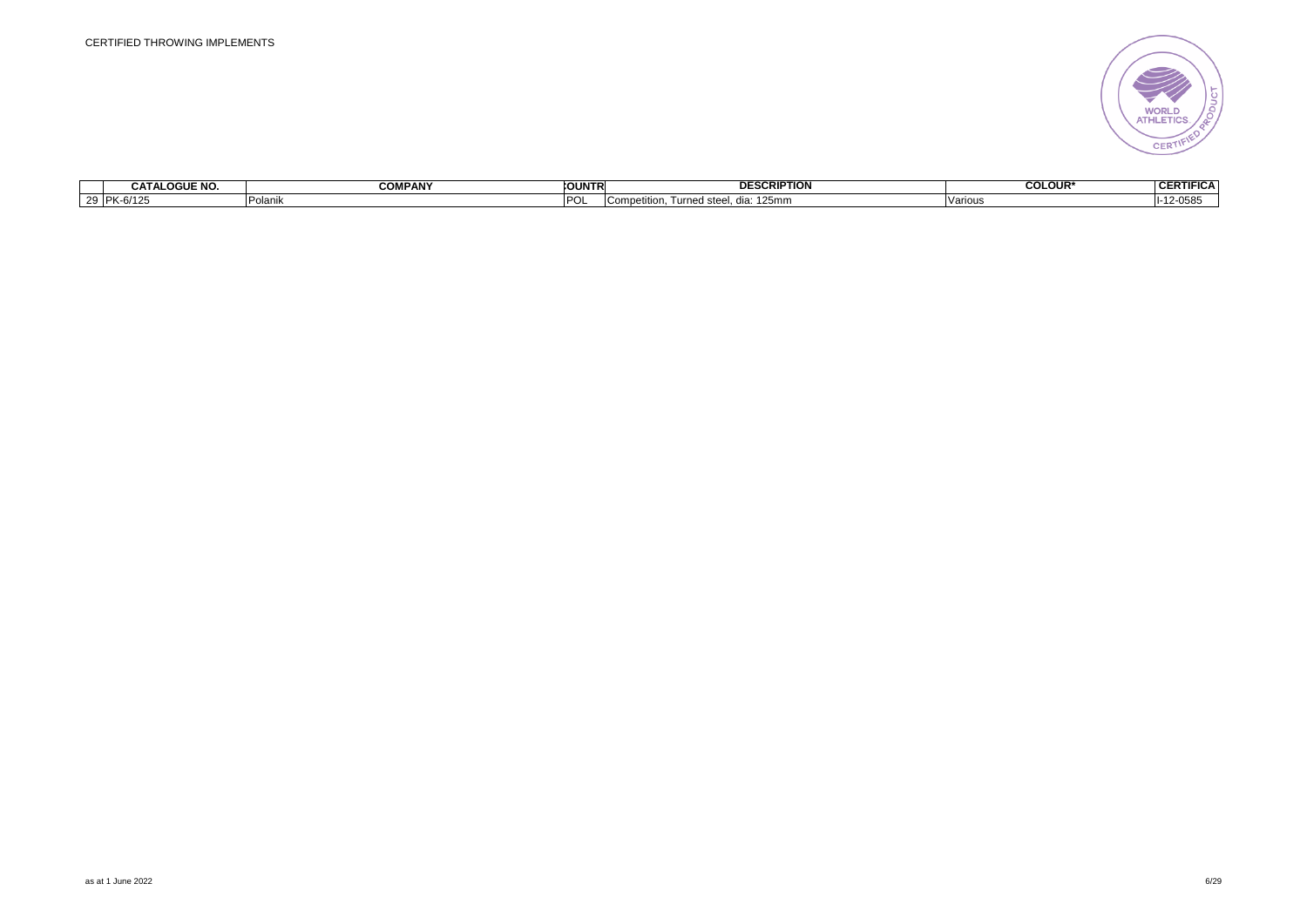

| <b>CATALOGUE NO.</b> | <b>COMPANY</b>                                                           | <b>FOUNTR</b>    | <b>DESCRIPTION</b>             | <b>COLOUR*</b> | <b>CERTIFICA</b> |
|----------------------|--------------------------------------------------------------------------|------------------|--------------------------------|----------------|------------------|
| JNE-6448-4           | $'$ IOED $\mathcal{C}_{\mathbf{D}}$<br>JINUOER Sports Eauipment<br>ıaona | $\sim$ in<br>◡╹╹ | 115mm<br>iningi<br>uid<br>iliu |                | $I-18-086'$      |
| 31 Q413              | $\sim$<br>⊦Sports Equipment<br>′ dong Taishan،<br>nent Co Ltd            | $\sim$ $\Box$    | Stee<br>allov.<br>dia: 105mm   | Yellow         | $-06 - 0367$     |

# **SHOT 7.26KG**

|                | <b>CATALOGUE NO.</b> | <b>COMPANY</b>                           | <b>COUNTRI</b> | <b>DESCRIPTION</b>                                 | <b>COLOUR*</b> | <b>CERTIFICA</b> |
|----------------|----------------------|------------------------------------------|----------------|----------------------------------------------------|----------------|------------------|
|                | 1 38520              | AFN Sports Sdn. Bhd.                     | <b>MAS</b>     | Competition, Turned iron, dia: 120mm               | <b>Blue</b>    | I-19-0961        |
| $\overline{2}$ | 38280                | AFN Sports Sdn. Bhd.                     | <b>MAS</b>     | Competition, Brass, dia: 110mm                     | Gold           | I-19-0962        |
|                | 3 8176229            | Anand Track & Field Equipment            | <b>IND</b>     | ATE Stainless steel, dia: 129mm                    | Silver         | $1-12-0625$      |
| $\overline{4}$ | 8272629              | Anand Track & Field Equipment            | <b>IND</b>     | ATE Aspero, steel, dia: 129mm                      | Dark Brown     | I-05-0322        |
| 5              | 8372625              | Anand Track & Field Equipment            | <b>IND</b>     | ATE Competition iron turned, Cast iron, dia: 125mm | <b>Black</b>   | I-08-0399        |
|                | 6 PB-QQS11           | Beijing BoXiangHengRui Sports            | <b>CHN</b>     | Powerbridge, Stainless steel, dia: 121.3mm         | Silver         | $1-12-0578$      |
|                | 7 F300-726           | Beijing Crown Sporting Goods             | <b>CHN</b>     | Crown, steel, dia: 130mm                           | <b>TBC</b>     | I-99-0188        |
|                | 15 #11701            | <b>Beijing Sports-Direct</b>             | <b>CHN</b>     | Sportland Men's, steel, dia: 110mm                 | <b>Blue</b>    | $I-11-0515$      |
|                | 16 VSP-320           | <b>Bhalla International</b>              | <b>IND</b>     | Vinex Super, Turned iron, dia: 120mm               | <b>Black</b>   | I-99-0180        |
|                | 17 VSP-325           | <b>Bhalla International</b>              | <b>IND</b>     | Vinex Super, Turned iron, dia: 125mm               | <b>Black</b>   | I-01-0252        |
|                | 18 VSP-229           | <b>Bhalla International</b>              | IND            | Vinex Alloy, Alloy steel, dia: 129mm               | Silver         | $I-02-0287$      |
|                | 19 4005              | <b>Bhalla Sports</b>                     | <b>IND</b>     | Vixen Silver Magic, Stainless steel, dia:110mm     | <b>Steel</b>   | I-13-0638        |
|                | 20 4010              | <b>Bhalla Sports</b>                     | <b>IND</b>     | Vixen Academy, Turned steel, dia:125mm             | <b>Steel</b>   | $-13 - 0640$     |
|                | 21 Q102              | Feiyu                                    | <b>CHN</b>     | Steel, dia:113mm                                   | Silver         | $I-05-0332$      |
|                | 22 Q205              | Feiyu                                    | CHN            | Carbon steel, dia: 125mm                           | Lilac          | $-15-0756$       |
|                | 23 Q206              | Feivu                                    | <b>CHN</b>     | Carbon steel, dia: 129mm                           | Orange         | I-15-0757        |
|                | 24 SH36726           | Getrasport                               | GER            | Getra Master, Turned steel, dia 129mm              | Various        | $1 - 16 - 0793$  |
|                | 25 3116              | <b>Gill Athletics</b>                    | <b>USA</b>     | Indoor Softshell, polyvinyl plastic                | Orange         | I-99-0056        |
|                | 26 3216              | <b>Gill Athletics</b>                    | <b>USA</b>     | Indoor Hardshell, polyethylene shell               | Red            | I-99-0057        |
|                | 27 34163             | <b>Gill Athletics</b>                    | <b>USA</b>     | Turned iron, dia:128mm                             | White          | I-99-0054        |
|                | 28 3816              | <b>Gill Athletics</b>                    | <b>USA</b>     | Perfect Balance 16lb, Steel, Dia: 128mm            | Yellow         | $I-15-0763$      |
|                | 29 735163            | <b>Gill Athletics</b>                    | <b>USA</b>     | Stainless steel, dia: 129mm                        | Silver         | $I-99-0055$      |
|                | 30 HA-027H           | Hana Sports                              | <b>KOR</b>     | Steel, dia: 121mm                                  | <b>Black</b>   | I-13-0648        |
|                | 31 OKC-1134          | HeBei Okachy Sports                      | <b>CHN</b>     | Steel, dia 122mm                                   | <b>Blue</b>    | $-16 - 0773$     |
|                | 32 SAB--TG-0726      | Hebei Silver Arrow Sporting Goods        | <b>CHN</b>     | Silver Arrow, steel, dia: 129mm                    | Various        | $1-19-0948$      |
|                | 33 SAS-TG0726        | <b>Hebei Silver Arrow Sporting Goods</b> | <b>CHN</b>     | Silver Arrow, carbon steel, dia: 121mm             | <b>Blue</b>    | $1 - 17 - 0827$  |
|                | 34 HLTJ015           | Holyland Sports Holdings Group Co. Ltd.  | <b>CHN</b>     | Steel, dia 113mm                                   | <b>Blue</b>    | I-19-0978        |
|                | 35 HLTJ016           | Holyland Sports Holdings Group Co. Ltd.  | <b>CHN</b>     | Steel, dia 116mm                                   | <b>Blue</b>    | I-19-0979        |
|                | 36 HLTJ017           | Holyland Sports Holdings Group Co. Ltd.  | <b>CHN</b>     | Steel, dia 120mm                                   | <b>Blue</b>    | $-19 - 0980$     |
|                | 37 QQ-1              | Jiangsu Jinling Sports                   | <b>CHN</b>     | Jinling iron, dia: 110mm                           | Silver         | I-12-0556        |
|                | 38 QQ-2              | Jiangsu Jinling Sports                   | <b>CHN</b>     | Jinling iron, dia: 113mm                           | Silver         | I-05-0344        |
|                | 39 QQ-3              | Jiangsu Jinling Sports                   | CHN            | Jinling iron, dia: 116mm                           | Silver         | I-12-0557        |
|                | 40 QQ-4              | Jiangsu Jinling Sports                   | <b>CHN</b>     | Jinling iron, dia: 120mm                           | Silver         | $-12 - 0558$     |
|                | 41 QQ-5              | Jiangsu Jinling Sports                   | <b>CHN</b>     | Jinling iron, dia: 125mm                           | Silver         | I-12-0559        |
|                | 42 QQ-6              | Jiangsu Jinling Sports                   | <b>CHN</b>     | Jinling iron, dia: 129mm                           | Silver         | I-12-0560        |
|                | 43 A2750             | <b>Marty Sports</b>                      | FRA            | Shot 7.25kg, Stainless steel, dia 115mm            | Silver         | $1-20-1015$      |
|                | 44 AL305             | Mondo Iberica                            | <b>ESP</b>     | Competition, steel, dia: 121mm                     | Red            | I-99-0175        |
|                | 45 SS-0726C          | <b>National Sports</b>                   | <b>IND</b>     | Cougar Alloy iron, dia: 110mm                      | Silver         | I-06-0383        |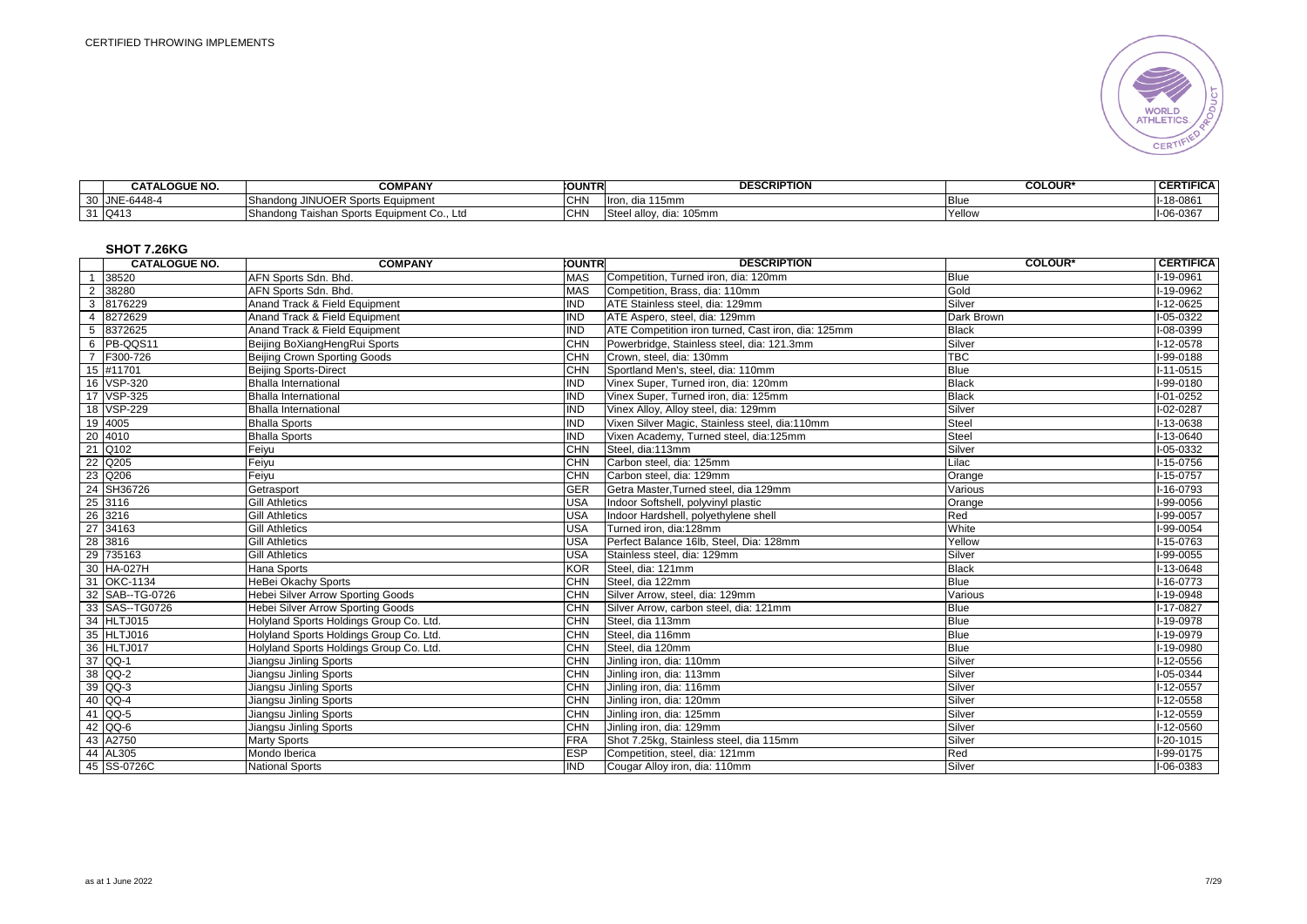

| <b>CATALOGUE NO.</b> | <b>COMPANY</b>                              | <b>COUNTRI</b> | <b>DESCRIPTION</b>                                      | <b>COLOUR*</b> | <b>CERTIFICA</b> |
|----------------------|---------------------------------------------|----------------|---------------------------------------------------------|----------------|------------------|
| 46 ST-0726B          | <b>National Sports</b>                      | <b>IND</b>     | Cougar Turned iron, dia: 120mm                          | Multi colour   | $I-12-0616$      |
| 47 N2018 KMSA        | Nelco                                       | <b>IND</b>     | KIN-O-MAX 7.26kg, Ductile iron, dia 129mm               | Black/vellow   | I-19-0955        |
| 48 N1117A            | Nelco                                       | <b>IND</b>     | Gold, brass, dia: 110mm                                 | Gold           | $I-99-0144$      |
| 49 N1117XD           | Nelco                                       | <b>IND</b>     | Olympic Alloy, Stainless steel, dia: 129mm              | Silver         | $I-99-0145$      |
| 50 N1118A            | Nelco                                       | <b>IND</b>     | turned iron, dia: 128mm                                 | Yellow         | I-99-0093        |
| 51 N1118AB           | Nelco                                       | <b>IND</b>     | turned iron. dia: 125mm                                 | Black/vellow   | $I-99-0134$      |
| 52 N1118AC           | <b>Nelco</b>                                | <b>IND</b>     | turned iron, dia: 120mm                                 | Blue/yelow     | I-99-0133        |
| 53 N1118AX           | Nelco                                       | <b>IND</b>     | Turned steel, dia: 129mm                                | Yellow         | $I - 01 - 0247$  |
| 54 F251              | <b>NISHI Athletic Goods</b>                 | <b>JPN</b>     | Steel, dia: 125.5mm                                     | Silver         | I-99-0087        |
| 55 F251A             | <b>NISHI Athletic Goods</b>                 | <b>JPN</b>     | Steel, dia:120mm                                        | Silver         | $I-16-0794$      |
| 56 F251C             | <b>NISHI Athletic Goods</b>                 | <b>JPN</b>     | Steel, dia: 129mm                                       | Silver         | I-99-0083        |
| 57 5131722           | Nordic Sport                                | <b>SWE</b>     | Valhalla, Ductile Cast Iron, dia: 125mm                 | <b>Black</b>   | $1-22-0344$      |
| 58 5131723           | Nordic Sport                                | <b>SWE</b>     | Valhalla, Ductile Cast Iron, dia: 129mm                 | <b>Black</b>   | I-22-0345        |
| 59 5131726           | Nordic Sport                                | <b>SWE</b>     | Viking, steel, dia: 120mm                               | Orange         | $1-18-0885$      |
| 60 5131727A          | Nordic Sport                                | <b>SWE</b>     | Viking 7.26kg, Steel, dia: 125mm                        | Orange         | $1-99-0022$      |
| 61 5131728           | Nordic Sport                                | <b>SWE</b>     | Viking, steel, dia: 129mm                               | Orange         | $I-22-0346$      |
| 62 5132726A          | Nordic Sport                                | SWE            | Brass, dia: 115mm                                       | Gold           | I-99-0023        |
| 63 5134726           | Nordic Sport                                | <b>SWE</b>     | Stainless steel, dia: 129mm                             | Silver         | I-99-0024        |
| 64 MS18-7,26/125     | Polanik                                     | POL            | Old school by Tomasz Majewski, steel, dia: 125mm        | Various        | I-19-0946        |
| 65 PK-7.26/113       | Polanik                                     | POL            | Steel. dia: 113mm                                       | Various        | $I - 04 - 0304$  |
| 66 PK-7,26/115-S     | Polanik                                     | <b>POL</b>     | Turned stainless steel, dia: 115mm                      | Silver         | $I-00-0197$      |
| 67 PK-7,26/115-M     | Polanik                                     | <b>POL</b>     | Turned brass, dia: 115mm                                | Gold           | I-00-0200        |
| 68 PK-7,26/117       | Polanik                                     | <b>POL</b>     | Competition, steel, dia: 117mm                          | Various        | $I-13-0651$      |
| 69 PK-7,26/120       | Polanik                                     | POL            | Competition, steel, dia: 120mm                          | Various        | I-99-0152        |
| 70 PK-7,26/125       | Polanik                                     | <b>POL</b>     | Competition, steel, dia: 125mm                          | Various        | $I-13-0652$      |
| 71 PK-7,26/128       | Polanik                                     | POL            | Competition Steel, dia: 128mm                           | Various        | $I-04-0305$      |
| 72 PK-7,26/130       | Polanik                                     | POL            | Competition, Steel, dia: 130mm                          | Various        | $1-17-0844$      |
| 73 PK17-16lb/127     | Polanik                                     | POL            | Competition, steel Velaasa, 16lb/7.26kg, dia: 127mm     | <b>Black</b>   | I-18-0893        |
| 74 PK17-7,26/130     | Polanik                                     | POL            | Old School by Thomas Majewski, steel, dia: 130mm        | Various        | $I-17-0845$      |
| 75 JNE-6448-5        | Shandong JINUOER Sports Equipment           | <b>CHN</b>     | Iron. dia 122mm                                         | <b>Blue</b>    | $I-18-0862$      |
| 76 FLF710            | Shandong Taishan Sports Equipment Co., Ltd  | <b>CHN</b>     | Feilu, Stainless steel, dia: 111.5mm                    | Red            | I-00-0227        |
| 77 TQW0346           | Shandong Taishan Sports Equipment Co., Ltd. | <b>CHN</b>     | Feilu. Ductile cast iron. dia: 110mm                    | Yellow         | I-17-0802        |
| 78 TQW0347           | Shandong Taishan Sports Equipment Co., Ltd  | <b>CHN</b>     | Feilu, Ductile cast iron, dia: 113mm                    | Yellow         | I-17-0803        |
| 79 TQW0348           | Shandong Taishan Sports Equipment Co., Ltd  | <b>CHN</b>     | Feilu. Ductile cast iron. dia: 116mm                    | Silver         | $I-17-0804$      |
| 80 TQW0349           | Shandong Taishan Sports Equipment Co., Ltd  | <b>CHN</b>     | Feilu, Ductile cast iron, dia: 120mm                    | Silver         | I-17-0805        |
| 81 TQW0350           | Shandong Taishan Sports Equipment Co., Ltd. | <b>CHN</b>     | Feilu, Ductile cast iron, dia: 125mm                    | Silver         | I-17-0806        |
| 82 TQW0351           | Shandong Taishan Sports Equipment Co., Ltd  | <b>CHN</b>     | Feilu. Ductile cast iron. dia: 129mm                    | Silver         | I-17-0807        |
| 83 CH2001            | Tianjin Chunhua Sports Facilities Co., Ltd  | <b>CHN</b>     | Top Grade Competition Men, Carbon/cast iron, Dia: 121mm | Various        | I-18-0900        |
| 84 721-3125          | <b>UCS</b>                                  | <b>USA</b>     | Turned steel, dia: 125mm                                | Red            | I-99-0118        |
| 85 721-3129          | <b>UCS</b>                                  | <b>USA</b>     | Turned steel, dia: 129mm                                | Red            | $I-99-0119$      |

## **DISCUS 1KG**

| <b>CATALOGUE NO.</b> | COMPANY                       | <b>COUNTR</b> | <b>DESCRIPTION</b>                             | <b>COLOUR*</b> | <b>CERTIFICA</b> |
|----------------------|-------------------------------|---------------|------------------------------------------------|----------------|------------------|
| 39260                | <b>JAFN Sports Sdn. Bhd.</b>  | <b>MAS</b>    | Competition. Stainless steel rim. plastic side | <b>Blue</b>    | I-19-0963        |
| AS-8214              | Abnashi Sports                | <b>IND</b>    | Abnashi Lo-Spin, Plastic/ steel rim            | <b>IRed</b>    | I-18-0933        |
| 7000001              | Anand Track & Field Equipment | <b>IND</b>    | ATE Saturn, brass rim, ABS plate               | Black/gold     | I-18-0936        |
| 7000100              | Anand Track & Field Equipment | <b>IIND</b>   | ATE Indra, steel rim, ABS plate                | White          | $I-06-0374$      |
| 7001100              | Anand Track & Field Equipment | <b>IND</b>    | <b>ATE Supra XX. Steel rim. ABS plates</b>     | Yellow         | I-16-0785        |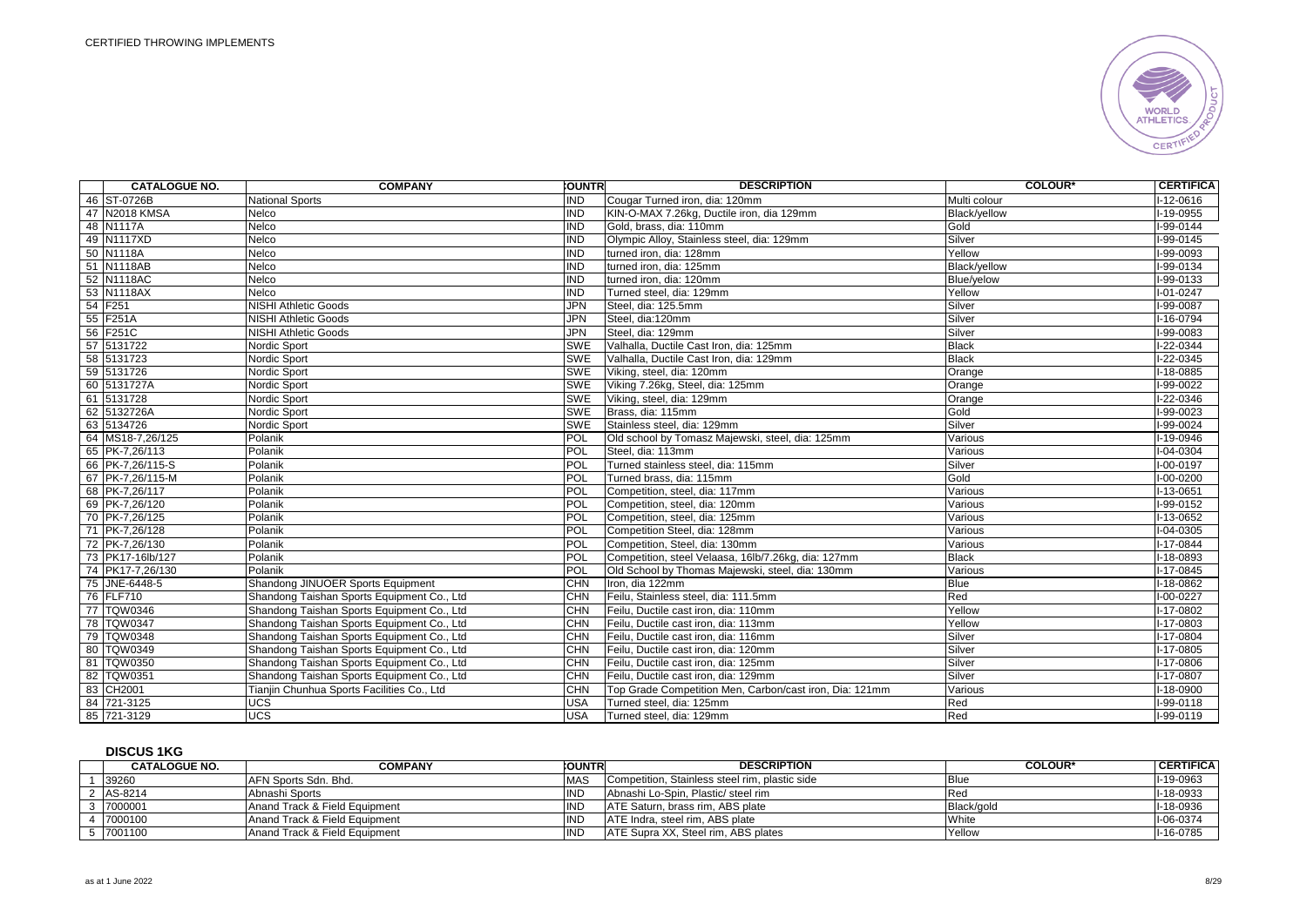

| <b>CATALOGUE NO.</b> | <b>COMPANY</b>                | <b>COUNTR</b> | <b>DESCRIPTION</b>                                   | <b>COLOUR*</b> | <b>CERTIFICA</b> |
|----------------------|-------------------------------|---------------|------------------------------------------------------|----------------|------------------|
| 6 7002100            | Anand Track & Field Equipment | ND            | ATE Gold, brass rim, ABS plate                       | White          | I-05-0323        |
| 7003100              | Anand Track & Field Equipment | 'ND           | ATE Supra Black, steel rim, ABS plate                | <b>Black</b>   | I-05-0328        |
| 8 7004100            | Anand Track & Field Equipment | ND            | ATE Ultima, steel rim, ABS plate                     | Light blue     | I-05-0325        |
| 9 7008100            | Anand Track & Field Equipment | ΝD            | ATE Slospin, steel rim, ABS plate                    | Red. Pink      | I-05-0327        |
| 10 7100100           | Anand Track & Field Equipment | ΝD            | ATE Comet, stainless steel rim, polycarbonate plates | White          | I-14-0661        |
| 11 7101100           | Anand Track & Field Equipment | ΝC            | ATE Superb Spin, steel rim, ABS plates               | Orange         | I-18-0938        |
| 12 7102100           | Anand Track & Field Equipment | ۱ND           | ATE Laser, brass rim, polycarbonate plates           | 'Rea           | I-14-0688        |
| 13 7734100           | Anand Track & Field Equipment | ND            | ATE Medium Spin, steel rim, ABS plates               | Orange         | I-18-0940        |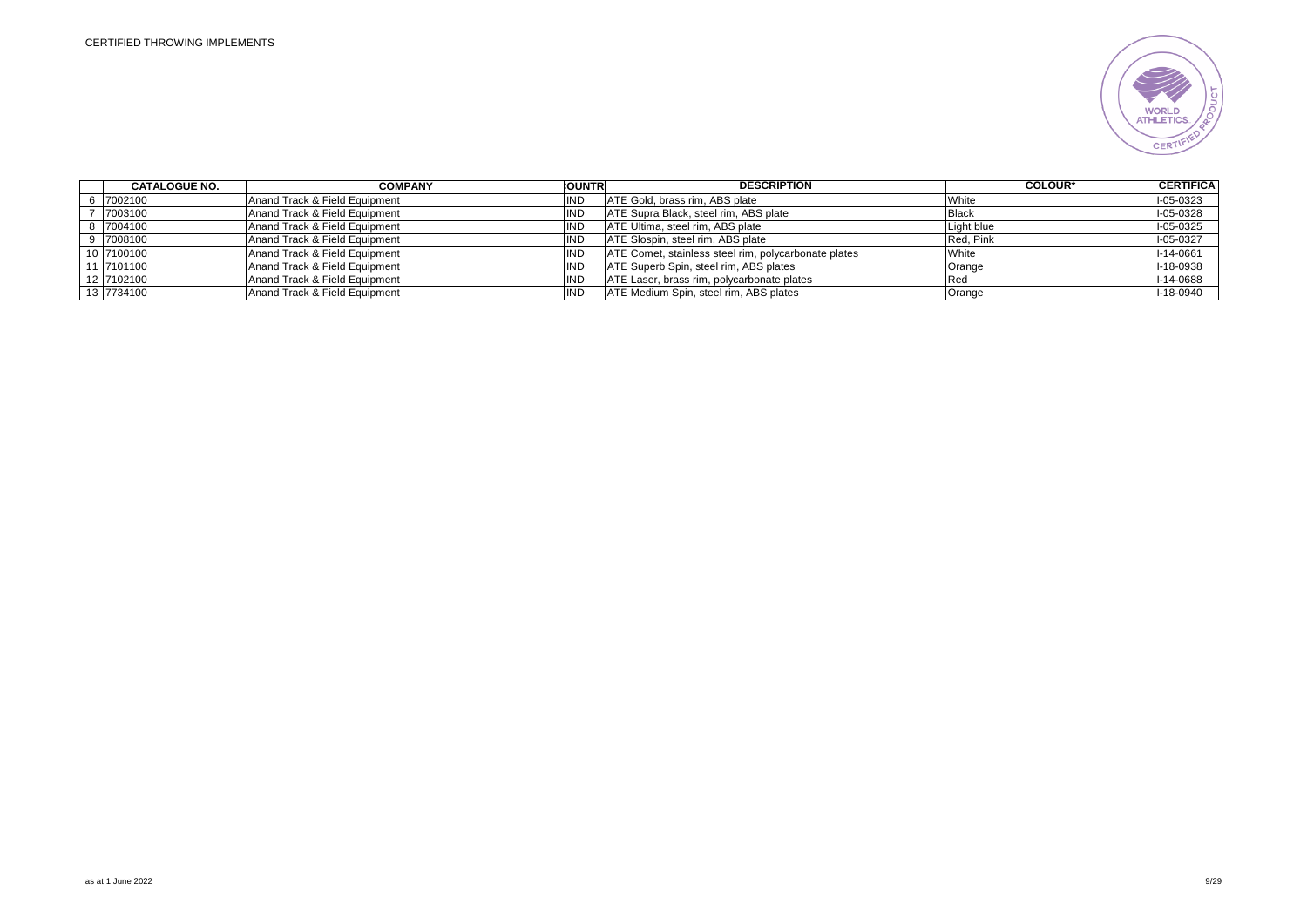

| <b>CATALOGUE NO.</b> | <b>COMPANY</b>                           | <b>OUNTR</b> | <b>DESCRIPTION</b>                                            | <b>COLOUR*</b>             | <b>CERTIFICA</b> |
|----------------------|------------------------------------------|--------------|---------------------------------------------------------------|----------------------------|------------------|
| 14 PB-TBS14          | Beijing BoXiangHengRui Sports            | <b>CHN</b>   | Powerbridge, steel rim, ABS plates                            | Pink                       | l-12-0579        |
| 15 F200-1            | Beijing Crown Sporting Goods             | <b>CHN</b>   | Crown, steel rim                                              | <b>TBC</b>                 | I-99-0184        |
| 17 #12703            | <b>Beijing Sports-Direct</b>             | <b>CHN</b>   | Sportland High Spin, steel rim, ABS sides                     | White                      | $I-11-0516$      |
| 18 DAP-100           | <b>Bhalla International</b>              | IND          | Vinex Super Spin Alloy, alloy rim, plastic sides              | <b>Black</b>               | $I-06-0363$      |
| 19 DGP-B10           | <b>Bhalla International</b>              | <b>IND</b>   | Vinex Gold - 100WOCP, brass rim, plastic sides                | Yellow                     | $I-09-0425$      |
| 20 DSG-P10           | <b>Bhalla International</b>              | <b>IND</b>   | Vinex Practice, steel rim, ABS sides                          | Green                      | I-06-0376        |
| 21 DSC-P10           | <b>Bhalla International</b>              | <b>IND</b>   | Vinex Super Challenge, Steel rim, ABS side                    | Orange                     | I-15-0742        |
| 22 DSB-P10           | <b>Bhalla International</b>              | IND          | Vinex Lo Spin, steel rim, plastic sides                       | Blue                       | $I-06-0362$      |
| 23 DSR-P10           | <b>Bhalla International</b>              | IND          | Vinex Hi Spin-S, steel rim, plastic sides                     | Red                        | I-99-0149        |
| 24 DWP-7010          | <b>Bhalla International</b>              | IND          | Vinex Select Practice Women, steel rim, ABS side              | Orange                     | $I-17-0819$      |
| 25 DWP-7510          | <b>Bhalla International</b>              | <b>IND</b>   | Vinex Select Low Spin Women, steel rim, ABS side              | Pink                       | I-17-0823        |
| 26 DWP-8010          | <b>Bhalla International</b>              | <b>IND</b>   | Vinex Select High Spin Women, steel rim, ABS side             | Purple                     | $I-17-0820$      |
| 27 VCD-P10           | <b>Bhalla International</b>              | <b>IND</b>   | Vinex Carbon Pro, Alloy steel rim, carbon side                | <b>Black</b>               | I-16-0783        |
| 28 VHS-100           | <b>Bhalla International</b>              | IND          | Vinex Hyper Spin, steel rim, plastic sides                    | Orange fluo                | $I-02-0285$      |
| 29 5054              | <b>Bhalla Sports</b>                     | <b>IND</b>   | Vixen VX 2000 High Spin, steel rim, ABS side                  | Red                        | $I-13-0644$      |
| 30 5060              | <b>Bhalla Sports</b>                     | <b>IND</b>   | Vixen VX 200 Low Spin, steel rim, ABS Plate                   | <b>Blue</b>                | $I-14-0663$      |
| 31 5068              | <b>Bhalla Sports</b>                     | <b>IND</b>   | Vixen VX 1000, steel rim, ABS side                            | Green                      | I-13-0641        |
| 32 5085              | <b>Bhalla Sports</b>                     | <b>IND</b>   | Vixen VX 777 Super Hyper Spin, steel rim, ABS Plate           | Yellow                     | $I-14-0687$      |
| 33 D1000ST           | Denfi Sport                              | <b>DEN</b>   | Denfi Space Traveller, Black plated steel rim, plastic sides  | Black/ blue/ black centre  | $I-10-0455$      |
| 34 D1000JSUS         | Denfi Sport                              | <b>DEN</b>   | Jurgen Schult Ultimate Spin, chrome rim, carbon grey          | White/yellow centre        | I-99-0099        |
| 35 70085100          | Eonlinesports.com, Inc.                  | <b>USA</b>   | FiberSport STORM RimControl 72, Steel alloy rim, plastic side | Yellow                     | I-99-0092-1      |
| 36 T101              | Feiyu                                    | <b>CHN</b>   | Steel rim, plastic body                                       | Red                        | $I-05-0333$      |
| 37 DI 26100          | Getrasport                               | <b>GER</b>   | Getra Master High Spin, Stainless steel rim, fiberglass sides | Purple                     | $I-14-0680$      |
| 38 313               | <b>Gill Athletics</b>                    | <b>USA</b>   | Hollowood Star, steel rim, wooden sides                       | <b>Blue</b>                | I-99-0039        |
| 39 88310             | <b>Gill Athletics</b>                    | USA          | OTE G83 DISCUS 1K, steel rim, aluminium sides                 | Silver                     | $I-20-1000$      |
| 40 2103              | <b>Gill Athletics</b>                    | <b>USA</b>   | OTE Very High Moment, steel rim, aluminium sides              | Red                        | I-99-0065        |
| 41 82410             | <b>Gill Athletics</b>                    | <b>USA</b>   | Pacer Orange, steel rim, ABS sides                            | Orange                     | I-08-0406        |
| 42 88110             | <b>Gill Athletics</b>                    | <b>USA</b>   | OTE G81 DISCUS 1K, bronze alloy rim, plastic sides            | Gold                       | $I-99-0040$      |
| 43 2104              | <b>Gill Athletics</b>                    | <b>USA</b>   | OTE G85 DISCUS Carbon 1K, steel rim, carbon fibre sides       | Black/silver               | $I-08-0422$      |
| 44 HA-035H           | Hana Sports                              | <b>KOR</b>   | Steel rim, ABS sides                                          | <b>Black</b>               | $I-13-0649$      |
| 45 SADL-1010         | <b>Hebei Silver Arrow Sporting Goods</b> | <b>CHN</b>   | Low Spin, Silver Arrow, steel rim, ABS Sides                  | Red                        | I-17-0828        |
| 46 HLTJ007           | Holyland Sports Holdings Group Co. Ltd.  | <b>CHN</b>   | Iron rim, plastic sides                                       | Yellow/silver              | I-19-0981        |
| $47$ TB-7            | Jiangsu Jinling Sports                   | <b>CHN</b>   | Jinling, steel rim, plastic sides                             | Blue/green                 | $I-05-0347$      |
| 48 DPSH-0100         | <b>National Sports</b>                   | IND          | Cougar Speedy 1kg, steel rim, ABS sides                       | <b>Blue</b>                | $I-06-0380$      |
| 49 DPZ-0100          | <b>National Sports</b>                   | <b>IND</b>   | Cougar Zing, 1kg, stainless steel rim, plastic sides          | White                      | I-12-0617        |
| 50 N1104C            | Nelco                                    | IND          | Lo-Spin, steel rim, plastic sides, rimglide 65m               | Silver/black - Red/Yellow  | $I-99-0131$      |
| 51 N1104CS           | Nelco                                    | <b>IND</b>   | Super Spin Olympia, steel rim, plastic sides                  | Silver/black - Yellow/blue | $I - 01 - 0246$  |
| 52 N1105B            | Nelco                                    | <b>IND</b>   | Super Spin, Stainless steel rim, plastic side, rimglide 70m   | Black/vellow               | I-99-0092        |
| 53 N1105GD           | Nelco                                    | <b>IND</b>   | Brass rim, plastic side, rimglide 75m                         | White/gold yellow          | I-99-0096        |
| 54 N1105ODC          | Nelco                                    | <b>IND</b>   | Odyssey, steel alloy rim, plastic sides                       | Silver/black - White       | $I - 01 - 0244$  |
| 55 N1105USC          | Nelco                                    | <b>IND</b>   | Discus 1kg Ultra Spin Gold, Alloy rim, plastic side           | Golden yellow/black        | $I-16-0778$      |
| 56 F303B             | <b>NISHI Athletic Goods</b>              | JPN          | Super, steel rim/FRP sides                                    | Black/red/white            | I-99-0086        |
| 57 F333A             | <b>NISHI Athletic Goods</b>              | JPN          | Super HM, steel rim, GFRP sides                               | Purple/black/white         | I-02-0256        |
| 58 NF313             | <b>NISHI Athletic Goods</b>              | JPN          | Super High Moment Carbon, steel rim, carbon side              | White/red/blue             | $I-18-0890$      |
| 59 6126100           | Nordic Sport                             | SWE          | Super Elite, stainless steel rim, fibreglass sides            | White/silver               | $I-10-0489$      |
| 60 6130100A          | Nordic Sport                             | <b>SWE</b>   | Viking, steel rim, ABS sides                                  | Orange/grey                | I-12-0606        |
| 61 6131100A          | Nordic Sport                             | SWE          | Valkyrie, brass rim, ABS sides                                | Turquoise/gold             | I-99-0031        |
| 62 6131110           | Nordic Sport                             | <b>SWE</b>   | Valhalla, steel rim, plastic sides                            | Yellow/grey                | $I-12-0605$      |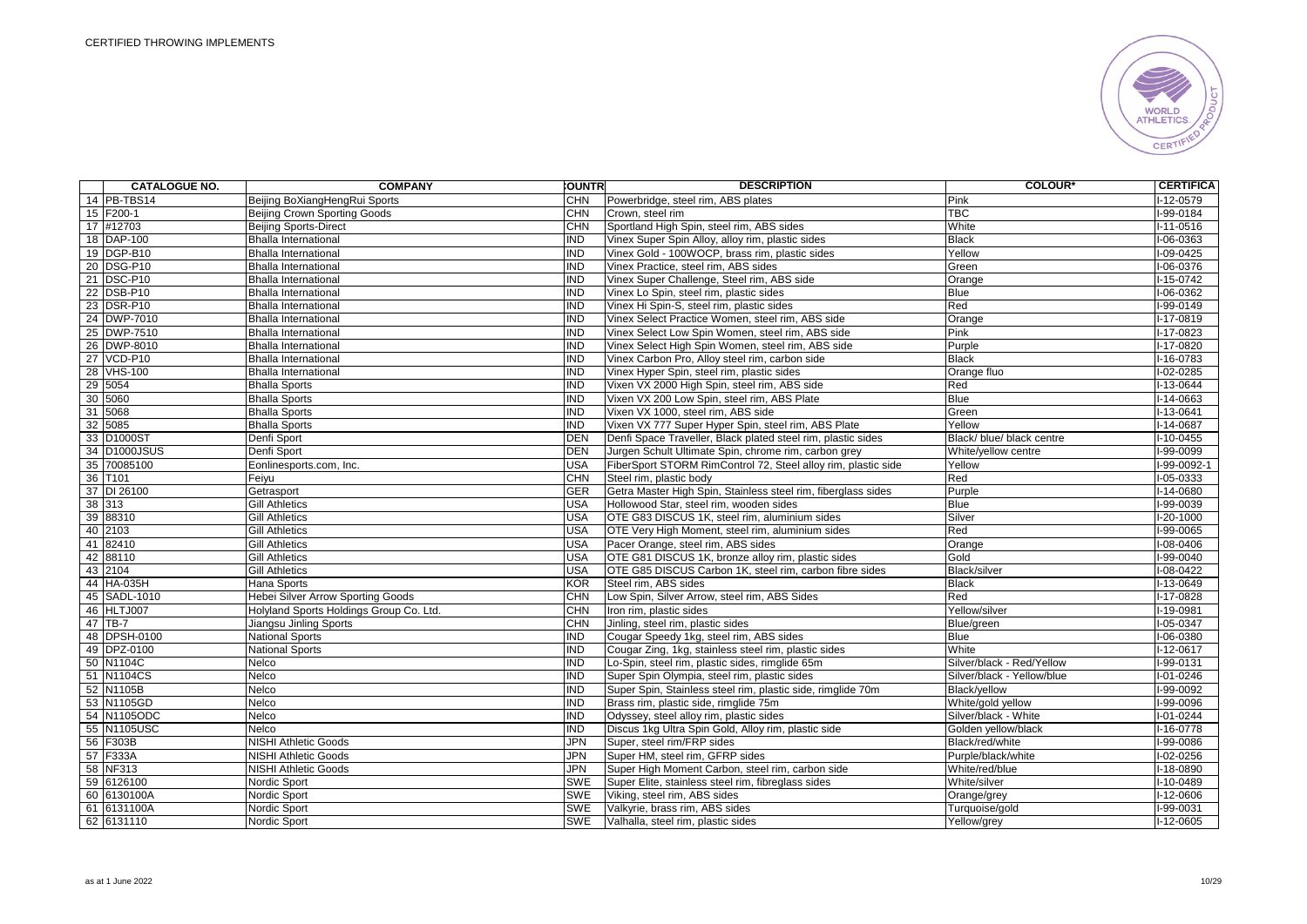

| <b>CATALOGUE NO.</b> | <b>COMPANY</b>                             | <b>CUNTRI</b> | <b>DESCRIPTION</b>                                                              | <b>COLOUR*</b> | I CERTIFICA I   |
|----------------------|--------------------------------------------|---------------|---------------------------------------------------------------------------------|----------------|-----------------|
| 63 CPD11-1           | Polanik                                    | <b>POL</b>    | Competition, plastic, steel galvanised rim, synthetic sides                     | Blue           | I-11-0493       |
| 64 CCD14-1           | Polanik                                    | POL           | Carbon Premium, brass rim, carbon sides                                         | Various        | I-14-0676       |
| 65 CCD17-1           | Polanik                                    | POL           | Carbon Premium, brass rim, carbon sides, central plate                          | Various        | I-17-0846       |
| 66 CCD19-1           | Polanik                                    | POL           | Competition, carbon in steel, turned galvanised steel rim, carbon fibre s Black |                | I-20-1001       |
| 67 CCD20-1           | Polanik                                    | <b>POL</b>    | Competition, carbon in steel with central plate, turned galvanised steel rBlack |                | $I-20-1002$     |
| 68 HPD11-1           | Polanik                                    | POL           | Competitition, hard plywood, stainless rim, plywood sides                       | Wooden colour  | $I - 11 - 0492$ |
| 69 HPD17-1           | Polanik                                    | <b>POL</b>    | Hard plywood sides, steel rim & central plate                                   | Various        | I-17-0847       |
| 70 JNE-6453-1        | Shandong JINUOER Sports Equipment          | <b>CHN</b>    | Steel rim, ABS sides                                                            | Yellow         | I-18-0863       |
| 71 PSSFB2            | Shandong Taishan Sports Equipment Co., Ltd | CHN           | Feilu, steel rim, plastic sides                                                 | Green          | $I-00-0222$     |
| 72 ISAS DAB8 3103F   | Sports & Sports International (SAS)        | <b>IND</b>    | SAS High Spin, Galvanised rim, ABS plates                                       | Yellow         | I-13-0659       |
| 73 720-1100          | <b>UCS</b>                                 | <b>USA</b>    | Orange Flyer Medium Moment, steel rim, fibreglass plates                        | Orange         | I-99-0120       |
| 74 720-2100          | <b>UCS</b>                                 | <b>USA</b>    | Purple Flyer High Moment, steel rim, fibreglass plates                          | Purple         | I-99-0121       |
| 75 720-3100          | <b>UCS</b>                                 | <b>USA</b>    | Blue Flyer, steel rim, fibreglass plates                                        | <b>Blue</b>    | I-09-0451       |

# **DISCUS 1.5KG**

|                 | <b>CATALOGUE NO.</b> | <b>COMPANY</b>                             | <b>COUNTR</b> | <b>DESCRIPTION</b>                                                                | <b>COLOUR*</b>                  | <b>CERTIFICA</b> |
|-----------------|----------------------|--------------------------------------------|---------------|-----------------------------------------------------------------------------------|---------------------------------|------------------|
| $\overline{1}$  | 39270                | AFN Sports Sdn. Bhd.                       | <b>MAS</b>    | Competition, Steel rim, plastic side, rimglide 67                                 | <b>Blue</b>                     | I-19-0964        |
|                 | 2 7002150            | Anand Track & Field Equipment              | <b>IND</b>    | ATE Gold, brass rim, ABS plates                                                   | White                           | I-09-0431        |
| 3               | 7003150              | Anand Track & Field Equipment              | <b>IND</b>    | ATE Supra Black, steel rim, ABS plates                                            | <b>Black</b>                    | I-08-0401        |
|                 | 4 7008150            | Anand Track & Field Equipment              | <b>IND</b>    | ATE Slospin Red, steel rim, ABS plates                                            | Red                             | I-07-0389        |
| $5\overline{5}$ | #12702               | <b>Beijing Sports-Direct</b>               | <b>CHN</b>    | Sportland High Spin, steel rim, ABS sides                                         | Yellow                          | $I-11-0517$      |
|                 | 6 DSB-P15            | <b>Bhalla International</b>                | <b>IND</b>    | Vinex Lo Spin, steel rim, plastic sides                                           | Blue                            | I-06-0378        |
|                 | 7 DSC-P15            | <b>Bhalla International</b>                | <b>IND</b>    | Vinex Super Challenge, Steel rim, ABS side                                        | Orange                          | I-15-0743        |
|                 | 8 DSG-P15            | <b>Bhalla International</b>                | <b>IND</b>    | Vinex Practice, steel rim, ABS side                                               | Green                           | $I-14-0725$      |
|                 | 9 DSR-P15            | <b>Bhalla International</b>                | <b>IND</b>    | Vinex High Spin, steel rim, plastic sides                                         | Red                             | I-04-0314        |
|                 | 10 5052              | <b>Bhalla Sports</b>                       | <b>IND</b>    | Vixen VX 2000 High Spin, steel rim, ABS side                                      | Red                             | I-13-0645        |
|                 | 11 5058              | <b>Bhalla Sports</b>                       | <b>IND</b>    | Vixen VX 200 Low Spin, steel rim, ABS side                                        | <b>Blue</b>                     | I-14-0664        |
|                 | 12 5066              | <b>Bhalla Sports</b>                       | <b>IND</b>    | Vixen VX 1000, steel rim, ABS side                                                | Green                           | I-13-0642        |
|                 | 13 D1500 JSUS        | Denfi Sport                                | <b>DEN</b>    | Jurgen Schult Ultimate Spin, chrome plated steel rim, plastic sides               | White, yellow centre            | I-11-0524        |
|                 | 14 DI 26150          | Getrasport                                 | GER           | Getra Master High Spin, stainless steel rim, fiberglass sides                     | Yellow                          | $I-14-0681$      |
|                 | 15 HA-035-1H         | Hana Sports                                | <b>KOR</b>    | Steel rim, plastic side                                                           | <b>Black</b>                    | I-14-0722        |
|                 | 16 TB-9              | Jiangsu Jinling Sports                     | <b>CHN</b>    | Jinling, steel rim, plastic sides                                                 | Red or Yellow                   | I-14-0702        |
|                 | 17 N1104B            | Nelco                                      | <b>IND</b>    | Lo Spin, steel rim, plastic sides, rimglide 65m                                   | Silver/black - red/yellow       | I-02-0259        |
|                 | 18 N1104BS           | Nelco                                      | <b>IND</b>    | Discus 1.5kg, Super Spin Olympia, steel rim, plastic side, rimglide 67m           | Silver/black/gold - yellow/blue | I-14-0684        |
|                 | 19 F302B             | NISHI Athletic Goods                       | <b>JPN</b>    | Super, steel rim. GFRP sides                                                      | Black/red/white                 | I-06-0358        |
|                 | 20 F332A             | NISHI Athletic Goods                       | <b>JPN</b>    | Super High Moment, steel rim, GFRP sides                                          | Purple/yellow/white             | I-06-0359        |
|                 | 21 6130150A          | Nordic Sport                               | <b>SWE</b>    | Viking, steel rim, ABS sides                                                      | Orange/grey                     | I-03-0296        |
|                 | 22 6131152           | Nordic Sport                               | <b>SWE</b>    | Valhalla, steel rim, ABS sides                                                    | Yellow/grey                     | I-12-0607        |
|                 | 23 6131155A          | Nordic Sport                               | SWE           | Valkyrie, steel rim, ABS sides                                                    | Turquoise/gold                  | I-07-0391        |
|                 | 24 CPD11-1,5         | Polanik                                    | POL           | Competition, plastic, steel galvanised rim, synthetic sides                       | Blue                            | $I-11-0495$      |
|                 | 25 CCD14-1,5         | Polanik                                    | POL           | Carbon Premium, brass rim, carbon sides                                           | Various                         | $I-14-0677$      |
|                 | 26 CCD17-1.5         | Polanik                                    | POL           | Carbon Premium, brass rim, carbon sides, central plate                            | Various                         | I-17-0848        |
|                 | 27 CCD19-1.5         | Polanik                                    | POL           | Competition, carbon, turned galvanised steel rim, carbon fibre sides              | <b>Black</b>                    | I-20-1003        |
|                 | 28 CCD20-1.5         | Polanik                                    | POL           | Carbon in steel with central plate, turned galvanised steel rim, carbon fil Black |                                 | $I-20-1004$      |
|                 | 29 HPD11-1,5         | Polanik                                    | POL           | Competition, hard plywood, steel galvanised rim, plywood sides                    | <b>Brown</b>                    | $I - 11 - 0494$  |
|                 | 30 HPD17-1,5         | Polanik                                    | POL           | Hard plywood sides, steel rim & central plate                                     | Various                         | I-17-0849        |
|                 | 31 JNE-6453-2        | Shandong JINUOER Sports Equipment          | <b>CHN</b>    | Steel rim, ABS sides                                                              | Green                           | I-18-0864        |
|                 | 32 PSSFB1.5          | Shandong Taishan Sports Equipment Co., Ltd | <b>CHN</b>    | Steel rim, plastic sides                                                          | Red/steel grey                  | $I-15-0735$      |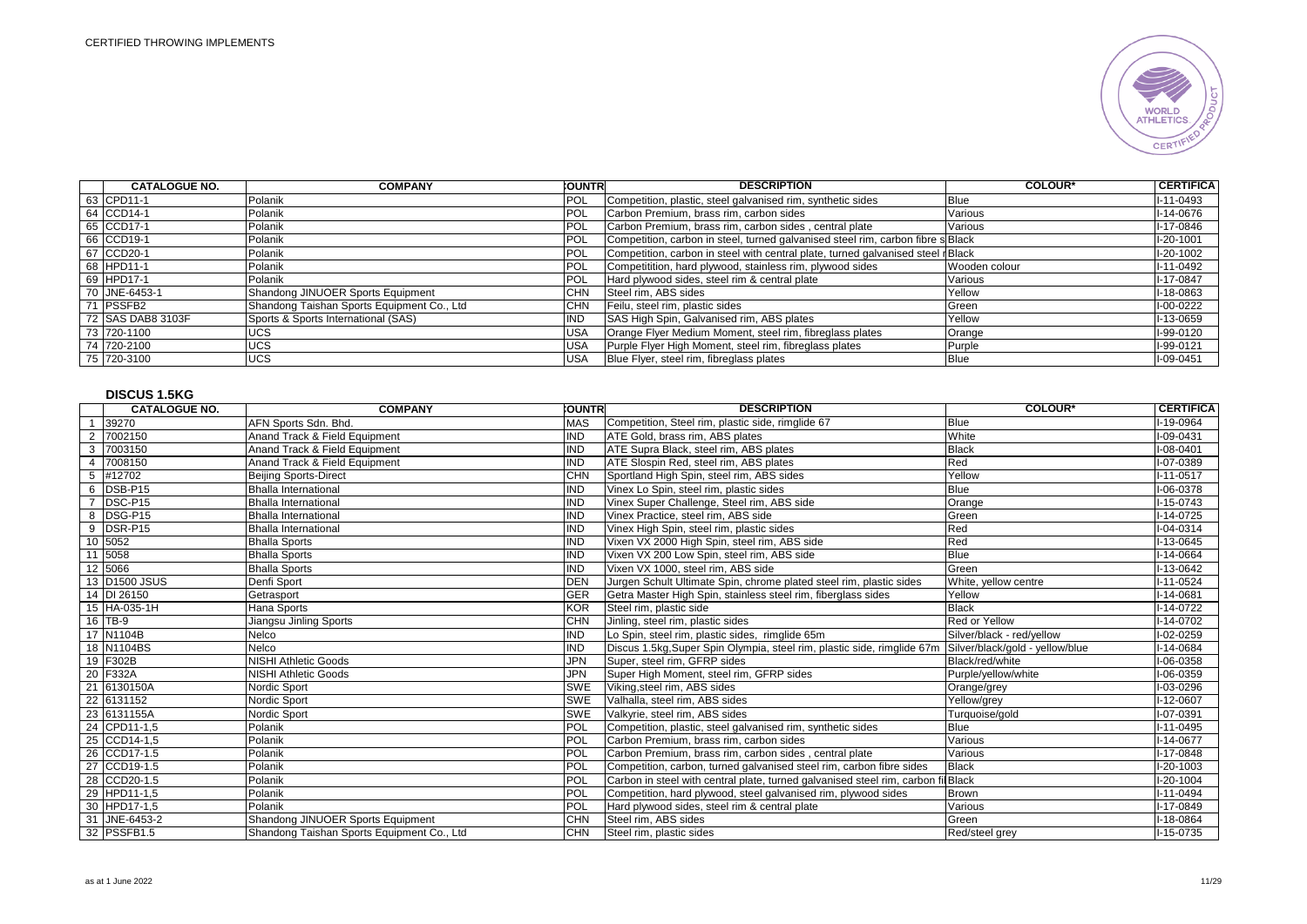

|          | <b>OGUE NO</b><br>--<br><b>GATA</b> | <b>COMPANY</b>                | <b>OUNTR</b> | ESCRIPTION<br>D⊢         | <b>COLOUR*</b> | $\overline{1}$<br>CEDTI<br>.<br>FIGA<br>VER |
|----------|-------------------------------------|-------------------------------|--------------|--------------------------|----------------|---------------------------------------------|
| ຸລລ<br>ം | 720-315                             | $\cdot$ $\sim$<br>S In∈<br>uu | US/          | `s plates<br><br>1 V V I | I Blu          | $\bigcap_{A} E$                             |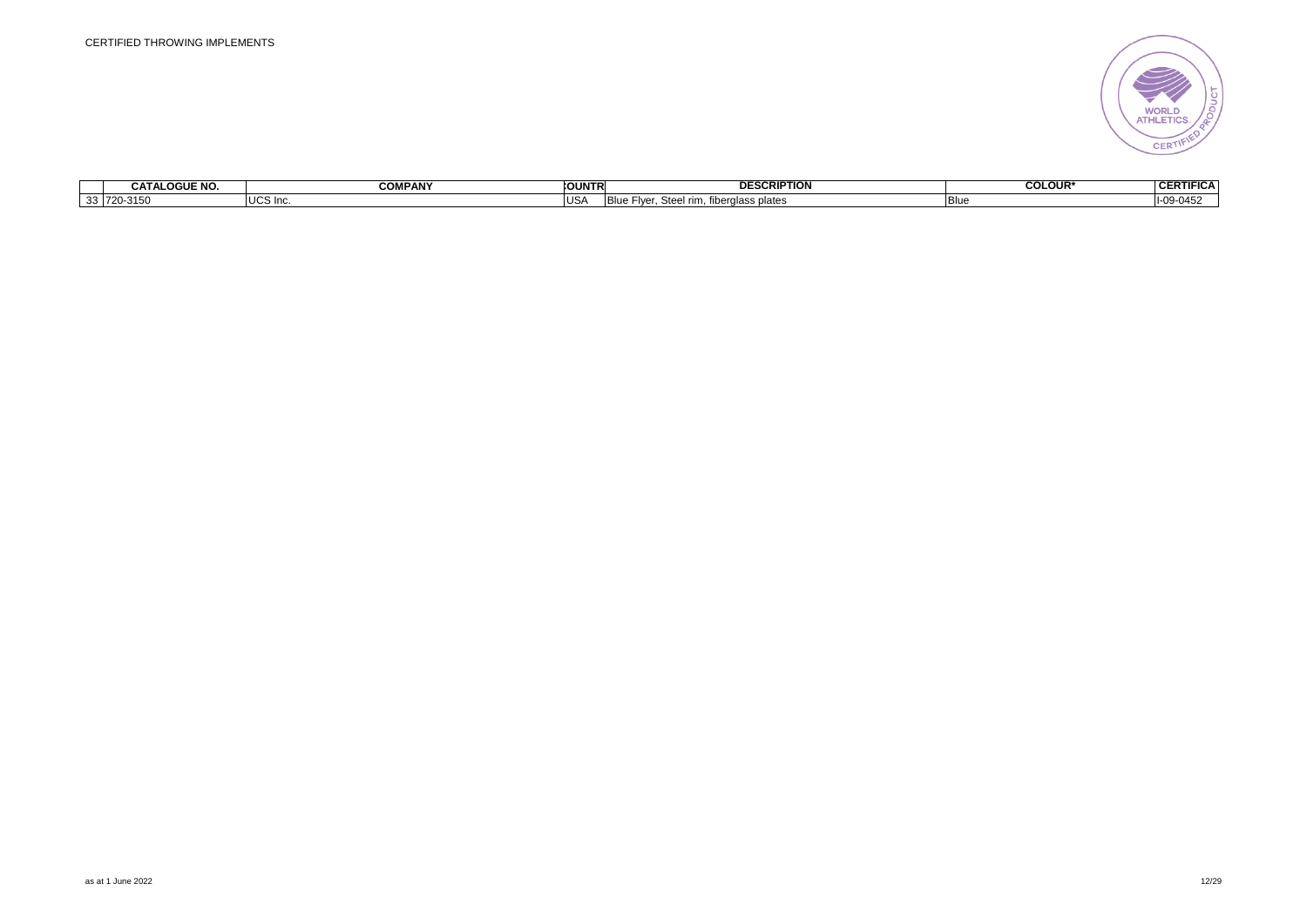

|  |  | $\overline{M}$<br>_OGUE<br>. | COMPANY<br>uum<br><u>ru</u> | <b>COUNTR</b> | <br>---<br>יושוו<br><b>ULJL</b> | <b>COLOUR*</b> | <b>RTIFIC/</b><br>$\sim$<br>. . |
|--|--|------------------------------|-----------------------------|---------------|---------------------------------|----------------|---------------------------------|
|--|--|------------------------------|-----------------------------|---------------|---------------------------------|----------------|---------------------------------|

# **DISCUS 1.75KG**

|                | טויט ווי טטטעוש<br><b>CATALOGUE NO.</b> | <b>COMPANY</b>                             | <b>CUNTRI</b> | <b>DESCRIPTION</b>                                                      | <b>COLOUR*</b>             | <b>CERTIFICA</b> |
|----------------|-----------------------------------------|--------------------------------------------|---------------|-------------------------------------------------------------------------|----------------------------|------------------|
|                | 39280                                   | AFN Sports Sdn. Bhd.                       | <b>MAS</b>    | Competition, Steel rim, plastic side                                    | <b>Blue</b>                | I-19-0965        |
| $\overline{2}$ | 7002175                                 | Anand Track & Field Equipment              | <b>IND</b>    | ATE Gold, brass rim, ABS plates                                         | White                      | I-09-0432        |
| 3              | 7003175                                 | Anand Track & Field Equipment              | <b>IND</b>    | ATE Supra Black, steel rim, ABS plates                                  | <b>Black</b>               | I-05-0342        |
| $\overline{4}$ | 7008175                                 | Anand Track & Field Equipment              | <b>IND</b>    | ATE Slospin, steel rim, ABS plates                                      | Red                        | I-05-0338        |
| 5              | F200-175-3                              | Beijing Crown Sporting Goods               | <b>CHN</b>    | Crown steel rim, plastic sides                                          | Green/red                  | I-06-0355        |
| 6              | #12704                                  | <b>Beijing Sports-Direct</b>               | <b>CHN</b>    | Sportland High Spin, steel rim, ABS sides                               | Red                        | $I-11-0518$      |
| $\overline{7}$ | DSB-P17                                 | <b>Bhalla International</b>                | <b>IND</b>    | Vinex Lo Spin, steel rim, plastic sides                                 | <b>Blue</b>                | I-06-0364        |
| -8             | DSG-P17                                 | <b>Bhalla International</b>                | IND           | Vinex Practice, steel rim, ABS side                                     | Green                      | $I-14-0727$      |
| 9              | DSR-P17                                 | <b>Bhalla International</b>                | IND           | Vinex High Spin, steel rim, plastic sides                               | Red                        | $I - 04 - 0313$  |
|                | 10 DWP-7517                             | <b>Bhalla International</b>                | <b>IND</b>    | Vinex Select High Spin Men, steel rim, ABS side                         | Red                        | I-17-0824        |
|                | 11 DWP-8017                             | <b>Bhalla International</b>                | <b>IND</b>    | Vinex Select Low Spin Men. steel rim. ABS side                          | <b>Blue</b>                | I-17-0821        |
|                | 12 D1750 JSUS                           | Denfi Sport                                | <b>DEN</b>    | Jürgen Schult Ultimate Spin, Chrome plated steel rim, plastic sides     | White, yellow centre       | $I-11-0525$      |
|                | 13 DI 26175                             | Getrasport                                 | <b>GER</b>    | Getra Master High Spin, Stainless steel rim, fiberglass sides           | <b>Blue</b>                | I-14-0682        |
|                | 14 HA-034H                              | <b>Hana Sports</b>                         | <b>KOR</b>    | Steel rim/ plastic side                                                 | <b>Black</b>               | I-14-0723        |
|                | 15 TB-1                                 | Jiangsu Jinling Sports                     | <b>CHN</b>    | Jinling, steel rim, plastic sides                                       | Red or Yellow              | I-06-0370        |
|                | 16 N1104AA                              | Nelco                                      | <b>IND</b>    | Lo Spin, steel rim, plastic sides, rimglide 65m                         | Silver/black - red/vellow  | I-02-0258        |
|                | 17 N1105AB                              | Nelco                                      | IND           | Super Spin, stainless steel rim, plastic sides, rimglide 70m            | Black/vellow               | I-02-0279        |
|                | 18 N1105GB                              | Nelco                                      | <b>IND</b>    | Gold, brass rim, plastic sides, rimglide 75m                            | Gold - white/gold/yellow   | I-02-0280        |
|                | 19 N1105ODAA                            | Nelco                                      | IND           | Odyssey, steel alloy rim, plastic side, rimglide 75m                    | White/ silver or black rim | I-14-0685        |
|                | 20 F304B                                | <b>NISHI Athletic Goods</b>                | JPN           | Super, steel rim, FRP sides                                             | Black/red/white            | I-03-0293        |
|                | 21 F334                                 | <b>NISHI Athletic Goods</b>                | <b>JPN</b>    | Super HM, steel rim, FRP sides                                          | Purple/black/white         | I-07-0390        |
|                | 22 6130175A                             | Nordic Sport                               | <b>SWE</b>    | Viking, steel rim, ABS sides                                            | Orange/grey                | I-02-0288        |
|                | 23 6131175A                             | Nordic Sport                               | <b>SWE</b>    | Valkyrie, steel rim, ABS sides                                          | Turquoise/gold             | I-07-0392        |
|                | 24 6131185                              | Nordic Sport                               | <b>SWE</b>    | Valhalla, steel rim, ABS sides                                          | Yellow/grey                | I-12-0608        |
|                | 25 CPD11-1,75                           | Polanik                                    | POL           | Competition, plastic, steel galvanised rim, synthetic sides             | <b>Blue</b>                | I-11-0497        |
|                | 26 CCD14-1.75                           | Polanik                                    | POL           | Carbon Premium, brass rim, carbon sides                                 | Various                    | I-14-0678        |
|                | 27 CCD17-1,75                           | Polanik                                    | <b>POL</b>    | Carbon Premium, brass rim, carbon sides, central plate                  | Various                    | I-17-0850        |
|                | 28 CCD19-1.75                           | Polanik                                    | <b>POL</b>    | Competition, carbon, turned galvanised steel rim, carbon fibre sides    | <b>Black</b>               | $I-20-1005$      |
|                | 29 CCD20-1.75                           | Polanik                                    | POL           | Competition, carbon in steel with central plate, turned galvanised stee | Black                      | I-20-1006        |
|                | 30 HPD11-1,75                           | Polanik                                    | POL           | Competition, hard plywood, steel galvanised rim, plywood sides          | Brown                      | I-11-0496        |
|                | 31 HPD17-1,75                           | Polanik                                    | POL           | Hard plywood sides, steel rim & central plate                           | Various                    | I-17-0851        |
|                | 32 T104H                                | Shandong Taishan Sports Equipment Co., Ltd | <b>CHN</b>    | Steel rim, ABS sides                                                    | Green                      | I-06-0368        |
|                | 33 720-3175                             | UCS Inc.                                   | <b>USA</b>    | Discsu 1.75kg, Blue Flyer, Steel rim, fiberglass plates                 | <b>Blue</b>                | I-09-0453        |

#### **DISCUS 2KG**

| <b>CATALOGUE NO.</b> | <b>COMPANY</b>                | <b>COUNTR</b> | <b>DESCRIPTION</b>                             | <b>COLOUR*</b> | <b>CERTIFICA</b> |
|----------------------|-------------------------------|---------------|------------------------------------------------|----------------|------------------|
| 39290                | AFN Sports Sdn. Bhd.          | <b>MAS</b>    | Competition, Stainless steel rim, plastic side | <b>Blue</b>    | I-19-0966        |
| 7000200              | Anand Track & Field Equipment | 'ND           | ATE Indra, steel rim, ABS plates               | White          | I-06-0375        |
| 3 7001200            | Anand Track & Field Equipment | 'ND           | ATE SupraXX, steel rim, ABS plates             | Yellow         | I-09-0441        |
| 7002002              | Anand Track & Field Equipment | <b>IND</b>    | ATE Saturn, brass rim, ABS plates              | Black:gold     | I-18-0937        |
| 7002200              | Anand Track & Field Equipment | <b>ND</b>     | ATE Gold, brass rim, ABS plates                | White          | I-05-0324        |
| 7003200              | Anand Track & Field Equipment | 'ND           | ATE Supra Black, steel rim, ABS plates         | <b>Black</b>   | I-05-0329        |
| 7004200              | Anand Track & Field Equipment | 'ND           | ATE Ultima Light Blue, steel rim, ABS plates   | Light blue     | I-05-0326        |
| 7008200              | Anand Track & Field Equipment | <b>IND</b>    | ATE Slospin, steel rim, ABS plates             | Red            | I-05-0339        |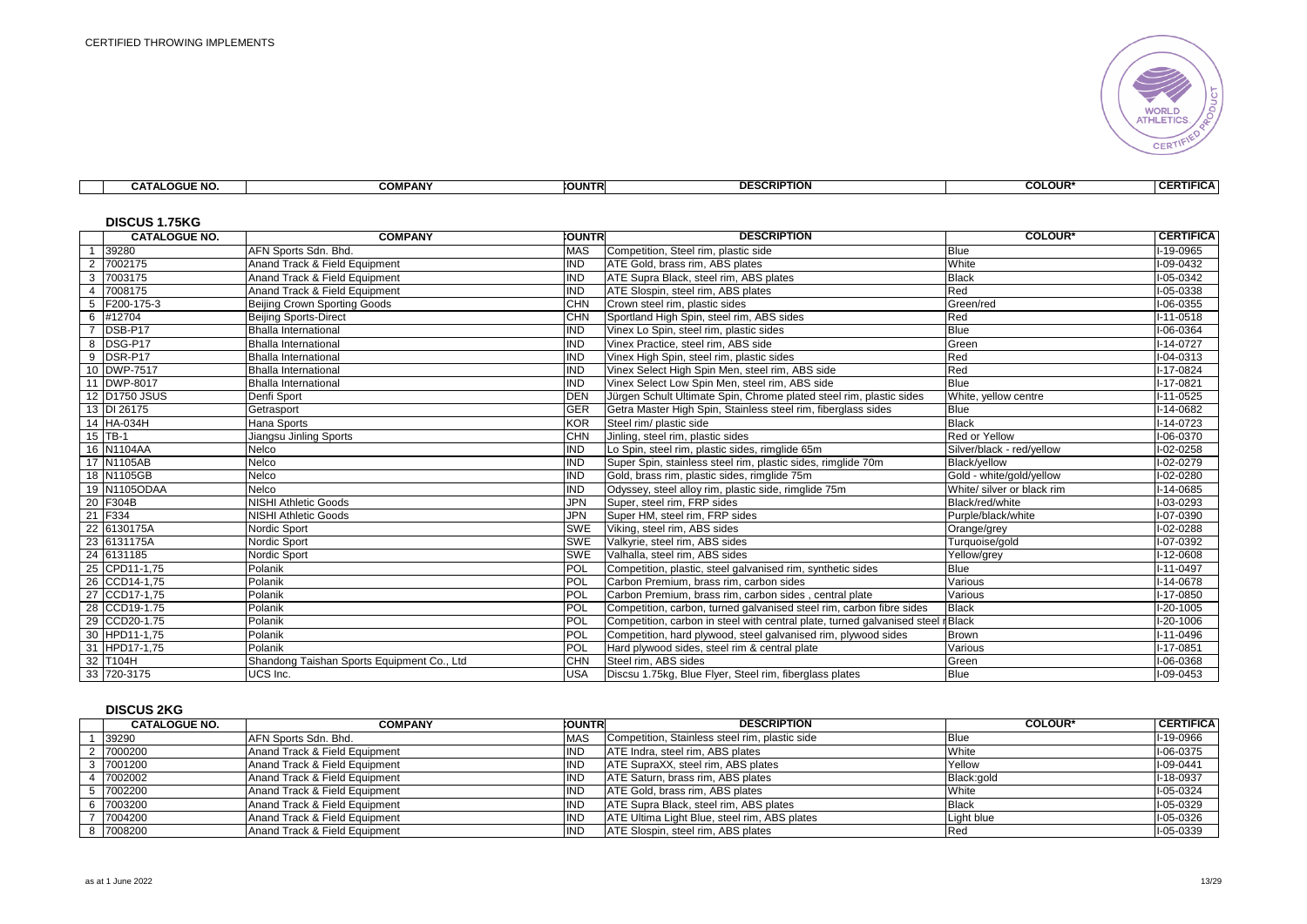

| <b>CATALOGUE NO</b> | COMPANY                         | <b>COUNTR</b> | <b>DESCRIPTION</b>                                                                              | <b>COLOUR</b> | $n_{\rm EDM}$<br>$\overline{\mathbf{r}}$<br>гн<br>IIFILA<br>VER. |
|---------------------|---------------------------------|---------------|-------------------------------------------------------------------------------------------------|---------------|------------------------------------------------------------------|
| 7100200             | Ana<br>$\sim$<br>jeld Equipment | INL           | ۱Δ<br>ate plates<br>$$ marhono <sup>+-</sup><br>stee<br>$\sim$<br>$\cdots$<br>$\sim$<br>$\cdot$ | l vv nit      | H-1<br>77.                                                       |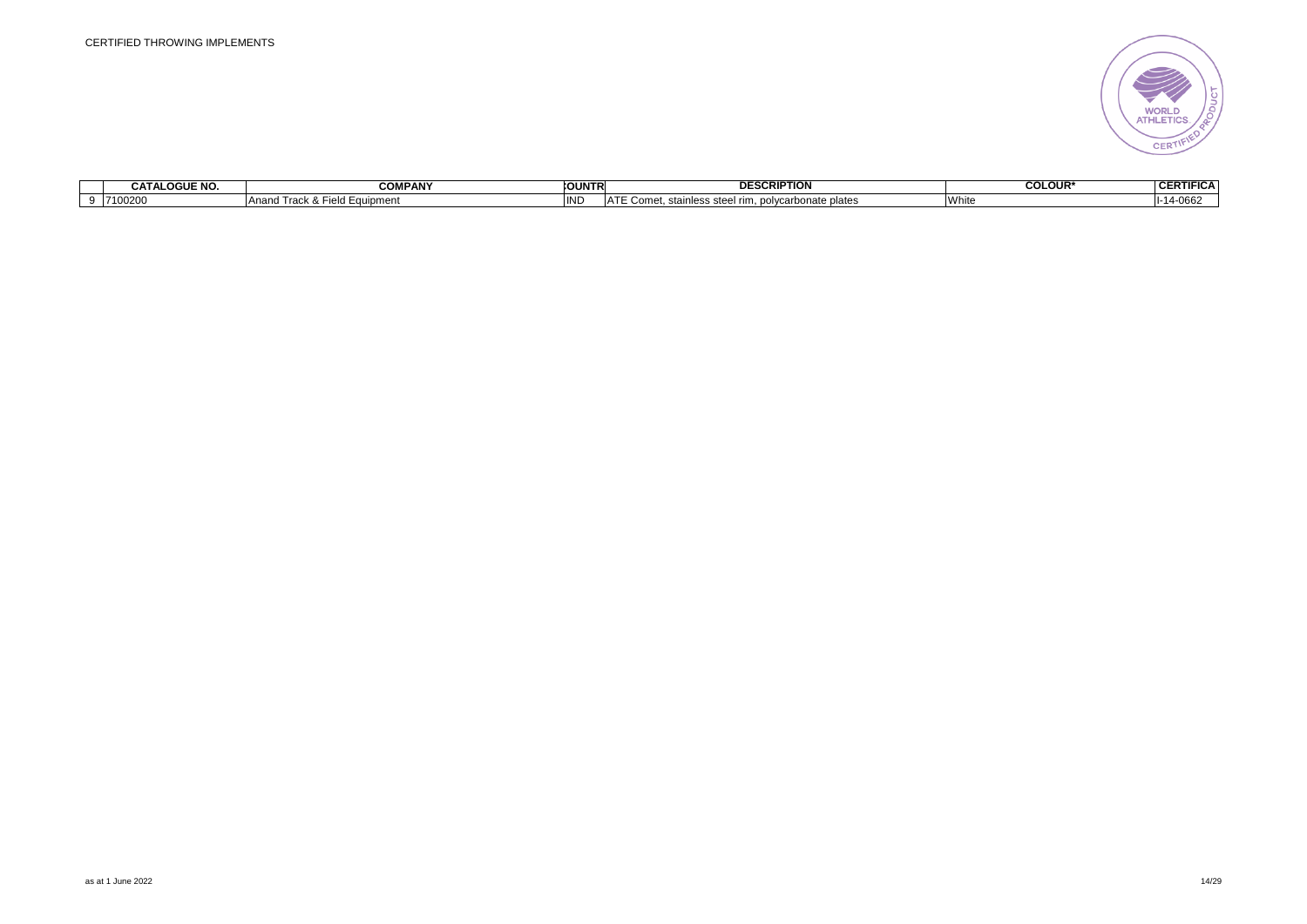

| <b>CATALOGUE NO.</b> | <b>COMPANY</b>                           | <b>COUNTR</b>           | <b>DESCRIPTION</b>                                            | <b>COLOUR*</b>             | <b>CERTIFICA</b> |
|----------------------|------------------------------------------|-------------------------|---------------------------------------------------------------|----------------------------|------------------|
| 10 7101200           | Anand Track & Field Equipment            | <b>IND</b>              | ATE Superb Spin, steel rim, ABS plates                        | Orange                     | I-18-0939        |
| 11 7102200           | Anand Track & Field Equipment            | IND                     | ATE Laser, brass rim, polycarbonate plates                    | Red                        | I-14-0689        |
| 12 7734200           | Anand Track & Field Equipment            | IND                     | ATE Medium Spin, steel rim, ABS plates                        | Orange                     | $I-18-0941$      |
| 13 A-096.10200       | Bayerische Sportstätten (BSS)            | <b>GER</b>              | BSS Special, steel rim, ABS plates                            | Red/blue                   | $I - 02 - 0271$  |
| 14 A-094.00200       | Bayerische Sportstätten (BSS)            | <b>GER</b>              | BSS Carbon, steel rim, carbon plates                          | <b>Black</b>               | I-02-0272        |
| 15 PB-TBS11          | Beiling BoXiangHengRui Sports            | <b>CHN</b>              | Steel rim. ABS plates                                         | <b>Black</b>               | I-12-0580        |
| 16 F200-2            | Beijing Crown Sporting Goods             | <b>CHN</b>              | Crown, steel rim                                              | <b>TBC</b>                 | I-99-0185        |
| 17 #12701            | <b>Beijing Sports-Direct</b>             | <b>CHN</b>              | Sportland High Spin, steel rim, ABS sides                     | <b>Blue</b>                | $I-11-0519$      |
| 18 DAP-200           | <b>Bhalla International</b>              | <b>IND</b>              | Vinex Super Spin Alloy, alloy rim, plastic sides              | <b>Black</b>               | I-06-0366        |
| 19 DGP-B20           | <b>Bhalla International</b>              | IND                     | Vinex Gold - 100WOCP, brass rim, plastic sides                | Yellow                     | I-09-0426        |
| 20 DSB-P20           | <b>Bhalla International</b>              | IND                     | Vinex Lo Spin, steel rim, plastic sides                       | Blue                       | $I-06-0365$      |
| 21 DSC-P20           | <b>Bhalla International</b>              | IND                     | Vinex Super Challenge, Steel rim, ABS side                    | Orange                     | $I-15-0744$      |
| 22 DSG-P20           | <b>Bhalla International</b>              | <b>IND</b>              | Vinex Practice, steel rim, ABS sides                          | Green                      | I-06-0377        |
| 23 DSR-P20           | <b>Bhalla International</b>              | <b>IND</b>              | Vinex Hi Spin-S, steel rim, plastic sides                     | Red                        | $I-01-0253$      |
| 24 VCD-P20           | <b>Bhalla International</b>              | <b>IND</b>              | Vinex Carbon Pro, Alloy steel rim, carbon side                | <b>Black</b>               | $I-16-0784$      |
| 25 VHS-200           | <b>Bhalla International</b>              | <b>IND</b>              | Vinex Hyper Spin, steel rim, plastic sides                    | Orange fluo                | I-02-0286        |
| 26 DWP-7520          | <b>Bhalla International</b>              | <b>IND</b>              | Vinex Select Low Spin Men, steel rim, ABS side                | Red                        | I-17-0825        |
| 27 DWP-8020          | <b>Bhalla International</b>              | IND                     | Vinex Select High Spin Men, steel rim, ABS side               | <b>Blue</b>                | $I-17-0822$      |
| 28 5049              | <b>Bhalla Sports</b>                     | IND                     | Vixen VX 2000 High Spin, steel rim, ABS side                  | Red                        | $I-13-0646$      |
| 29 5055              | <b>Bhalla Sports</b>                     | IND                     | Vixen VX 200 Low Spin, steel rim, ABS side                    | Blue                       | I-14-0665        |
| 30 5063              | <b>Bhalla Sports</b>                     | <b>IND</b>              | Vixen VX 1000, steel rim, ABS side                            | Green                      | I-13-0643        |
| 31 5081              | <b>Bhalla Sports</b>                     | <b>IND</b>              | Vixen VX 777 Super Hyper Spin, Steel rim, ABS Plate           | Yellow                     | I-14-0675        |
| 32 D2000HS           | Denfi Sport                              | <b>DEN</b>              | Hyper Super Spin, chrome rim, carbon black                    | Black/yellow centre        | I-99-0097        |
| 33 D2000JSUS         | Denfi Sport                              | <b>DEN</b>              | Jurgen Schult Ultimate Spin, chrome rim, carbon grey          | White/vellow centre        | I-99-0098        |
| 34 D2000ST           | Denfi Sport                              | <b>DEN</b>              | Denfi Space Traveller, black plated steel rim, plastic sides  | Black/ blue/ black centre  | $I-10-0456$      |
| 35 70085200          | Eonlinesports.com, Inc.                  | <b>USA</b>              | FiberSport STORM RimControl 72, Steel alloy rim, plastic side | Yellow                     | $I-99-0091-1$    |
| 36 T108              | Feiyu                                    | <b>CHN</b>              | Steel rim, plastic body                                       | Green                      | I-05-0334        |
| 37 DI 26200          | Getrasport                               | <b>GER</b>              | Getra Master High Spin, Stainless steel rim, fibreglass sides | <b>Black</b>               | I-14-0683        |
| 38 300               | <b>Gill Athletics</b>                    | <b>USA</b>              | Hollowood Star, steel rim, wooden sides                       | Blue                       | $I-99-0035$      |
| 39 2202              | <b>Gill Athletics</b>                    | <b>USA</b>              | OTE High Moment, steel rim, aluminium sides                   | Silver                     | I-99-0062        |
| 40 2203              | <b>Gill Athletics</b>                    | <b>USA</b>              | OTE Very High Moment, steel rim, aluminium sides              | Red                        | I-99-0063        |
| 41 88520             | <b>Gill Athletics</b>                    | <b>USA</b>              | OTE G85 DISCUS 2K, plastic sides                              | <b>Black</b>               | I-99-0037        |
| 42 82420             | <b>Gill Athletics</b>                    | USA                     | Pacer Orange, steel rim, ABS sides                            | Orange                     | $I-08-0407$      |
| 43 88320             | <b>Gill Athletics</b>                    | <b>USA</b>              | OTE G83 DISCUS, 2K, bronze alloy rim, plastic sides           | Gold                       | I-99-0036        |
| 44 2204              | <b>Gill Athletics</b>                    | <b>USA</b>              | OTE G90 DISCUS, Carbon 2K, steel rim, carbon fibre sides      | Black/silver               | I-08-0421        |
| 45 HA-033H           | Hana Sports                              | <b>KOR</b>              | Steel rim, ABS sides                                          | <b>Black</b>               | I-13-0650        |
| 46 SADH-1200         | <b>Hebei Silver Arrow Sporting Goods</b> | <b>CHN</b>              | High Spin, Silver Arrow, steel rim, ABS Sides                 | <b>Blue</b>                | I-17-0829        |
| 47 HLTJ008           | Holyland Sports Holdings Group Co. Ltd.  | <b>CHN</b>              | Iron rim, plastic sides                                       | Yellow/silver              | I-19-0982        |
| 48 TB-5              | Jiangsu Jinling Sports                   | <b>CHN</b>              | Jinling, steel rim, plastic sides                             | Red                        | I-05-0346        |
| 49 DPSH-0200         | <b>National Sports</b>                   | <b>IND</b>              | Cougar Speedy 2kg, steel rim, ABS plastic sides               | <b>Blue</b>                | I-06-0381        |
| 50 DPZ-0200          | National Sports                          | IND                     | Cougar Zing, 2kg, stainless steel rim, plastic sides          | White                      | $I-12-0618$      |
| 51 N1104A            | Nelco                                    | IND                     | Lo-Spin, Steel rim, plastic sides, rimglide 65m               | Silver/black - red/yellow  | I-99-0130        |
| 52 N1104AS           | Nelco                                    | $\overline{\text{IND}}$ | Super Spin Olympia, steel rim, plastic sides, rimglide 67m    | Silver/black - yellow/blue | $I-01-0245$      |
| 53 N1105A            | Nelco                                    | IND                     | Super Spin, Stainless steel rim, plastic side, rimglide 70m   | Black/yellow               | I-99-0091        |
| 54 N1105GA           | Nelco                                    | IND                     | Gold, Brass rim, plastic side, rimglide 75m                   | White/gold yellow          | $I-99-0095$      |
| 55 N1105ODA          | Nelco                                    | <b>IND</b>              | Odyssey, steel alloy rim, plastic sides, rimglide 75m         | Silver/black - white       | $I - 01 - 0243$  |
| 56 N1105USA          | Nelco                                    | <b>IND</b>              | Ultra Spin Gold, Alloy rim, plastic side                      | Golden yellow/black        | I-16-0779        |
| 57 F301B             | <b>NISHI Athletic Goods</b>              | <b>JPN</b>              | Super, steel rim/FRP sides                                    | Black/red/white            | I-99-0078        |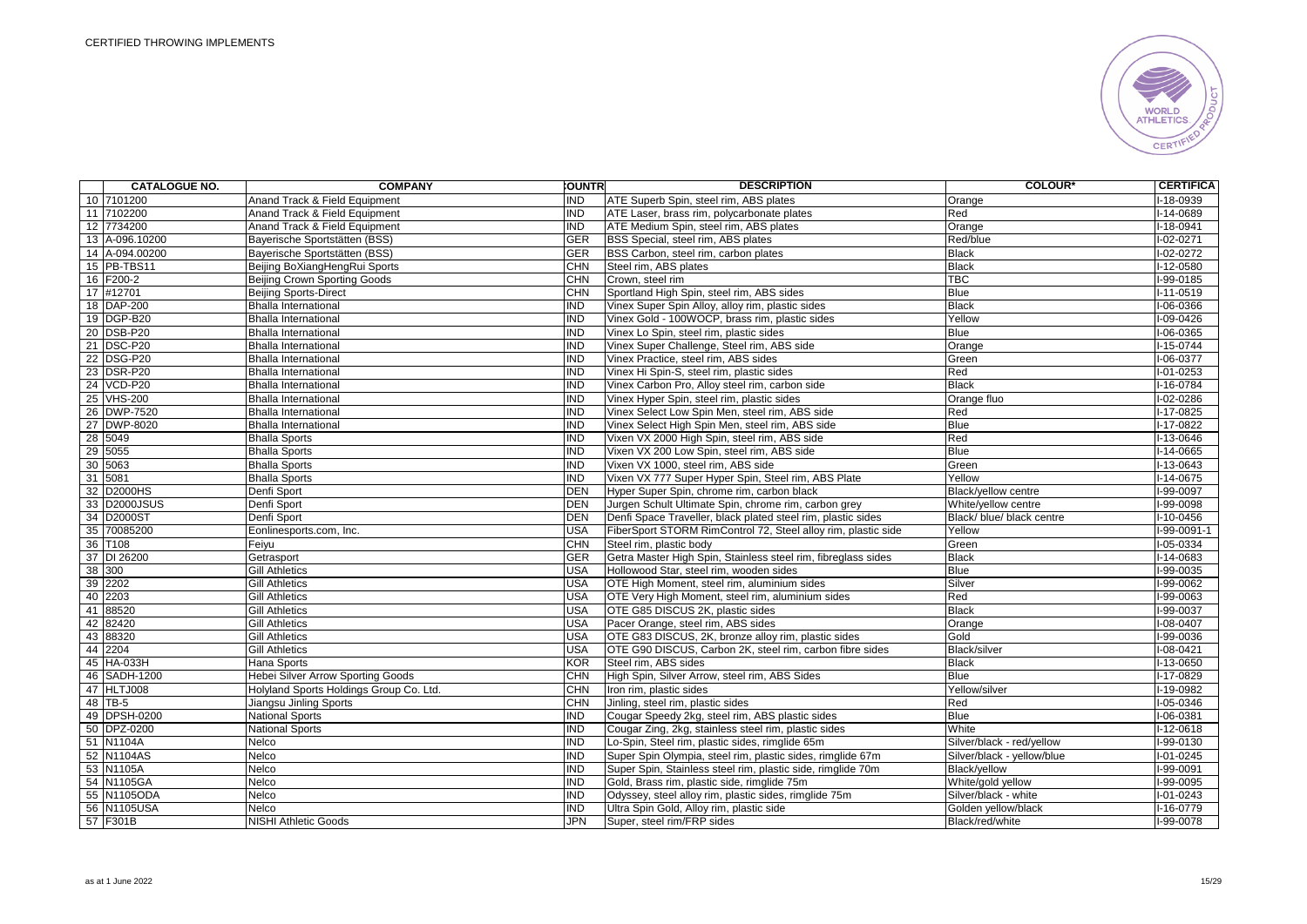

| <b>CATALOGUE NO.</b> | <b>COMPANY</b>                             | <b>CUNTRI</b> | <b>DESCRIPTION</b>                                                              | <b>COLOUR*</b>     | <b>CERTIFICA</b> |
|----------------------|--------------------------------------------|---------------|---------------------------------------------------------------------------------|--------------------|------------------|
| 58 F331A             | NISHI Athletic Goods                       | <b>JPN</b>    | Super HM, steel rim, GFRP sides                                                 | Purple/black/white | $I-02-0255$      |
| 59 NF311             | NISHI Athletic Goods                       | <b>JPN</b>    | Super High Moment Carbon, steel rim, carbon side                                | White/red/blue     | I-18-0891        |
| 60 6126200           | Nordic Sport                               | <b>SWE</b>    | Super Elite, stainless steel rim, fibreglass sides                              | Red/silver         | I-99-0007        |
| 61 6130200A          | Nordic Sport                               | <b>SWE</b>    | Viking steel rim, ABS sides                                                     | Orange/grey        | $I-12-0610$      |
| 62 6131200A          | Nordic Sport                               | <b>SWE</b>    | Valkyrie, steel rim, ABS sides                                                  | Turquoise/gold     | I-99-0030        |
| 63 6131211           | Nordic Sport                               | <b>SWE</b>    | Valhalla, steel rim, ABS sides                                                  | Yellow/grey        | I-12-0609        |
| 64 CCD14-2           | Polanik                                    | <b>POL</b>    | Carbon Premium, brass rim, carbon sides                                         | Various            | I-14-0679        |
| 65 CCD17-2           | Polanik                                    | <b>POL</b>    | Carbon Premium, brass rim, carbon sides, central plate                          | Various            | I-17-0852        |
| 66 CCD19-2           | Polanik                                    | <b>POL</b>    | Competition, carbon in steel, turned galvanised steel rim, carbon fibre s Black |                    | I-20-1007        |
| 67 CCD20-2           | Polanik                                    | POL           | Competition, carbon in steel with central plate, turned galvanised steel Black  |                    | I-20-1008        |
| 68 CPD11-2           | Polanik                                    | POL           | Competition, plastic, steel galvanised rim, synthetic sides                     | <b>Blue</b>        | $I-11-0499$      |
| 69 HPD11-2           | Polanik                                    | POL           | Competition, hard plywood, steel galvanised rim, plywood sides                  | <b>Brown</b>       | I-11-0498        |
| 70 HPD17-2           | Polanik                                    | POL           | Hard plywood sides, steel rim & central plate                                   | Various            | I-17-0853        |
| 71 HPD19-2           | Polanik                                    | <b>POL</b>    | Competition & Training by Piotr Malachowski, turn galvanised steel, har Brown   |                    | I-20-1009        |
| 72 JNE-6453-3        | Shandong JINUOER Sports Equipment          | <b>CHN</b>    | Steel rim, ABS sides                                                            | Yellow             | $I-18-0865$      |
| 73 PSSFB1            | Shandong Taishan Sports Equipment Co., Ltd | <b>CHN</b>    | Feilu, steel rim, plastic sides                                                 | Green              | I-00-0221        |
| 74 CH3001            | Tianjin Chunhua Sports Facilities Co., Ltd | CHN           | Discus 2kg, Top Grade Competition Men, Steel, carbon rim, ABS sides Yellow      |                    | $I-18-0901$      |
| 75 720-1200          | UCS                                        | <b>USA</b>    | Orange Flyer Medium Moment, steel rim, fibreglass                               | Orange             | I-99-0122        |
| 76 720-2200          | <b>UCS</b>                                 | <b>USA</b>    | Purple Flyer High Moment, steel rim, fibreglass                                 | Purple             | I-99-0123        |
| 77 720-3200          | <b>UCS</b>                                 | <b>USA</b>    | Blue Flyer, Steel rim, fiberglass plates                                        | <b>Blue</b>        | I-09-0454        |

#### **HAMMER 3KG**

| <b>CATALOGUE NO.</b>  | <b>COMPANY</b>                              | <b>:OUNTRI</b> | <b>DESCRIPTION</b>                   | <b>COLOUR*</b> | <b>CERTIFICA</b> |
|-----------------------|---------------------------------------------|----------------|--------------------------------------|----------------|------------------|
| 39630/N1125BN         | AFN Sports Sdn. Bhd.                        | <b>MAS</b>     | Competition, Turned iron, dia: 92mm  | <b>Blue</b>    | I-19-0967        |
| 2 9130085/9700100     | Anand Track & Field Equipment               | <b>IND</b>     | ATE Brass, brass, dia: 85mm          | Gold           | I-18-0927        |
| 3 9230090/9700100     | Anand Track & Field Equipment               | <b>IND</b>     | ATE Olympian, turned iron, dia: 90mm | Pink           | I-12-0570        |
| 4 #14705/14402        | <b>Beijing Sports-Direct</b>                | CHN            | Sportland, steel, dia: 85mm          | <b>Blue</b>    | $I-11-0528$      |
| 5 HVI-300C/HHV-102    | <b>Bhalla International</b>                 | <b>IND</b>     | Turned iron, dia: 88mm               | Green          | I-12-0575        |
| 6 HA-046-1/HA-048     | Hana Sports                                 | <b>KOR</b>     | Carbon steel, dia:91mm               | Violet         | I-14-0709        |
| 7 ILQ-16/LQB-1        | Jiangsu Jinling Sports                      | CHN            | Jinling, iron, dia: 95mm             | Silver         | I-14-0703        |
| 8 NF244B/NF355        | <b>NISHI Athletic Goods</b>                 | <b>JPN</b>     | Steel and Ductile, dia: 85mm         | Light yellow   | I-20-0997        |
| 9 N1122HT/N1125BN     | Nelco (India) Pvt. Ltd.                     | <b>IND</b>     | Competition Turned Iron, dia: 92mm   | <b>Blue</b>    | $I-14-0686$      |
| 10 5126300/5120040    | Nordic Sport AB                             | <b>SWE</b>     | Viking, steel, dia 85mm              | Orange         | I-22-0347        |
| 11 5127300A/5120040   | Nordic Sport AB                             | SWE            | Stainless steel, dia: 85mm           | Silver         | I-12-0611        |
| 12 5125300/5120040    | Nordic Sport AB                             | SWE            | Nordic Brass, dia: 85mm              | Gold           | $I-12-0612$      |
| 13   PH-3-B/UW-110    | Polanik                                     | <b>POL</b>     | Premium Black, steel, dia: 85mm      | <b>Black</b>   | I-17-0854        |
| 14  PM-3/85/UW/UP-110 | Polanik                                     | POL            | Steel, Competition, dia: 85mm        | Various        | $I-11-0535$      |
| 15 PM-3/95/UW/UP-110  | Polanik                                     | POL            | Steel, Competition, dia: 95mm        | Various        | I-11-0536        |
| 16 TQW0358/LQP20      | Shandong Taishan Sports Equipment Co., Ltd  | CHN            | Feilu, Cast Iron, dia 86mm           | Grey           | $I-18-0875$      |
| 17 TQW0359/LQP20      | Shandong Taishan Sports Equipment Co., Ltd  | <b>CHN</b>     | Feilu, Cast Iron, dia 90mm           | Yellow         | I-18-0876        |
| 18 TQW0360/LQP20      | Shandong Taishan Sports Equipment Co., Ltd  | CHN            | Feilu, Cast Iron, dia 95mm           | Green          | I-18-0877        |
| 19 TQW0361/LQP20      | Shandong Taishan Sports Equipment Co., Ltd. | <b>CHN</b>     | Feilu, Cast Iron, dia 99mm           | <b>Black</b>   | I-18-0878        |

#### **HAMMER 4KG**

| <b>CATALOGUE NO.</b><br>$\sim$ $\sim$ $\sim$ | COMPANY                                           | <b>COUNTR</b> | <b>DESCRIPTION</b>                        | <b>COLOUR*</b> | <b>CERTIFICA</b> |
|----------------------------------------------|---------------------------------------------------|---------------|-------------------------------------------|----------------|------------------|
| 39640/N1125BN                                | s Sdn. Bhd<br><b>AFN Sport</b>                    | <b>MAS</b>    | . dia: 95mm<br>Competition, Steel,        | Yellow         | $-19 - 096$      |
| /9700100<br>40095/97                         | ' Anar<br>. Track<br>Equipmen<br>Field,<br>.к. сх | 'inl          | $\cdot$ 95mm<br>. dia<br>Stainless steel. | Silver         | $-05 - 0340$     |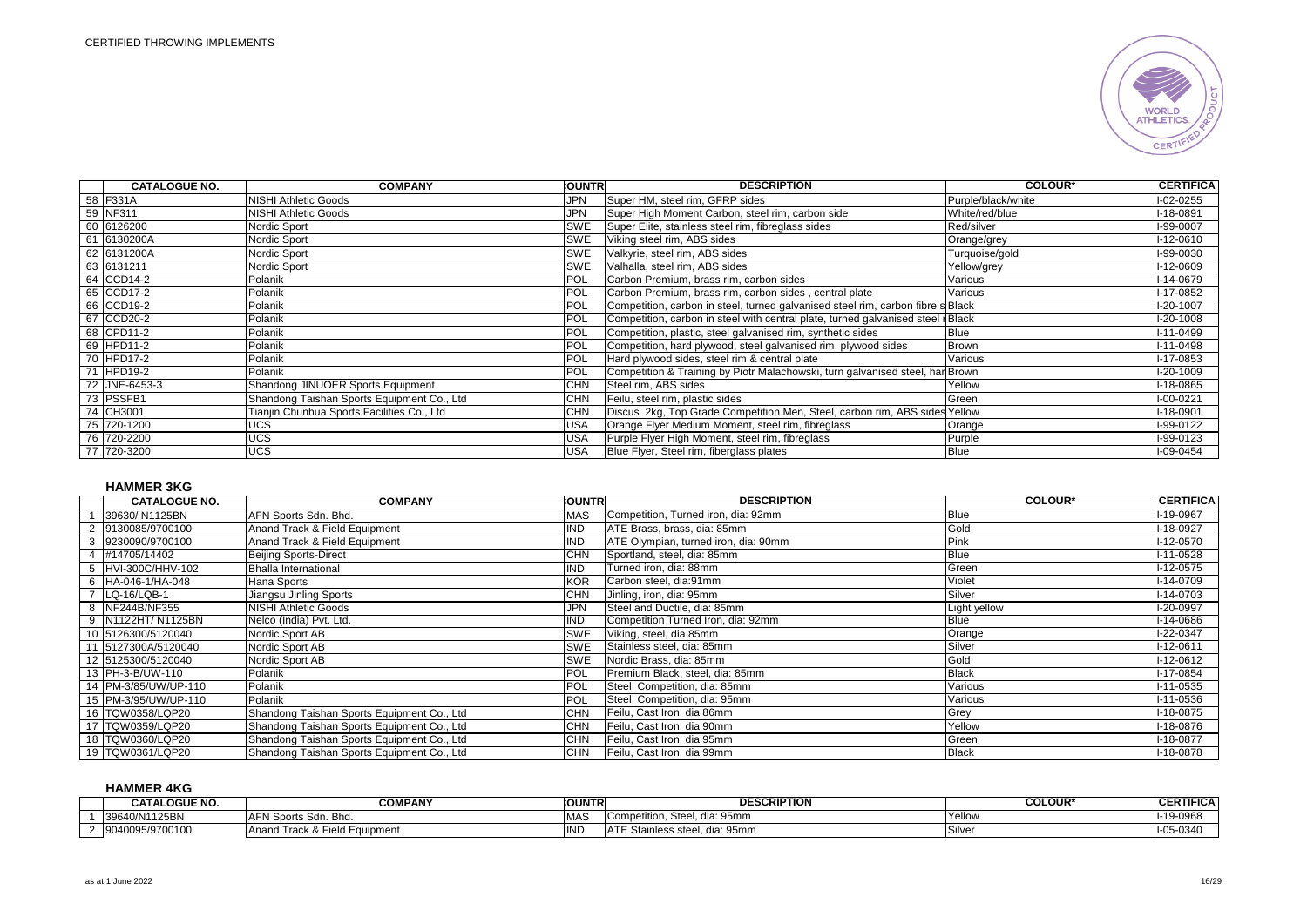

| <b>CATALOGUE NO.</b> | <b>COMPANY</b>                | <b>COUNTRI</b> | <b>DESCRIPTION</b>                      | <b>COLOUR*</b> | <b>CERTIFICA</b> |
|----------------------|-------------------------------|----------------|-----------------------------------------|----------------|------------------|
| 9140095/9700100      | Anand Track & Field Equipment | IND            | ATE Brass. dia: 95mm                    | ಂಟ             | $-18 - 0906$     |
| 9240095/9700100      | Anand Track & Field Equipment | <b>IND</b>     | ATE Tierra, steel, dia: 95mm            | Yellow/blue    | $-10 - 0461$     |
| 9940095/9700100      | Anand Track & Field Equipment | IND            | ATE Fuego.<br>. Turned steel. dia: 95mm | Red/yellow     | 1-20-0989        |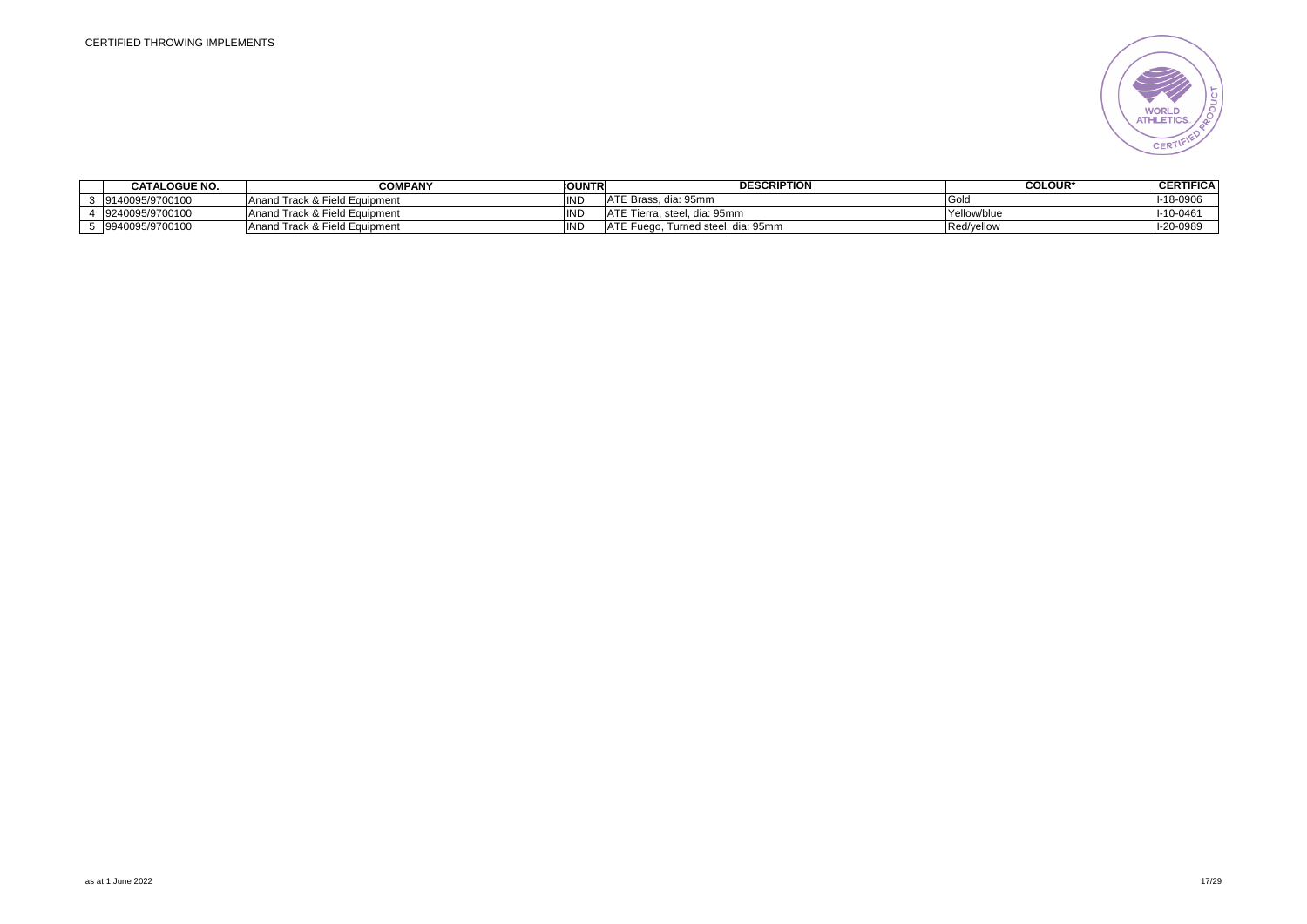

| <b>CATALOGUE NO.</b>                            | <b>COMPANY</b>                             | <b>COUNTR</b> | <b>DESCRIPTION</b>                                                     | <b>COLOUR*</b>      | <b>CERTIFICA</b> |
|-------------------------------------------------|--------------------------------------------|---------------|------------------------------------------------------------------------|---------------------|------------------|
| 6 PB-LQS14/LQS10                                | Beijing BoXiangHengRui Sports              | <b>CHN</b>    | Powerbridge, stainless steel, dia: 98mm                                | Silver              | I-12-0591        |
| 7 F400-4/F400-20-4                              | Beijing Crown Sporting Goods               | <b>CHN</b>    | Crown, steel, dia: 110mm                                               | <b>TBC</b>          | I-99-0187        |
| 8 #14704/14402                                  | <b>Beijing Sports-Direct</b>               | CHN           | Sportland Women's, steel, dia: 95mm                                    | <b>Blue</b>         | $I-11-0520$      |
| 9 HVI-400/HHV-102                               | <b>Bhalla International</b>                | IND           | Vinex Super Turned Iron, dia 102mm                                     | White               | $I-14-0672$      |
| 10 HVS-F40/HHV-102                              | <b>Bhalla International</b>                | <b>IND</b>    | Vinex Super 200-F, steel, dia: 95mm                                    | <b>Steel</b>        | I-99-0178        |
| 11 L205/L405                                    | Feiyu                                      | CHN           | Feiyu, steel, dia: 95mm                                                | Silver              | I-05-0352        |
| 12 738940/HHV-102                               | <b>Gill Athletics</b>                      | <b>USA</b>    | Pacer, stainless steel, dia: 95mm                                      | Silver              | $I-99-0044$      |
| 13 HA-046/HA-048                                | <b>Hana Sports</b>                         | KOR           | Carbon steel, dia:101mm                                                | Violet              | $I-14-0710$      |
| 14 HKTJ-022-01/HKTJ-022h                        | Hebei Hongkang Sport Equipment Co. Ltd.    | <b>CHN</b>    | Carbon steel, dia: 98mm                                                | <b>Blue</b>         | I-18-0923        |
| 15 SALQ-TG040/SALQ-H4                           | Hebei Silver Arrow Sporting Goods          | <b>CHN</b>    | Silver Arrow, Carbon steel, dia 98mm                                   | <b>Blue</b>         | I-17-0832        |
| 16 HLTJ018/HKTJ-022h                            | Holyland Sports Holdings Group Co. Ltd.    | <b>CHN</b>    | Brass, dia 98                                                          | Yellow              | $I-19-0983$      |
| 17 HLTJ019/HKTJ-022h                            | Holyland Sports Holdings Group Co. Ltd.    | <b>CHN</b>    | Iron, dia 98                                                           | <b>Blue</b>         | I-19-0984        |
| 18 LQ-5/LQB-1                                   | Jiangsu Jinling Sports                     | <b>CHN</b>    | Jinling, iron, dia: 99mm                                               | Silver              | I-05-0351        |
| 19 LQ-6/LQB-1                                   | Jiangsu Jinling Sports                     | <b>CHN</b>    | Jinling, iron, dia: 99mm                                               | Silver              | $I-12-0561$      |
| 20 LQ-7/LQB-1                                   | Jiangsu Jinling Sports                     | <b>CHN</b>    | Jinling, iron, dia: 103mm                                              | Silver              | $I-12-0562$      |
| 21 LQ-8/LQB-1                                   | Jiangsu Jinling Sports                     | <b>CHN</b>    | Jinling, iron, dia: 105mm                                              | Silver              | I-12-0563        |
| 22 AL402/AL420                                  | Mondo                                      | <b>ESP</b>    | Competition, steel, dia: 99mm                                          | <b>Blue</b>         | I-99-0177        |
| 23 N2018 KMHE/N1125C                            | Nelco                                      | <b>IND</b>    | KIN-O-MAX, ductile iron, dia 98mm                                      | <b>Black/Yellow</b> | I-19-0952        |
| 24 N1121D/N1125BN                               | Nelco                                      | IND           | Olympic, brass, dia: 95mm                                              | Gold                | I-99-0147        |
| 25 N1122ES/N1125BN                              | Nelco                                      | <b>IND</b>    | Olympic, steel, dia: 95mm                                              | Yellow              | I-01-0250        |
| 26 N1122XC/N1125BN                              | Nelco                                      | IND           | Olympic, alloy stainless steel, dia: 95mm                              | Silver              | $I-99-0138$      |
| 27 F210A/F352/F353A/NF354                       | <b>NISHI Athletic Goods</b>                | <b>JPN</b>    | Steel and Ductile, dia: 95mm                                           | <b>Blue</b>         | I-99-0080        |
| 28 NF210B/F352/F353A/NF354 NISHI Athletic Goods |                                            | <b>JPN</b>    | Steel and Tungsten, dia: 95mm                                          | Silver/orange       | $I-14-0700$      |
| 29 NF211/NF355                                  | <b>NISHI Athletic Goods</b>                | <b>JPN</b>    | Steel and Tungsten, dia: 95mm                                          | Orange              | $1-19-0942$      |
| 30 5123400/5120040                              | Nordic Sport AB                            | <b>SWE</b>    | Thor, Ductile cast iron/Tungsten, dia:95mm                             | <b>Black</b>        | $1-22-0352$      |
| 31 5125400/5120040                              | Nordic Sport AB                            | <b>SWE</b>    | Brass, dia: 95mm                                                       | Gold                | $1-99-0009$      |
| 32 5126400/5120040                              | Nordic Sport AB                            | <b>SWE</b>    | Viking, 4kg, steel, 95mm                                               | Orange              | $1-22-0348$      |
| 33 5127400A/5120040                             | Nordic Sport AB                            | <b>SWE</b>    | Stainless steel, dia: 95mm                                             | Silver              | I-99-0010        |
| 34 PH-4-G/UW-110                                | Polanik                                    | POL           | Premium Gold, Brass, dia: 95mm,                                        | Gold                | $I-10-0464$      |
| 35 PH-4-S/UW-110                                | Polanik                                    | POL           | Premium Silver, Stainless steel, dia: 95mm,                            | Silver              | $I-10-0465$      |
| 36 PH-4-B/UW-110                                | Polanik                                    | POL           | Premium Black, Steel, dia: 95mm,                                       | <b>Black</b>        | I-10-0466        |
| 37 PM-4/95/UP/UW-110                            | Polanik                                    | <b>POL</b>    | Competition, Steel, dia: 95mm                                          | Various             | I-99-0156        |
| 38 PM-4/95-S/UP/UW-110                          | Polanik                                    | POL           | Competition, Stainless steel, dia: 95mm                                | Silver              | $I-00-0201$      |
| 39 PM-4/95-M/UP/UW-110                          | Polanik                                    | <b>POL</b>    | Competition, Brass, dia: 95mm                                          | Gold                | I-00-0204        |
| 40 WH20-4-G/ UW-110                             | Polanik                                    | POL           | Premium Line GOLD HAMMER by Anita Włodarczyk, Brass, Dia: 95mm Gold    |                     | I-21-0319        |
| 41 WH20-4-P/ UW-110                             | Polanik                                    | POL           | Premium Line PINK HAMMER, 4kg by Anita Włodarczyk, Steel, Dia: 95 Pink |                     | $1-21-0320$      |
| 42 FLF620/LQP20                                 | Shandong Taishan Sports Equipment Co., Ltd | <b>CHN</b>    | Feilu, stainless steel, dia: 95.5mm                                    | Silver              | $I-00-0226$      |
| 43 TQW0330/LQP20                                | Shandong Taishan Sports Equipment Co., Ltd | <b>CHN</b>    | Feilu, Ductile cast Iron, dia 95mm                                     | Silver              | I-17-0808        |
| 44 TQW0331/LQP20                                | Shandong Taishan Sports Equipment Co., Ltd | <b>CHN</b>    | Feilu, Ductile cast Iron, dia 99mm                                     | Silver              | I-17-0809        |
| 45 TQW0332/LQP20                                | Shandong Taishan Sports Equipment Co., Ltd | <b>CHN</b>    | Feilu, Ductile cast Iron, dia 103mm                                    | Silver              | $I-17-0810$      |
| 46 TQW0333/LQP20                                | Shandong Taishan Sports Equipment Co., Ltd | CHN           | Feilu, Ductile cast Iron, dia 106mm                                    | Silver              | $I-17-0811$      |
| 47 TQW0334/LQP20                                | Shandong Taishan Sports Equipment Co., Ltd | <b>CHN</b>    | Feilu. Ductile cast Iron, dia 109mm                                    | Yellow              | I-17-0812        |
| 48 722-2095/722-4000/4200                       | UCS Inc.                                   | <b>USA</b>    | Stainless Steel, Dia: 95mm                                             | Silver              | I-99-0126        |

#### **HAMMER 5KG**

| <b>CATALOGUE NO.</b> | <b>COMPANY</b>                          | <b>COUNTR</b> | <b>DESCRIPTION</b>                                              | <b>COLOUR'</b> | <b>CERTIFICA</b> |
|----------------------|-----------------------------------------|---------------|-----------------------------------------------------------------|----------------|------------------|
| 39660/N1125BN        | <b>AFNS</b><br>.-N Sports Sdn<br>Bhd.   | <b>MAS</b>    | $\sim$ $\sim$ $\sim$<br>Steel. dia:<br>dia: 100mm<br>ompetition | <b>Blue</b>    | I-19-0969        |
| 9150000/9700100      | & Field Equipment<br>⊤rack & ∟<br>Anano | .<br>שו       | dia:100mm<br>ATF P<br>. Brass<br>rass, brass.                   | Gold           | $-18 - 0928$     |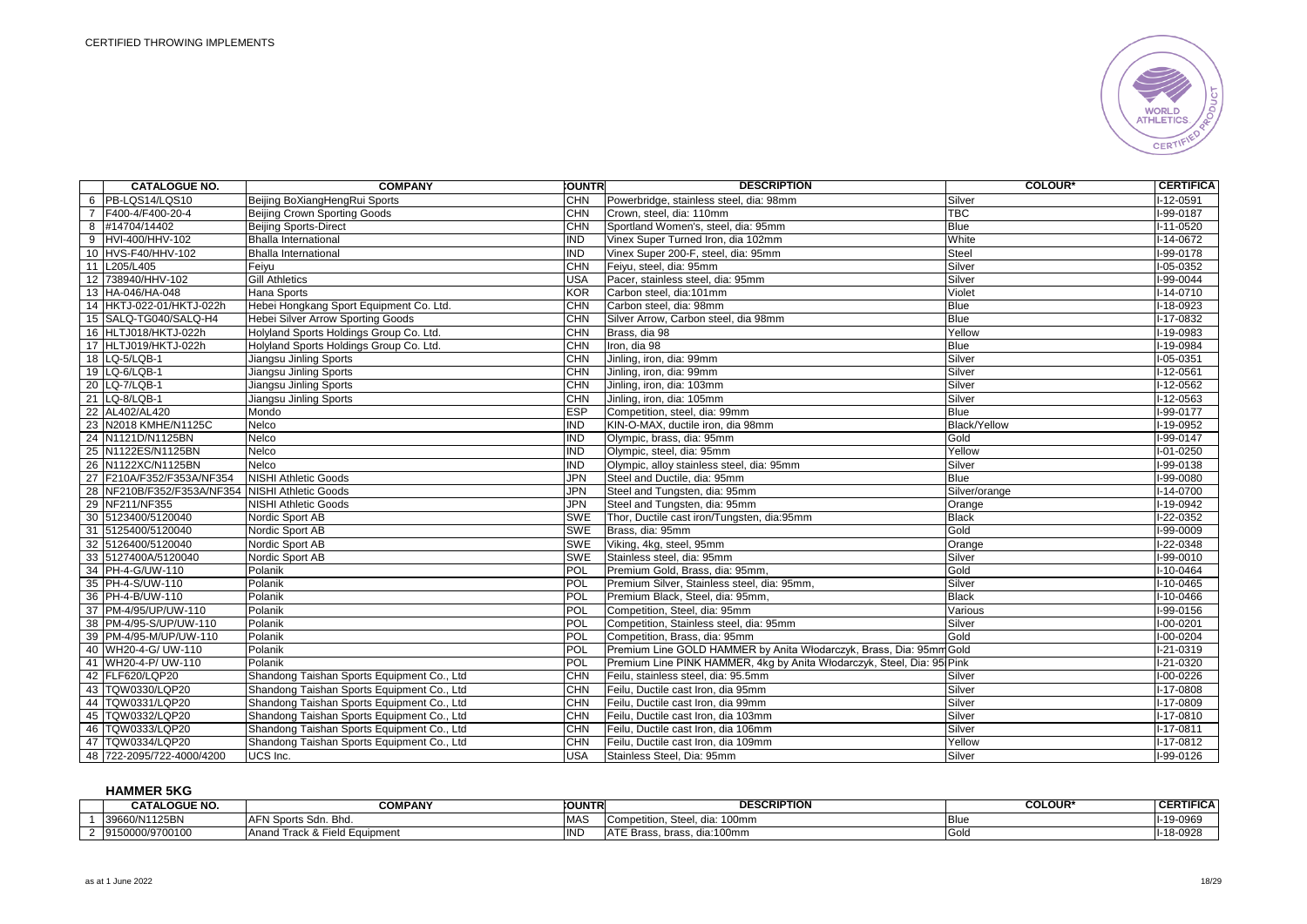

| <b>CATALOGUE NO.</b> | <b>COMPANY</b>                | <b>COUNTRI</b> | <b>DESCRIPTION</b>                   | <b>COLOUR*</b> | <b>CERTIFICA</b> |
|----------------------|-------------------------------|----------------|--------------------------------------|----------------|------------------|
| 9250000/9700100      | Anand Track & Field Equipment | INL            | ATE Tierra, steel, dia:100mm         | Yellow/blue    | 1-08-0402        |
| #14703/14402         | Beijing Sports-Direct         | <b>CHN</b>     | Sportland, steel, dia: 100mm         | <b>Blue</b>    | $-11 - 0521$     |
| HVI-500/HHV-102      | IBhalla International         | IND            | Vinex Super, turned iron, dia: 115mm | Yellow         | $1-06-037'$      |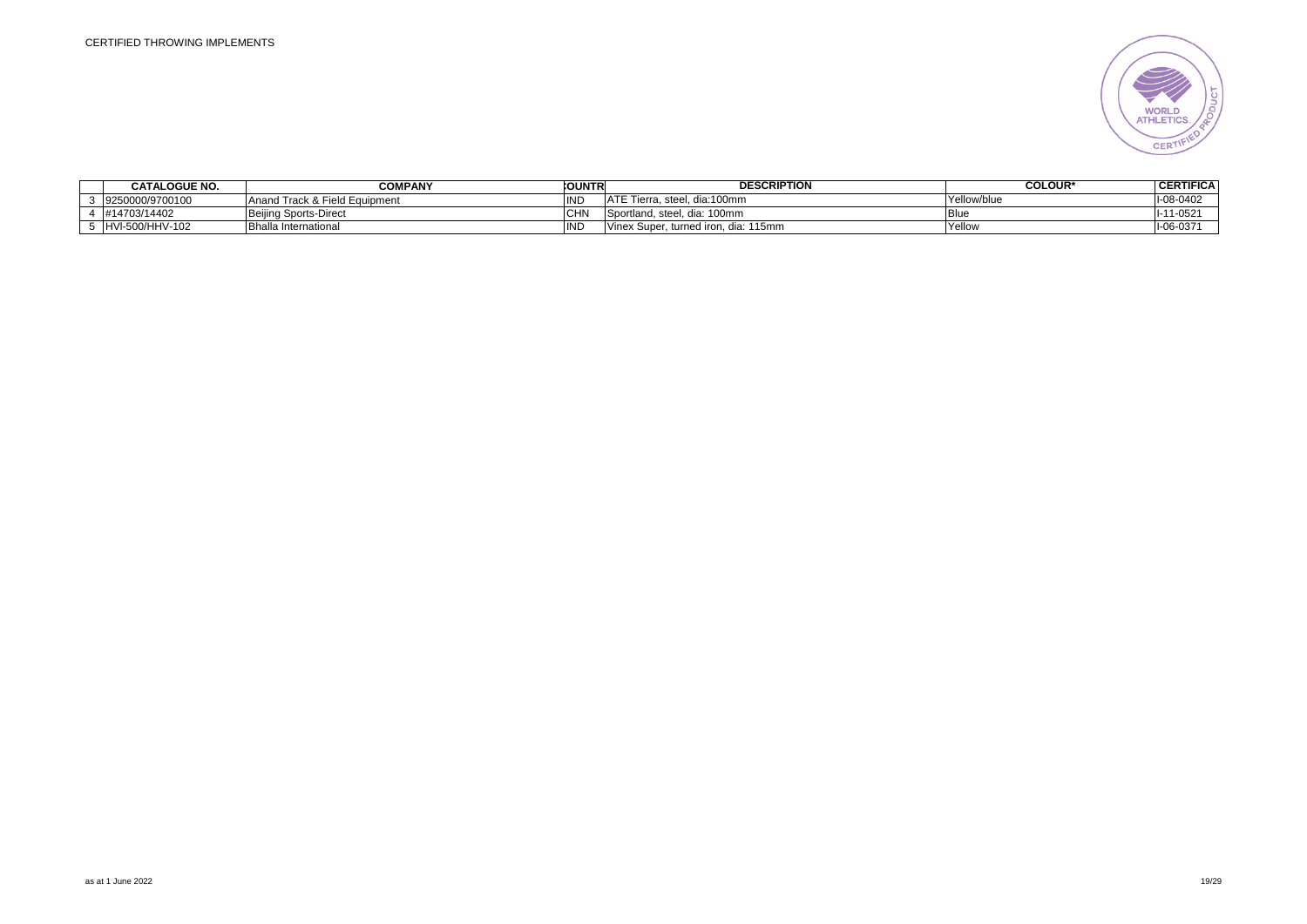

| <b>CATALOGUE NO.</b>      | <b>COMPANY</b>              | <b>COUNTR</b> | <b>DESCRIPTION</b>                            | <b>COLOUR*</b> | <b>CERTIFICA</b> |
|---------------------------|-----------------------------|---------------|-----------------------------------------------|----------------|------------------|
| 6 HVS-500/HHV-102         | Bhalla International        | <b>IND</b>    | Vinex Super, Alloy steel, dia: 100mm          | Alloy steel    | $I-14-0727$      |
| 7 HVT-500/HHV-102         | <b>Bhalla International</b> | <b>IND</b>    | Vinex Super Challenge, Turned iron, dia:109mm | Yellow         | I-15-0745        |
| 8 HA-045-1/HA-048         | Hana Sports                 | <b>KOR</b>    | Carbon steel, dia:109mm                       | Violet         | $I - 14 - 0711$  |
| 9 LQ-12/LQB-1             | Jiangsu Jinling Sports      | <b>CHN</b>    | Jinling, iron, dia: 100mm                     | Silver         | $I - 10 - 0477$  |
| 10 N1122DSA/N1125BN       | Nelco                       | <b>IND</b>    | Olympic steel, steel, dia: 100mm              | Blue/yellow    | I-11-0510        |
| 11 NF242B/NF355           | <b>NISHI Athletic Goods</b> | <b>JPN</b>    | Steel and ductile, dia: 100mm                 | Purple         | I-20-0998        |
| 12 5125500/5120040        | Nordic Sport AB             | <b>SWE</b>    | Brass, dia: 100mm                             | Gold           | I-03-0297        |
| 13 5126500/5120040        | Nordic Sport AB             | <b>SWE</b>    | Viking, steel, 100mm                          | Orange         | I-22-0349        |
| 14 5127500A/5120040       | Nordic Sport AB             | <b>SWE</b>    | Nordic Stainless steel, dia: 100mm            | Silver         | $I-12-0613$      |
| 15 PM-5/100/UP/UW-115     | Polanik                     | POL           | Competition, Steel, dia: 100mm                | Various        | I-99-0157        |
| 16   PM-5/100-S/UP/UW-115 | Polanik                     | POL           | Competition, Stainless steel, dia: 100mm      | Silver         | I-00-0202        |
| 17   PM-5/100-M/UP/UW-115 | Polanik                     | <b>POL</b>    | Competition, Brass, dia: 100mm                | Gold           | I-00-0205        |
| 18 ZH-5-B/UW-115          | Polanik                     | <b>POL</b>    | Ziolkowski Black, steel, dia: 100mm           | <b>Black</b>   | I-17-0855        |

## **HAMMER 6KG**

|   | <b>CATALOGUE NO.</b>      | <b>COMPANY</b>                             | <b>OUNTRI</b> | <b>DESCRIPTION</b>                            | <b>COLOUR*</b> | <b>CERTIFICA</b> |
|---|---------------------------|--------------------------------------------|---------------|-----------------------------------------------|----------------|------------------|
|   | 39690/N1125BN             | AFN Sports Sdn. Bhd.                       | <b>MAS</b>    | Competition, Steel, dia: 100mm                | <b>Blue</b>    | I-19-0970        |
|   | 2 9160006/9700100         | Anand Track & Field Equipment              | <b>IND</b>    | ATE Brass, brass, dia:106mm                   | Gold           | I-18-0929        |
|   | 3 9260005/9700100         | Anand Track & Field Equipment              | <b>IND</b>    | ATE Tierra, Steel dia: 105mm                  | Yellow/blue    | I-07-0387        |
| 4 | F400-6/F400-20-4          | Beijing Crown Sporting Goods               | <b>CHN</b>    | Crown, Steel dia: 112mm                       | TBC            | I-06-0356        |
|   | 5 #14702/14402            | <b>Beijing Sports-Direct</b>               | <b>CHN</b>    | Sportland, Steel, dia: 105mm                  | Blue           | $I-11-0522$      |
|   | 6 HVI-600/HHV-102         | <b>Bhalla International</b>                | <b>IND</b>    | Vinex Super, Turned iron, dia: 120mm          | Red            | I-06-0372        |
|   | HVS-600/HHV-102           | <b>Bhalla International</b>                | <b>IND</b>    | Vinex Super, Alloy steel, dia: 107mm          | <b>Steel</b>   | $I-14-0673$      |
|   | 8 HVT-600/HHV-102         | <b>Bhalla International</b>                | <b>IND</b>    | Vinex Super Challenge, Turned iron, dia:116mm | Green          | $I-15-0746$      |
|   | 9 HA-045/ HA-048          | Hana Sports                                | <b>KOR</b>    | Carbon Steel, dia:116mm                       | Violet         | $I-14-0724$      |
|   | 10 LQ-9/LQB-1             | Jiangsu Jinling Sports                     | <b>CHN</b>    | Jinling, Iron, dia: 105mm                     | Silver         | I-07-0385        |
|   | 11 N1122CSA/N1125BN       | Nelco                                      | <b>IND</b>    | Olympic, Steel, dia: 105mm                    | <b>Blue</b>    | I-02-0261        |
|   | 12 N1122BT/N1125BN        | Nelco                                      | <b>IND</b>    | Competition, Iron, dia: 117mm                 | Red            | I-02-0283        |
|   | 13 F241A/F352/F353A/NF354 | <b>NISHI Athletic Goods</b>                | <b>JPN</b>    | Steel and Tungsten, dia:105mm                 | Green          | I-06-0360        |
|   | 14 NF241A/NF355           | <b>NISHI Athletic Goods</b>                | <b>JPN</b>    | Steel and Tungsten, dia:105mm                 | Green          | I-20-0999        |
|   | 15 5125600/5120040        | Nordic Sport AB                            | <b>SWE</b>    | Brass, dia: 105mm                             | Gold           | I-02-0284        |
|   | 16 5126600/5120040        | Nordic Sport AB                            | <b>SWE</b>    | Viking, Steel, 105mm                          | Orange         | I-22-0350        |
|   | 17 5127600A/5120040       | Nordic Sport AB                            | SWE           | Stainless steel, dia: 105mm                   | Silver         | $I-12-0614$      |
|   | 18 PM-6/105/UP/UW-115     | Polanik                                    | POL           | Competition, Steel, dia: 105mm                | Various        | $I-02-0265$      |
|   | 19 PM-6/105-S/UP/UW-115   | Polanik                                    | POL           | Competition, Stainless steel, dia: 105mm      | Silver         | I-02-0266        |
|   | 20 PM-6/105-M/UP/UW-115   | Polanik                                    | <b>POL</b>    | Competition, Brass, dia: 105mm                | Gold           | I-02-0267        |
|   | 21 ZH-6-B/UW-115          | Polanik                                    | <b>POL</b>    | Ziolkowski Black, steel, dia: 105mm           | <b>Black</b>   | I-17-0856        |
|   | 22 L407/LQP20             | Shandong Taishan Sports Equipment Co., Ltd | <b>CHN</b>    | Feilu, Alloy steel, dia: 105mm                | Yellow         | I-06-0384        |

# **HAMMER 7.26KG**

| <b>CATALOGUE NO.</b> | <b>COMPANY</b>                | <b>COUNTR</b> | <b>DESCRIPTION</b>                        | <b>COLOUR*</b> | <b>CERTIFICA</b> |
|----------------------|-------------------------------|---------------|-------------------------------------------|----------------|------------------|
| 39710/N1125BN        | <b>JAFN Sports Sdn. Bhd.</b>  | <b>MAS</b>    | ICompetition. Steel. dia: 110mm           | Yellow         | I-19-0971        |
| 2 9072610/9700100    | Anand Track & Field Equipment | IND           | ATE Stainless steel, dia: 110mm           | Silver         | $I-05-0341$      |
| 3 9172610/9700100    | Anand Track & Field Equipment | <b>IND</b>    | ATE Brass, dia: 110mm                     | Gold           | I-18-0907        |
| 9272610/9700100      | Anand Track & Field Equipment | IND           | IATE Tierra, steel, dia: 110mm            | Yellow/blue    | I-10-0462        |
| 9972610/9700100      | Anand Track & Field Equipment | <b>IND</b>    | ATE Fuego, Turned steel, dia: 110mm       | Red/vellow     | I-20-0990        |
| 6 PB-LQS11/LQS10     | Beijing BoXiangHengRui Sports | <b>CHN</b>    | Powerbridge, stailess steel, dia: 120.3mm | Silver         | I-12-0592        |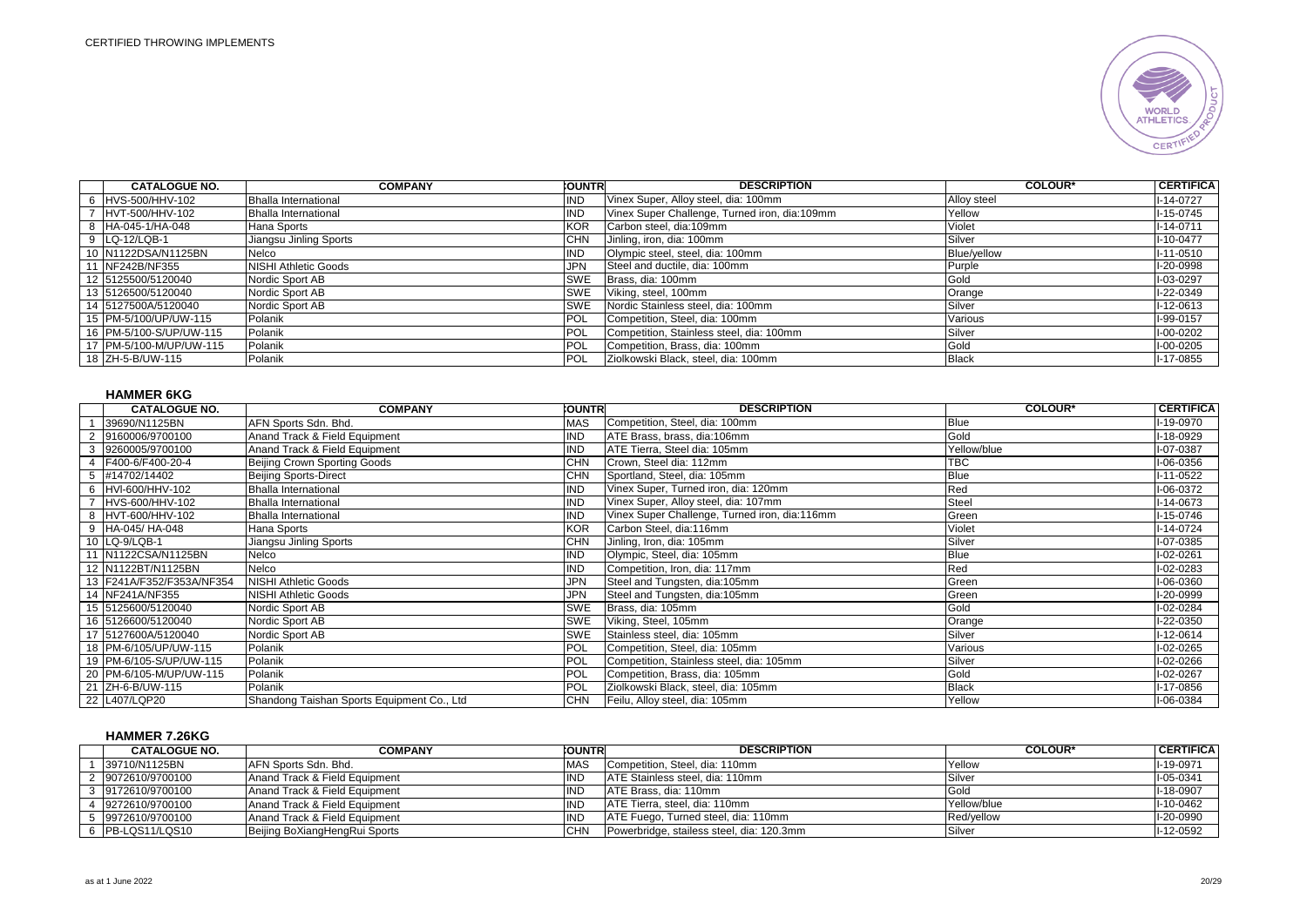

|                | <b>CATALOGUE NO.</b>       | <b>COMPANY</b>                             | <b>COUNTRI</b> | <b>DESCRIPTION</b>                              | <b>COLOUR*</b>      | <b>CERTIFICA</b> |
|----------------|----------------------------|--------------------------------------------|----------------|-------------------------------------------------|---------------------|------------------|
| $\overline{7}$ | F400-726/F400-20-4         | <b>Beijing Crown Sporting Goods</b>        | <b>CHN</b>     | Crown, steel, dia: 130mm                        | <b>TBC</b>          | I-99-0186        |
|                | 8 #14701/14402             | <b>Beijing Sports-Direct</b>               | <b>CHN</b>     | Sportland Men's, steel, dia: 110mm              | <b>Blue</b>         | $I - 11 - 0523$  |
|                | 9 HVI-726/HHV-102          | <b>Bhalla International</b>                | <b>IND</b>     | Vinex Super, Turned iron, dia: 120mm            | <b>Black</b>        | $I-14-0674$      |
|                | 10 HVS-726/HHV-102         | <b>Bhalla International</b>                | <b>IND</b>     | Vinex Super-200, aluminium steel, dia: 110mm    |                     | $I - 01 - 0251$  |
|                | 11 HVT-726/HHV-102         | <b>Bhalla International</b>                | <b>IND</b>     | Vinex Super Challenge, turned iron, dia:124.5mm | <b>Black</b>        | I-15-0747        |
|                | 12 L201/L405               | Feiyu                                      | <b>CHN</b>     | Feiyu, steel, dia: 110mm                        | Red copper          | I-05-0353        |
|                | 13 738160/HHV-102          | <b>Gill Athletics</b>                      | <b>USA</b>     | Pacer, stainless steel, dia: 110mm              | Silver              | I-99-0043        |
|                | 14 HA-044/HA-048           | Hana Sports                                | KOR            | Carbon steel, dia:125mm                         | Violet              | I-14-0712        |
|                | 15 HKTJ-022-02/HKTJ-022h   | Hebei Hongkang Sport Equipment Co. Ltd.    | <b>CHN</b>     | Carbon steel, dia: 120mm                        | <b>Blue</b>         | I-18-0922        |
|                | 16 SALQ-TG026/SALQ-H4      | Hebei Silver Arrow Sporting Goods          | <b>CHN</b>     | Silver Arrow, Carbon steel, dia 120mm           | <b>Blue</b>         | I-17-0833        |
|                | 17 SALQ-TG726/SALQ-H4      | Hebei Silver Arrow Sporting Goods          | <b>CHN</b>     | Silver Arrow, Steel, dia 110mm                  | Various             | I-19-0949        |
|                | 18 HLTJ020/HKTJ-022h       | Holyland Sports Holdings Group Co. Ltd.    | <b>CHN</b>     | Brass, dia 121                                  | Yellow              | $I-19-0985$      |
|                | 19 HLTJ021/HKTJ-022h       | Holyland Sports Holdings Group Co. Ltd.    | <b>CHN</b>     | Iron, dia 125                                   | <b>Blue</b>         | I-19-0986        |
|                | 20 LQ-1/LQB-1              | Jiangsu Jinling Sports                     | <b>CHN</b>     | Jinling, iron, dia: 110mm                       | Silver              | $I-05-0350$      |
|                | 21 LQ-2/LQB-1              | Jiangsu Jinling Sports                     | <b>CHN</b>     | Jinling, iron, dia: 113mm                       | Silver              | I-12-0564        |
|                | 22 LQ-3/LQB-1              | Jiangsu Jinling Sports                     | <b>CHN</b>     | Jinling, iron, dia: 115mm                       | Silver              | $-12 - 0565$     |
|                | 23 LQ-4/LQB-1              | Jiangsu Jinling Sports                     | <b>CHN</b>     | Jinling, iron, dia: 120mm                       | Silver              | $-12 - 0566$     |
|                | 24 AL405/AL420             | Mondo                                      | <b>IESP</b>    | Competition, steel, dia: 121mm                  | Red                 | $1-99-0176$      |
|                | 25 N2018 KMHA/N1125C       | Nelco                                      | <b>IND</b>     | KIN-O-MAX 7. Ductile iron, dia 115mm            | <b>Black/Yellow</b> | I-19-0953        |
|                | 26 N1121A/N1125BN          | Nelco                                      | <b>IND</b>     | Olympic, brass, dia: 110mm                      | Gold                | I-99-0148        |
|                | 27 N1122AS/N1125BN         | Nelco                                      | IND            | Olympic, steel, dia: 110mm                      | Yellow              | I-01-0249        |
|                | 28 N1122XA/N1125BN         | Nelco                                      | IND            | Olympic, alloy stainless steel, dia: 110mm      | Silver              | I-99-0132        |
|                | 29 F201/F352/F353A/NF354   | <b>NISHI Athletic Goods</b>                | JPN            | Steel and Tungsten, dia: 110mm                  | Orange              | I-99-0079        |
|                | 30 NF203/NF355             | <b>NISHI Athletic Goods</b>                | <b>JPN</b>     | Steel and Tungsten, dia 110mm                   | Orange              | $-19 - 0943$     |
|                | 31 5125726/5120040         | Nordic Sport AB                            | <b>SWE</b>     | Viking, Brass, dia: 110mm                       | Gold                | I-99-0008        |
|                | 32 5126726/5120040         | Nordic Sport AB                            | <b>SWE</b>     | Steel, dia:110mm                                | Orange              | $-22 - 0351$     |
|                | 33 5128726A/5120040        | Nordic Sport AB                            | <b>SWE</b>     | Stainless steel. dia: 110mm                     | Silver              | I-99-0032        |
|                | 34 5123726/5120040         | Nordic Sport AB                            | <b>SWE</b>     | Thor, Ductile cast iron/Tungsten, dia: 110mm    | <b>Black</b>        | -22-0353         |
|                | 35 PM-7,26/110/UP/UW-115   | Polanik                                    | POL            | Competition, steel, dia: 110mm                  | Various             | I-99-0158        |
|                | 36 PM-7,26/110-S/UP/UW-115 | Polanik                                    | POL            | Competition, stainless steel, dia: 110mm        | Silver              | $I-00-0203$      |
|                | 37 PM-7,26/110-M/UP/UW-115 | Polanik                                    | <b>POL</b>     | Competition, brass, dia: 110mm                  | Gold                | I-00-0206        |
|                | 38 ZH-7,26-B/UW-115        | Polanik                                    | <b>POL</b>     | Ziolkowski Black, steel, dia: 110mm             | <b>Black</b>        | I-10-0469        |
|                | 39 ZH-7,26-G/UW-115        | Polanik                                    | <b>POL</b>     | Ziolkowski Gold, brass, dia: 110mm              | Gold                | $1 - 10 - 0467$  |
|                | 40 ZH-7,26-S/UW-115        | Polanik                                    | POL            | Ziolkowski Silver, stainless steel, dia: 110mm  | Silver              | $-10 - 0468$     |
|                | 41 JNE-6444/JNE-4442       | Shandong JINUOER Sports Equipment          | <b>CHN</b>     | Iron, dia: 121mm                                | <b>Blue</b>         | I-18-0921        |
|                | 42 FLF610/LQP20            | Shandong Taishan Sports Equipment Co., Ltd | <b>CHN</b>     | Feilu, stainless steel, dia: 111mm              |                     | I-00-0223        |
|                | 43 TQW0335/LQP20           | Shandong Taishan Sports Equipment Co., Ltd | <b>CHN</b>     | Feilu, Ductile cast iron, dia 110mm             | Silver              | I-17-0813        |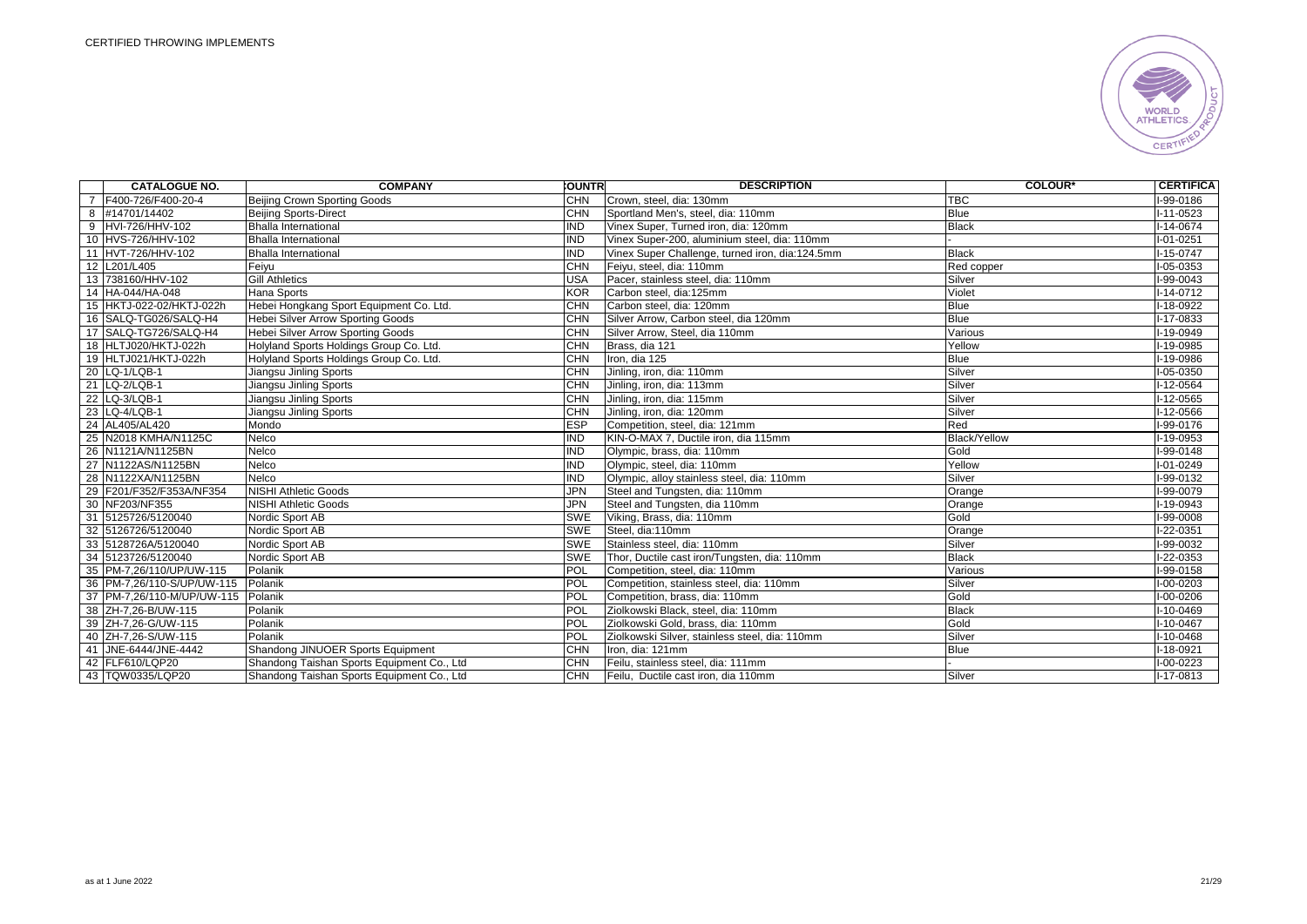

| <b>CATALOGUE NO.</b>      | <b>COMPANY</b>                             | <b>COUNTR</b> | <b>DESCRIPTION</b>                  | <b>COLOUR*</b> | <b>CERTIFICA</b> |
|---------------------------|--------------------------------------------|---------------|-------------------------------------|----------------|------------------|
| 44 TQW0336/LQP20          | Shandong Taishan Sports Equipment Co., Ltd | CHN           | Feilu. Ductile cast iron, dia 113mm | Silver         | $I-17-0814$      |
| 45 TQW0337/LQP20          | Shandong Taishan Sports Equipment Co., Ltd | CHN           | Feilu. Ductile cast iron, dia 116mm | Silver         | I-17-0815        |
| 46 TQW0338/LQP20          | Shandong Taishan Sports Equipment Co., Ltd | <b>CHN</b>    | Feilu, Ductile cast iron, dia 120mm | Silver         | I-17-0816        |
| 47 TQW0339/LQP20          | Shandong Taishan Sports Equipment Co., Ltd | <b>CHN</b>    | Feilu, Ductile cast iron, dia 125mm | Silver         | $II - 17 - 0817$ |
| 48 TQW0340/LQP20          | Shandong Taishan Sports Equipment Co., Ltd | СHМ           | Feilu, Ductile cast iron, dia 129mm | Silver         | I-17-0818        |
| 49 722-1110/722-4000/4200 | UCS Inc.                                   | <b>USA</b>    | Stainless Steel 7.26kg, Dia: 110mm  | Silver         | I-99-0125        |

# **JAVELIN 500G**

| <b>CATALOGUE NO.</b> | <b>COMPANY</b>                | <b>COUNTR</b> | <b>DESCRIPTION</b>                                             | <b>COLOUR*</b>                        | I CERTIFICA I |
|----------------------|-------------------------------|---------------|----------------------------------------------------------------|---------------------------------------|---------------|
| IPB-BQS14            | Beijing BoXiangHengRui Sports | CHN           | Powerbridge, Aluminium alloy                                   | Various                               | I-12-0598     |
| ! #13005             | <b>Beijing Sports-Direct</b>  | <b>CHN</b>    | Sportland, Carbon                                              | Black/red                             | $I-21-0312$   |
| #13125               | <b>Beijing Sports-Direct</b>  | СHМ           | Sportland 65m, aluminium alloy, red cord                       | Yellow                                | I-12-0595     |
| JAL-50040            | <b>Bhalla International</b>   | ND            | Vinex Competition 40m, duraluminium                            | White/fluorescent yellow, yellow cord | $I-12-0576$   |
| <b>B404</b>          | Feivu                         | СНՒ           | 65m, Aluminium alloy, black cord                               | Yellow/white/red                      | $I-15-0758$   |
| JA 68500             | Getrasport                    | <b>GEF</b>    | Getra Competition II, aluminium/alloy, yellow or dark bue cord | White or light yellow                 | $I-11-0511$   |
| JA 69500             | Getrasport                    | <b>GER</b>    | Getra Kinetic 50, dark blue cord                               | Yellow                                | I-12-0593     |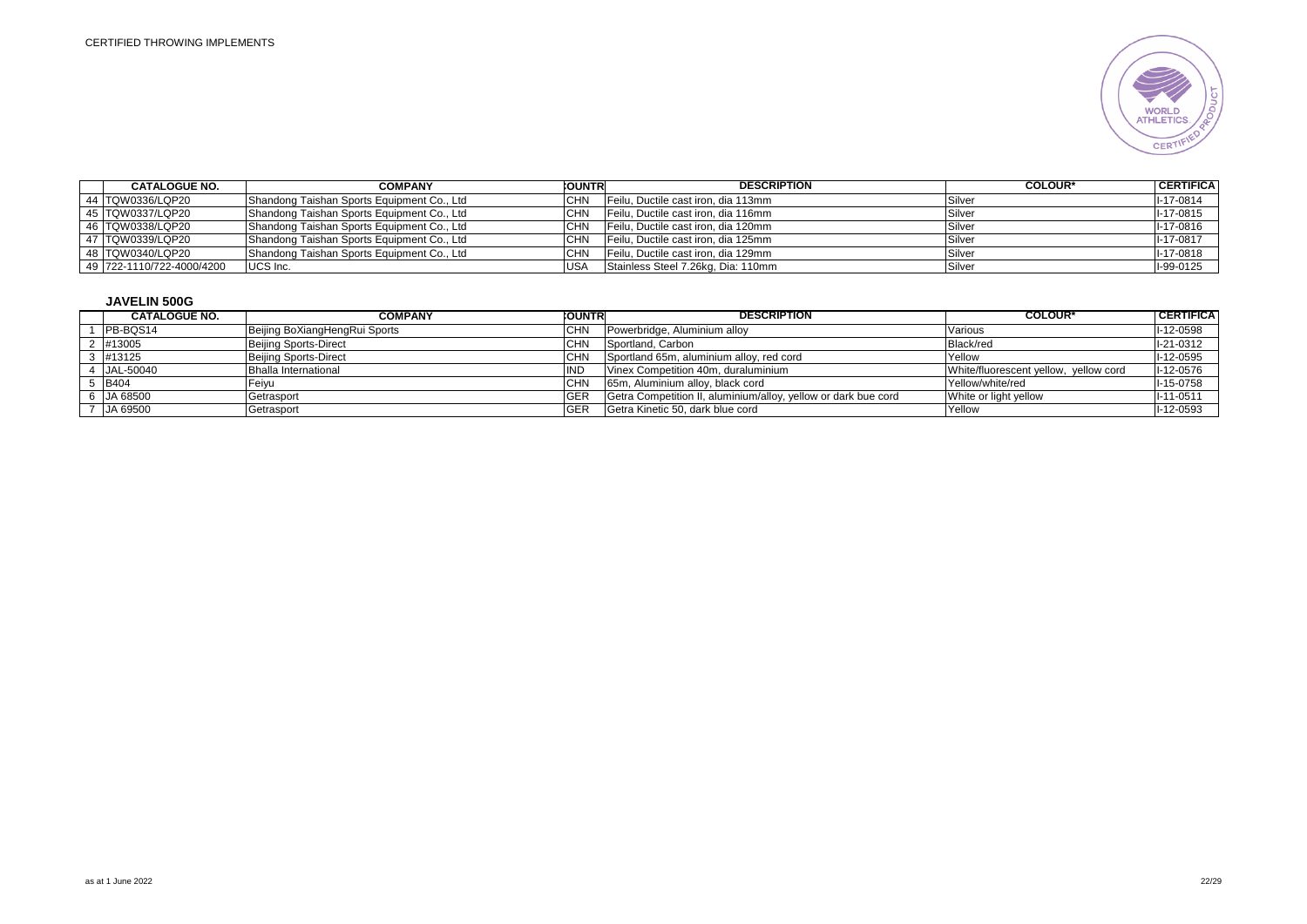

| <b>CATALOGUE NO.</b> | <b>COMPANY</b>                             | <b>CUNTRI</b> | <b>DESCRIPTION</b>                                  | <b>COLOUR*</b>                 | <b>CERTIFICA</b> |
|----------------------|--------------------------------------------|---------------|-----------------------------------------------------|--------------------------------|------------------|
| 8 JA 69501           | Getrasport                                 | <b>GER</b>    | Getra Kinetic 60, dark blue cord                    | Yellow                         | -12-0594         |
| 9 HA-043-60          | Hana Sports                                | <b>KOR</b>    | Aluminium alloy 60m                                 | Silver                         | I-17-0834        |
| 10 JV-AC-500         | Hebei Jinlida Sporting Goods               | <b>CHN</b>    | Aluminium alloy                                     | Various                        | I-18-0897        |
| 11 OKC-1162-1        | HeBei Okachy Sports                        | <b>CHN</b>    | Aluminium alloy                                     | Pink                           | $I-16-0774$      |
| 12 BQ-7              | Jiangsu Jinling Sports                     | <b>CHN</b>    | Jinling, aluminium                                  | Yellow/Colourful               | $I - 14 - 0704$  |
| 13 BQ-7 (50m)        | Jiangsu Jinling Sports                     | <b>CHN</b>    | Jinling, Aluminium, 50m                             | Yellow/Colourful               | I-16-0764        |
| 14 JV-AC-500         | LA Sport                                   | <b>CZE</b>    | LA Hystrix, aluminium, red cord                     | Black/white                    | I-15-0727        |
| 15 SAF-YG500         | Metals Javelin Factory of Dingzhou         | <b>CHN</b>    | Silver Arrow Brand, aluminium, red cord             | White with blue spiral         | I-12-0619        |
| 16 500SC40           | Nemeth Javel-Inn                           | <b>HUN</b>    | Special Competition 40m, aluminium                  | Blue/yellow/blue, white cord   | $I - 11 - 0541$  |
| 17 500SC50           | Nemeth Javel-Inn                           | <b>HUN</b>    | Special Competition 50m, aluminium                  | Blue/yellow/red, white cord    | I-11-0542        |
| 18 500SC60           | Nemeth Javel-Inn                           | <b>HUN</b>    | Special Competition 60m, aluminium                  | Blue/yellow/orange, white cord | I-11-0543        |
| 19 7914704           | Nordic Sport AB                            | <b>SWE</b>    | Diana 500 NTS ATC, steel                            | White/pink, black cord         | I-12-0549        |
| 20 7916500           | Nordic Sport AB                            | <b>SWE</b>    | Razer Steel 500, black cord                         | White/orange                   | $I-12-0548$      |
| 21 7918500c          | Nordic Sport AB                            | <b>SWE</b>    | Valkyrie 500, Hybrid carbon                         | Red, turquoise spiral          | I-20-0996        |
| 22 7925500           | Nordic Sport AB                            | <b>SWE</b>    | Viking Steel 500, Metal alloy                       | Turquoise, yellow cord         | I-12-0547        |
| 23 7961500           | Nordic Sport AB                            | <b>SWE</b>    | Nordic Comet 500g, aluminium, yellow cord           | Grey                           | $I - 14 - 0713$  |
| 24 AF11-500          | Polanik                                    | POL           | Competition Air Flyer, aluminium, red cord          | Transparent blue               | $I-11-0537$      |
| 25 SC12-500          | Polanik                                    | POL           | Competition Sky Challenger 500, aluminium           | Transparent red                | I-12-0622        |
| 26 SM12-500          | Polanik                                    | POL           | Competition Space Master 500, aluminium             | Electric lime transparent      | I-12-0623        |
| 27 SM13-500          | Polanik                                    | POL           | Competition Space Master 500, cigar head, aluminium | Electric lime transparent      | I-13-0653        |
| 28 JNE-6455-1        | Shandong JINUOER Sports Equipment          | <b>CHN</b>    | Aluminium alloy                                     | Purple                         | l-18-0866        |
| 29 TS0TJZBQ-A        | Shandong Taishan Sports Equipment Co., Ltd | <b>CHN</b>    | Aluminium alloy                                     | Red/blue/silver                | I-15-0736        |

# **JAVELIN 600G**

| <b>CATALOGUE NO.</b> | <b>COMPANY</b>                | <b>COUNTR</b> | <b>DESCRIPTION</b>                       | <b>COLOUR*</b>                    | <b>CERTIFICA</b> |
|----------------------|-------------------------------|---------------|------------------------------------------|-----------------------------------|------------------|
| 39120                | AFN Sports Sdn. Bhd.          | MAS           | Competition, 50m, Aluminium              | Purple                            | I-20-0991        |
| 2 9915500            | Anand Track & Field Equipment | ND            | Aero Superb 55, Aluminium                | <b>Blue/red</b>                   | $I-15-0738$      |
| 3 9926000            | Anand Track & Field Equipment | ΝC            | Aero Superb 60, Aluminium                | White/red                         | I-15-0739        |
| 9926500              | Anand Track & Field Equipment | NC            | Aero Superb 65, Aluminium                | White/green                       | I-18-0879        |
| 9960000              | Anand Track & Field Equipment | ΝC            | Aero Elite, Aluminium                    | Pink                              | $I-14-0718$      |
| 6 PB-BQS13           | Beijing BoXiangHengRui Sports | <b>CHN</b>    | Aluminium alloy                          | Various                           | I-12-0589        |
| F100-600             | Beijing Crown Sporting Goods  | <b>CHN</b>    | Crown, aluminium                         | <b>TBC</b>                        | I-99-0182        |
| 8 #13006             | <b>Beijing Sports-Direct</b>  | <b>CHN</b>    | Sportland, Carbon                        | Black/red                         | $I-21-0313$      |
| 9 #13016             | <b>Beijing Sports-Direct</b>  | <b>CHN</b>    | Sportland, Steel                         | Red, black/white spiral, red cord | $I-21-0314$      |
| 10 #13126            | <b>Beijing Sports-Direct</b>  | <b>CHN</b>    | Sportland 60m, aluminium alloy, red cord | Yellow                            | $I-11-0529$      |
| 11 JAL-60050         | <b>Bhalla International</b>   | ND            | Vinex Competition 50m                    | Yellow/white, white/blue cord     | I-09-0433        |
| 12 JAL-60060         | <b>Bhalla International</b>   | ND            | Vinex Competition 60m                    | Yellow, white/blue cord           | I-09-0434        |
| 13 JAL-60070         | Bhalla International          | ND            | Vinex Competition 70m                    | Purple/white, white/blue cord     | I-09-0435        |
| 14 JAL-60080         | <b>Bhalla International</b>   | <b>ND</b>     | Vinex Competition 80m                    | Golden/silver, white/blue cord    | I-09-0436        |
| 15 JAL-CH600         | <b>Bhalla International</b>   | ND            | Vinex Challenge, Duraluminium, red cord  | Orange                            | $I-15-0748$      |
| 16 B003              | Feiyu                         | <b>CHN</b>    | Carbon, blue cord                        | Red/ white spiral                 | I-20-0994        |
| 17 B103              | Feiyu                         | <b>CHN</b>    | Steel alloy                              | White/violet spiral, red cord     | I-05-0335        |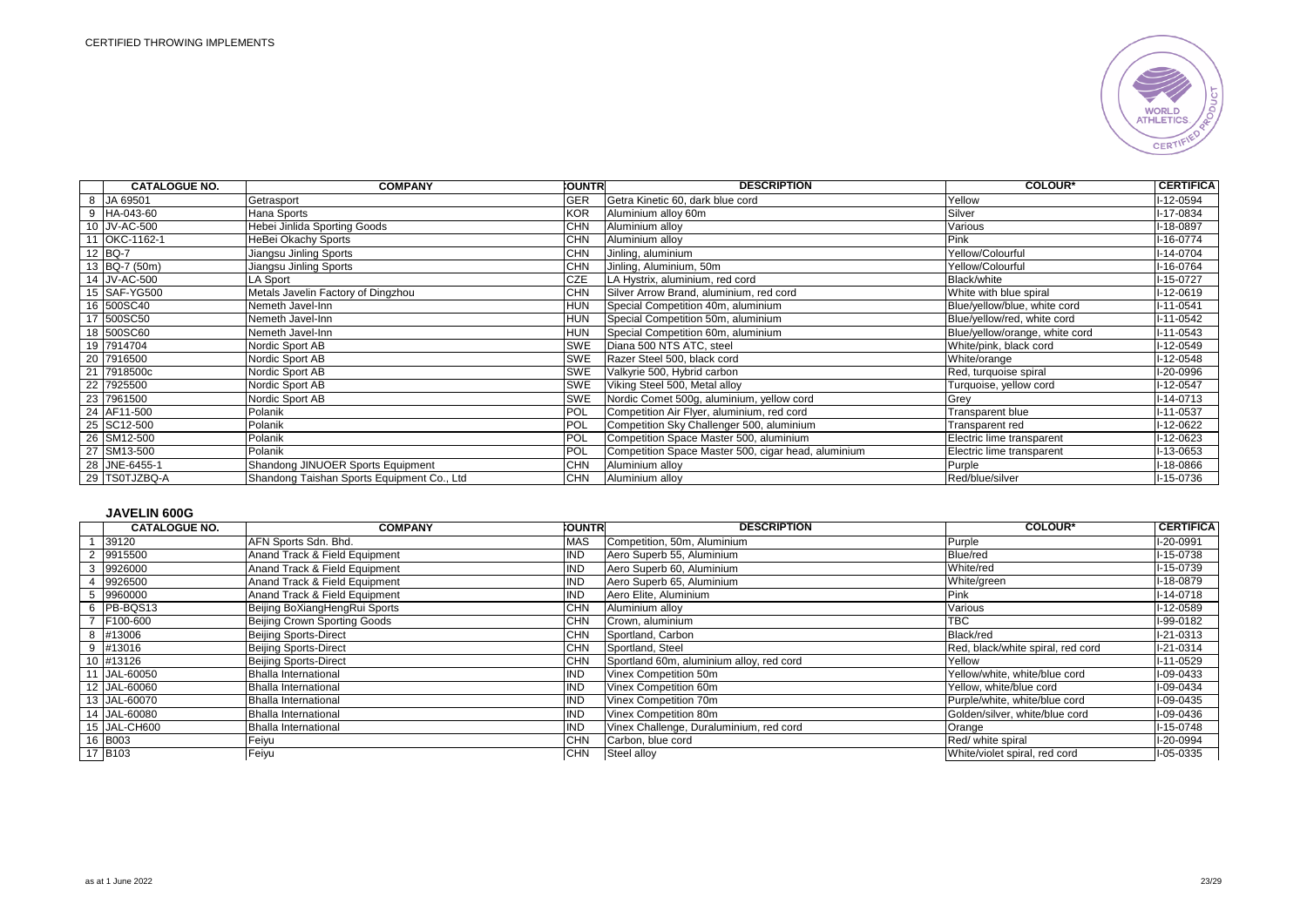

| <b>CATALOGUE NO.</b> | <b>COMPANY</b>                            | <b>OUNTR</b> | <b>DESCRIPTION</b>                                      | <b>COLOUR*</b>                      | <b>CERTIFICA</b> |
|----------------------|-------------------------------------------|--------------|---------------------------------------------------------|-------------------------------------|------------------|
| 18 B403              | Feiyu                                     | <b>CHN</b>   | 70m, Aluminium alloy, black cord                        | Yellow/white/red                    | I-15-0759        |
| 19 JA 68600          | Getrasport Produktions+Distributions GmbH | <b>GER</b>   | Getra Competition II, aluminium/alloy                   | Light yellow, dark blue cord        | -09-0443         |
| 20 JA 69600          | Getrasport Produktions+Distributions GmbH | <b>GER</b>   | Getra Kinetic, aluminium/alloy 50m, blue cord           | Dark yellow, dark blue cord         | $1 - 09 - 0444$  |
| 21 JA 69601          | Getrasport Produktions+Distributions GmbH | <b>GER</b>   | Getra Kinetic, aluminium/alloy 60m, blue cord           | Dark yellow, dark blue cord         | $I-09-0445$      |
| 22 JA 70600          | Getrasport Produktions+Distributions GmbH | <b>GER</b>   | Getra Router 70+ low flex. Aluminium Alloy, white cord  | Silver, red                         | I-19-0944        |
| 23 JA 70601          | Getrasport Produktions+Distributions GmbH | <b>GER</b>   | Getra Router 75+ low flex, Aluminium Alloy, white cord  | Silver, red                         | I-19-0945        |
| 24 2663H             | <b>Gill Athletics</b>                     | <b>USA</b>   | OTE Intermediate Headwind 40m, Aluminium, grey cord     | Various                             | -14-0690         |
| 25 2663T             | <b>Gill Athletics</b>                     | <b>USA</b>   | OTE Intermediate Tailwind 40m, Aluminium, grey cord     | Various                             | I-14-0691        |
| 26 2684H             | <b>Gill Athletics</b>                     | <b>USA</b>   | OTE Special Headwind 50m, Aluminium, grey cord          | Various                             | I-14-0692        |
| 27 2684T             | <b>Gill Athletics</b>                     | USA          | OTE Special Tailwind 50m, Aluminium, grey cord          | Various                             | $I-14-0693$      |
| 28 2690H             | <b>Gill Athletics</b>                     | <b>USA</b>   | Xtra Headwind, aluminium, grey cord                     | Various                             | I-99-0074        |
| 29 2690T             | <b>Gill Athletics</b>                     | <b>USA</b>   | OTE Xtra Tailwind 60m, Aluminium, grey cord             | Various                             | I-14-0694        |
| 30 2695T             | <b>Gill Athletics</b>                     | <b>USA</b>   | OTE Competition Tailwind 70m, aluminium, grey cord      | Various                             | I-99-0075        |
| 31 2695H             | <b>Gill Athletics</b>                     | <b>USA</b>   | OTE Competition Headwind 70m, Aluminium, grey cord      | Various                             | $I-14-0695$      |
| 32 2000T             | <b>Gill Athletics</b>                     | <b>USA</b>   | OTE Carbon 1 Flex 5.4 Tailwind, 600g, carbon, aluminium | Various                             | $I-06-0373$      |
| 33 2001H             | <b>Gill Athletics</b>                     | USA          | OTE Carbon 1 Flex 5.4 Headwind, 600g, carbon, aluminium | Various                             | I-07-0388        |
| 34 59843             | <b>Gujral Industries</b>                  | IND          | <b>GISCO Aluminium alloy</b>                            | Various                             | I-14-0705        |
| 35 HA-041-70         | Hana Sports                               | KOR          | Aluminium alloy 70m                                     | Orange                              | $I-17-0835$      |
| 36 2-325-6           | <b>Hart Sport</b>                         | <b>AUS</b>   | International, duraluminium                             | Orange, red cord                    | $I-16-0780$      |
| 37 JV-AC-600         | Hebei Jinlida Sporting Goods Ltd.         | <b>CHN</b>   | Aluminium alloy                                         | Various                             | -18-0903         |
| 38 OKC-1162-2        | HeBei Okachy Sports                       | <b>CHN</b>   | Aluminium alloy                                         | Red                                 | $I-16-0775$      |
| 39 SAJ-CF600         | <b>Hebei Silver Arrow Sporting Goods</b>  | <b>CHN</b>   | Silver Arrow, carbon fibre with spiral                  | White/purple spiral                 | I-17-0830        |
| 40 SAF-MC600         | <b>Hebei Silver Arrow Sporting Goods</b>  | <b>CHN</b>   | 65m, flex 6.0 Silver Arrow, Aluminium                   | Various                             | $1 - 19 - 0950$  |
| 41 HLTJ005           | Holyland Sports Holdings Group Co. Ltd.   | <b>CHN</b>   | Aluminium alloy                                         | Red/silver                          | $1-19-0987$      |
| 42 BQ-3              | Jiangsu Jinling Sports                    | <b>CHN</b>   | Jinling, Metal alloy 600g, metal alloy                  | Colourful                           | $1 - 18 - 0918$  |
| 43 BQ-6              | Jiangsu Jinling Sports                    | <b>CHN</b>   | Jinling, Aluminium                                      | Yellow/Colourful                    | $1 - 05 - 0349$  |
| 44 BQ-6 (60m)        | Jiangsu Jinling Sports                    | CHN          | Jinling, Aluminium, 60m                                 | Yellow/Colourful                    | $-16 - 0765$     |
| 45 BQ-6 (70m)        | Jiangsu Jinling Sports                    | <b>CHN</b>   | Jinling, Aluminium, 70m                                 | Yellow/Colourful                    | $-16 - 0766$     |
| 46 JV-AC-600         | LA Sport                                  | <b>CZE</b>   | LA Hystrix, Aluminium                                   | Black/white, red cord               | $I-15-0728$      |
| 47 N6050CJL          | Nelco                                     | <b>IND</b>   | Nelco Olympia, aluminium                                | Various                             | $I-11-0490$      |
| 48 600C70            | Nemeth Javel-Inn                          | <b>HUN</b>   | Club 70m, 600g, aluminium                               | Violet, yellow, blue, violet cord   | I-10-0459        |
| 49 600C75            | Nemeth Javel-Inn                          | <b>HUN</b>   | Club 75m, 600g, aluminium                               | Violet/yellow/red, violet cord      | I-99-0103        |
| 50 600CMC75          | Nemeth Javel-Inn                          | <b>HUN</b>   | Club 75m 600g, Medium composite                         | Violet/yellow/blue                  | I-13-0628        |
| 51 600CS75           | Nemeth Javel-Inn                          | <b>HUN</b>   | Classic 75m, 600g aluminium                             | Violet/yellow/green, violet cord    | $1-99-0110$      |
| 52 600CMC80          | Nemeth Javel-Inn                          | <b>HUN</b>   | Classic 80m 600g, Medium composite                      | Violet/yellow/green                 | I-13-0629        |
| 53 600CS80           | Nemeth Javel-Inn                          | <b>HUN</b>   | Classic 80m, 600g, aluminium                            | Violet/yellow/green, violet cord    | $1-99-0102$      |
| 54 600CHC85          | Nemeth Javel-Inn                          | <b>HUN</b>   | Classic 85m 600g, Hard Composite                        | Violet/yellow/orange, yellow cord   | $1 - 09 - 0428$  |
| 55 600S50            | Nemeth Javel-Inn                          | <b>HUN</b>   | Standard 50m 600g, aluminium                            | Lilac, violet cord                  | $1 - 08 - 0411$  |
| 56 600S60            | Nemeth Javel-Inn                          | <b>HUN</b>   | Standard 60m 600g, aluminium                            | Violet, violet cord                 | -99-0108         |
| 57 600S70            | Nemeth Javel-Inn                          | <b>HUN</b>   | Standard 70m 600g, aluminium                            | Lilac, violet cord                  | $I-99-0107$      |
| 58 600SSC70          | Nemeth Javel-Inn                          | <b>HUN</b>   | Standard 70m 600g, Soft composite                       | Violet                              | I-13-0627        |
| 59 600UC             | Nemeth Javel-Inn                          | <b>HUN</b>   | Universal Competition 600g, Aluminium                   | Yellow, white cord                  | I-09-0427        |
| 60 F463F             | <b>NISHI Athletic Goods</b>               | <b>JPN</b>   | Super DR 70m, aluminium                                 | Silver/yellow/red, red cord         | I-01-0235        |
| 61 NF466             | <b>NISHI Athletic Goods</b>               | <b>JPN</b>   | Hybridgenome, duraluminium                              | White/pink/yellow/black, black cord | $I-12-0573$      |
| 62 7917600a          | Nordic Sport                              | <b>SWE</b>   | Master Alu, 600g, aluminium                             | Blue, orange cord                   | $I-13-0658$      |
| 63 7917601           | Nordic Sport                              | <b>SWE</b>   | Diana NXS, Metal alloy                                  | Pink/white spiral, black cord       | I-99-0015        |
| 64 7917602           | Nordic Sport                              | <b>SWE</b>   | Diana NXB, Metal alloy                                  | Pink/white spiral, grey cord        | I-99-0016        |
| 65 7917603           | Nordic Sport                              | <b>SWE</b>   | Diana Steel, steel, 80m                                 | Lilac/white, blue cord              | I-99-0018        |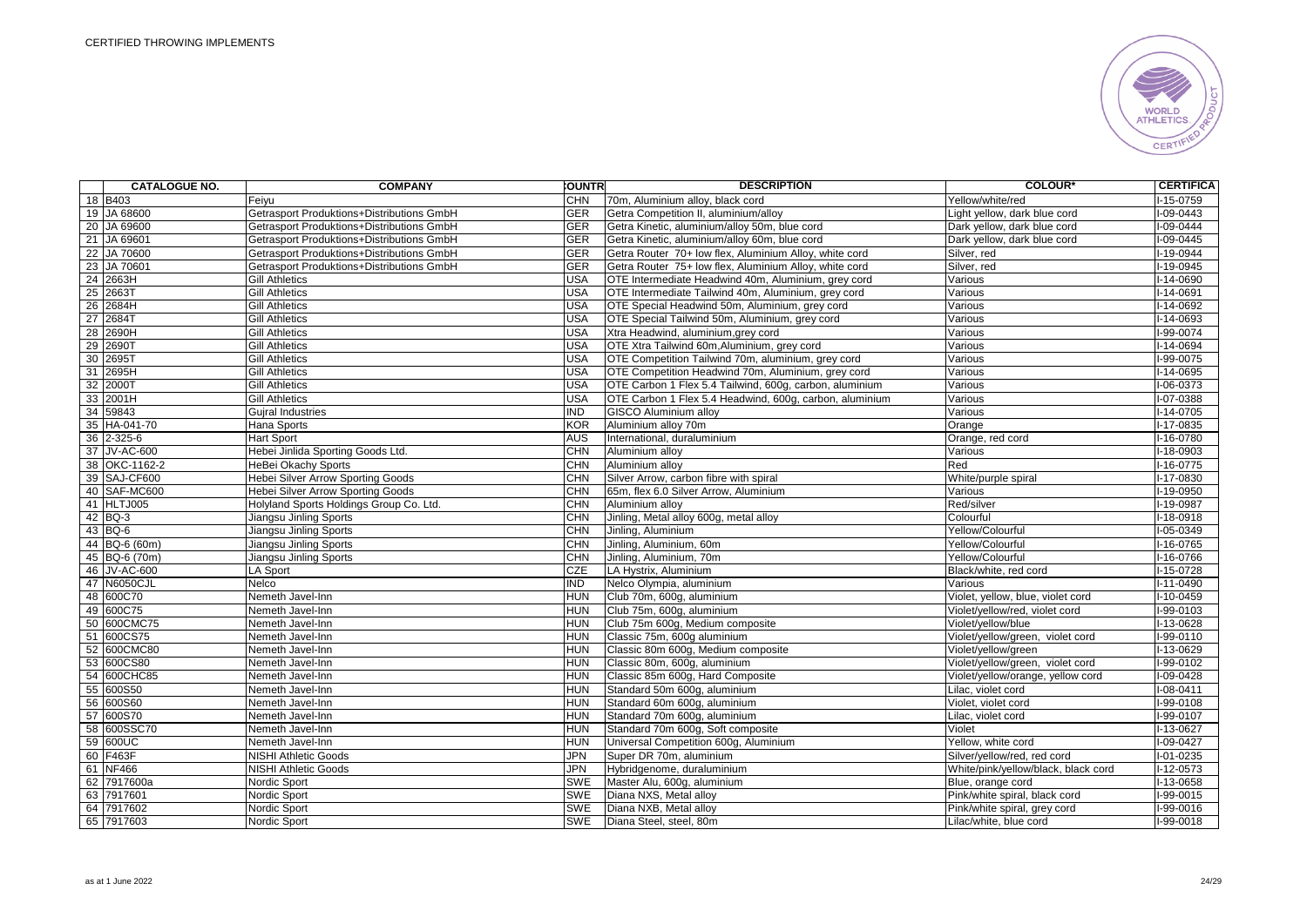

|                            | <b>OGUE NO.</b><br>--<br>CATA | <b>COMPANY</b>  | <b>COUNTR</b>        | <b>ESCRIPTION</b><br>DE.  | <b>COLOUR*</b>               | <b>CERTI</b><br>$\overline{1}$<br>.<br>FIGA |
|----------------------------|-------------------------------|-----------------|----------------------|---------------------------|------------------------------|---------------------------------------------|
| $ -$<br>$\mathbf{r}$<br>oo | 7917603c                      | Nordic<br>Sport | $\sim$<br><b>PAA</b> | Carbon<br>11 UU L<br>лана | ie cor<br><b>VV hit</b><br>. | $I-99-019$                                  |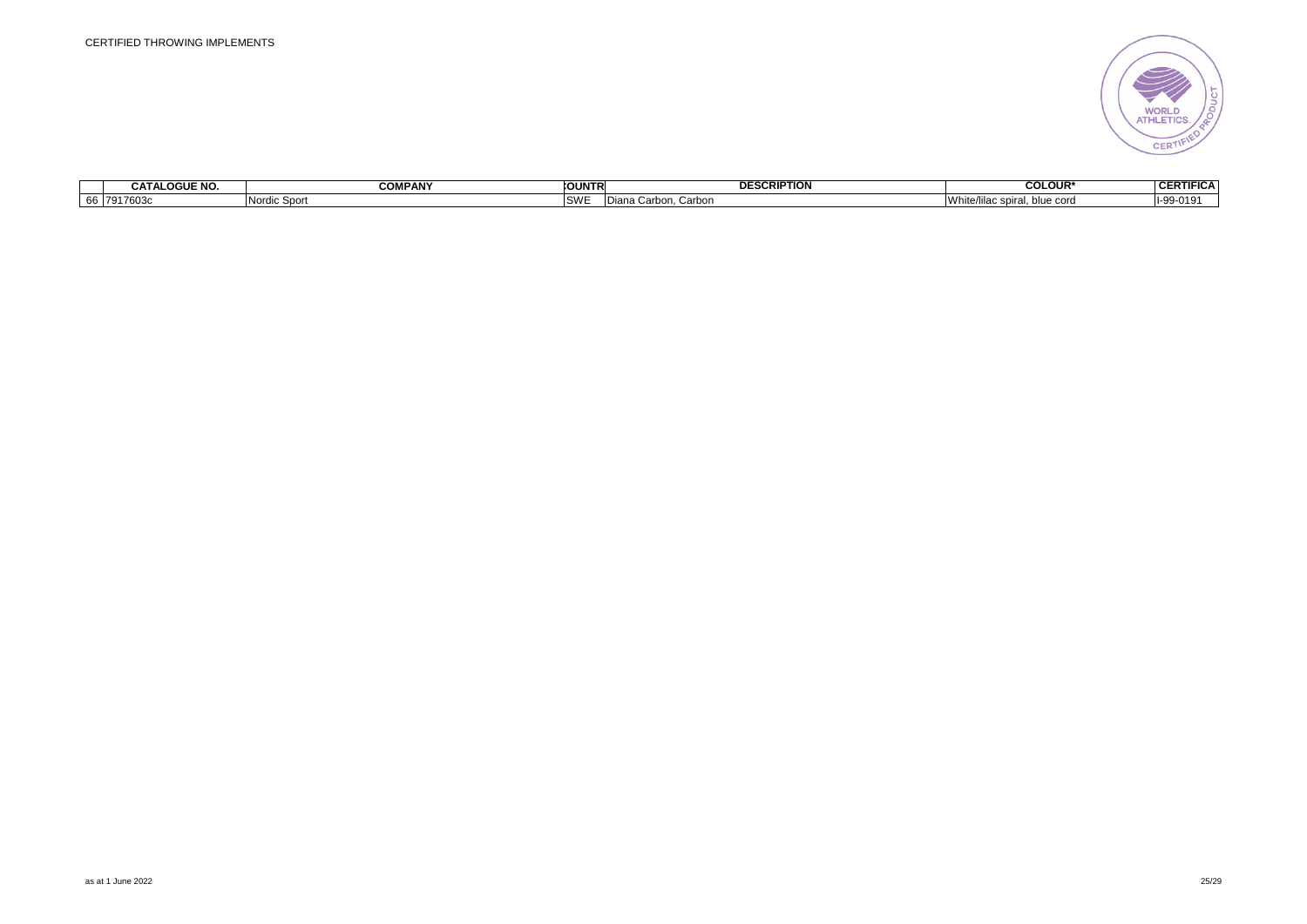

|    | <b>CATALOGUE NO.</b> | <b>COMPANY</b>                             | <b>CUNTRI</b> | <b>DESCRIPTION</b>                                  | <b>COLOUR*</b>                             | <b>CERTIFICA</b> |
|----|----------------------|--------------------------------------------|---------------|-----------------------------------------------------|--------------------------------------------|------------------|
|    | 67 7917604           | Nordic Sport                               | SWE           | Xena Stainless steel, steel                         | Blue/pink spiral, silver cord              | $I - 01 - 0242$  |
|    | 68 7917605           | Nordic Sport                               | SWE           | Indra Stainless steel, steel                        | Red/white spiral, red cord                 | $I - 01 - 0241$  |
|    | 69 7917606c          | Nordic Sport                               | SWE           | Olympia Carbon, carbon                              | White/green spiral, green cord             | I-10-0457        |
|    | 70 7917607           | Nordic Sport                               | <b>SWE</b>    | Super Elite, Steel                                  | White/black spiral, red cord               | $I-14-0715$      |
| 71 | 7918600c             | Nordic Sport                               | SWE           | Javelin 600g Valhalla, hard NXB Full carbon         | Yellow/turquoise spiral, grey cord         | I-18-0908        |
|    | 72 7918601c          | Nordic Sport                               | SWE           | Javelin 600g Valhalla, hard NXS, Full Carbon        | Yellow/turquoise spiral, black cord        | I-18-0909        |
|    | 73 7918602c          | Nordic Sport                               | SWE           | Javelin 600g Valhalla, medium NXB Hybrid Carbon     | Yellow/lilac spiral, grey cord             | I-18-0910        |
|    | 74 7918603c          | Nordic Sport                               | SWE           | Javelin 600q Valhalla, medium NXS Hybrid Carbon     | Yellow/lilac spiral, black cord            | $I-18-0911$      |
|    | 75 7918604c          | Nordic Sport                               | SWE           | Javelin 600g Valkyrie, Hybrid Carbon                | Red/turquoise spiral, black cord           | I-18-0912        |
|    | 76 7925600           | Nordic Sport                               | SWE           | Viking 600, 600g                                    | Turquoise, yellow cord, metal alloy        | I-04-0306        |
|    | 77 7961600           | Nordic Sport                               | <b>SWE</b>    | Nordic Comet, Aluminium                             | Grey, yellow cord                          | $I-14-0714$      |
|    | 78 CA19-600          | Polanik                                    | POL           | Competition Carbon Premium Line 2019, full carbon   | Black, red cord                            | $I-20-1010$      |
|    | 79 AF10-600          | Polanik                                    | POL           | Competition Air Flyer, duraluminium                 | Purple/pink or transparent blue, orange or | rd-11-0500       |
|    | 80 SC10-600          | Polanik                                    | POL           | Competition Sky Challenger, duraluminium            | Transparent red, blue cord                 | $I-11-0501$      |
|    | 81 SM10-600          | Polanik                                    | POL           | Competition Space Master, duraluminium              | Electric lime transparent, black cord      | $I-11-0502$      |
|    | 82 SM13-600          | Polanik                                    | POL           | Competition Space Master 600, cigar head, aluminium | Electric lime transparent                  | I-13-0654        |
|    | 83 JNE-6455-2        | Shandong JINUOER Sports Equipment          | <b>CHN</b>    | Aluminium alloy                                     | Orange                                     | I-18-0867        |
|    | 84 PSQF2             | Shandong Taishan Sports Equipment Co., Ltd | CHN           | Feilu 60m, aluminium                                | Yellow                                     | $I-00-0225$      |
|    | 85 PSQF7             | Shandong Taishan Sports Equipment Co., Ltd | <b>CHN</b>    | Feilu 65m, aluminium                                | Yellow                                     | I-14-0668        |
|    | 86 PSQF8             | Shandong Taishan Sports Equipment Co., Ltd | <b>CHN</b>    | Feilu 55m, aluminium                                | Yellow                                     | I-14-0667        |
|    | 87 PSQF9             | Shandong Taishan Sports Equipment Co., Ltd | <b>CHN</b>    | Feilu 50m, aluminium                                | Yellow                                     | I-14-0666        |
|    | 88 TZ1002-65         | Shandong Taishan Sports Equipment Co., Ltd | <b>CHN</b>    | Feilu 65m, carbon fibre composite                   | Multicolour                                | I-18-0886        |
|    | 89 TZ1002-70         | Shandong Taishan Sports Equipment Co., Ltd | CHN           | Feilu 70m, carbon fibre composite                   | Multicolour                                | I-18-0887        |
|    | 90 TZ1002-75         | Shandong Taishan Sports Equipment Co., Ltd | <b>CHN</b>    | Feilu 75m, carbon fibre composite                   | Multicolour                                | I-18-0888        |
| 91 | SWRAP600             | Spearwerx LLC                              | <b>USA</b>    | Spearwerx Raptor, Aluminium alloy                   | Various                                    | I-18-0934        |

# **JAVELIN 700G**

|                | <b>CATALOGUE NO.</b> | <b>COMPANY</b>                | <b>COUNTR</b> | <b>DESCRIPTION</b>                         | <b>COLOUR*</b>                       | <b>CERTIFICA</b> |
|----------------|----------------------|-------------------------------|---------------|--------------------------------------------|--------------------------------------|------------------|
|                | 39130                | AFN Sports Sdn. Bhd.          | <b>MAS</b>    | Competition, 60m, Aluminium                | Purple                               | I-20-0992        |
|                | 9970000              | Anand Track & Field Equipment | IND           | Aero Elite, Aluminium                      | Yellow                               | $I-14-0719$      |
|                | PB-BQS12             | Beijing BoXiangHengRui Sports | CHN           | Powerbridge, Aluminium alloy               | Various                              | I-12-0599        |
|                | F100-700             | Beijing Crown Sporting Goods  | <b>CHN</b>    | Crown, aluminium                           | <b>TBC</b>                           | I-08-0410        |
| 5              | #13007               | <b>Beijing Sports-Direct</b>  | <b>CHN</b>    | Sportland, Carbon                          | Black/red                            | I-21-0315        |
|                | 6 #13017             | Beijing Sports-Direct         | <b>CHN</b>    | Sportland, Steel                           | Red, black/white spiral, red cord    | I-21-0316        |
| $\overline{z}$ | #13127               | <b>Beijing Sports-Direct</b>  | <b>CHN</b>    | Sportland 70m, aluminium alloy             | Yellow, red cord                     | I-11-0530        |
|                | 8 JAL-70070          | Bhalla International          | IND           | Vinex Competition 70m, duraluminium        | Purple/white, white/blue cord        | I-12-0620        |
|                | 9 JAL-70080          | <b>Bhalla International</b>   | IND           | Vinex Competition 80m, duraluminium        | Golden/silver, white/red cord        | I-12-0621        |
|                | 10 JAL-CH700         | Bhalla International          | <b>IND</b>    | Vinex Challenge, Duraluminium              | Fluorescent green, green cord        | $I-15-0749$      |
|                | 11 B402              | Feiyu                         | <b>CHN</b>    | 75m, Aluminium alloy                       | Yellow/white/red, black cord         | I-15-0760        |
|                | 12 JA 68700          | Getrasport                    | <b>GER</b>    | Getra Competition II, aluminium/alloy      | Light yellow, dark blue cord         | I-09-0446        |
|                | 13 JA 69700          | Getrasport                    | <b>GER</b>    | Getra Kinetic, aluminium/alloy 60m         | Dark yellow, dark blue cord          | I-09-0447        |
|                | 14 JA 70700          | Getrasport                    | <b>GER</b>    | Getra Router 65+ low flex, Aluminium alloy | Silver/orange, white cord            | I-21-0323        |
|                | 15 JA 70701          | Getrasport                    | <b>GER</b>    | Getra Router 75+ low flex, Aluminium alloy | Silver/orange, white cord            | I-21-0324        |
|                | 16 59842             | <b>Gujral Industries</b>      | IND           | <b>GISCO Aluminium alloy</b>               | Various                              | I-14-0706        |
|                | 17 HA-042-80         | Hana Sports                   | <b>KOR</b>    | Aluminium alloy 80m                        | Silver                               | I-17-0836        |
|                | 18 2-325-7           | <b>Hart Sport</b>             | <b>AUS</b>    | International, duraluminium                | Fluorescent green/yellow, green cord | I-16-0781        |
|                | 19 JV-AC-700         | Hebei Jinlida Sporting Goods  | <b>CHN</b>    | Aluminium alloy                            | Various                              | I-18-0898        |
|                | 20 OKC-1162-3        | HeBei Okachy Sports           | <b>CHN</b>    | Aluminium alloy                            | <b>Blue</b>                          | I-16-0776        |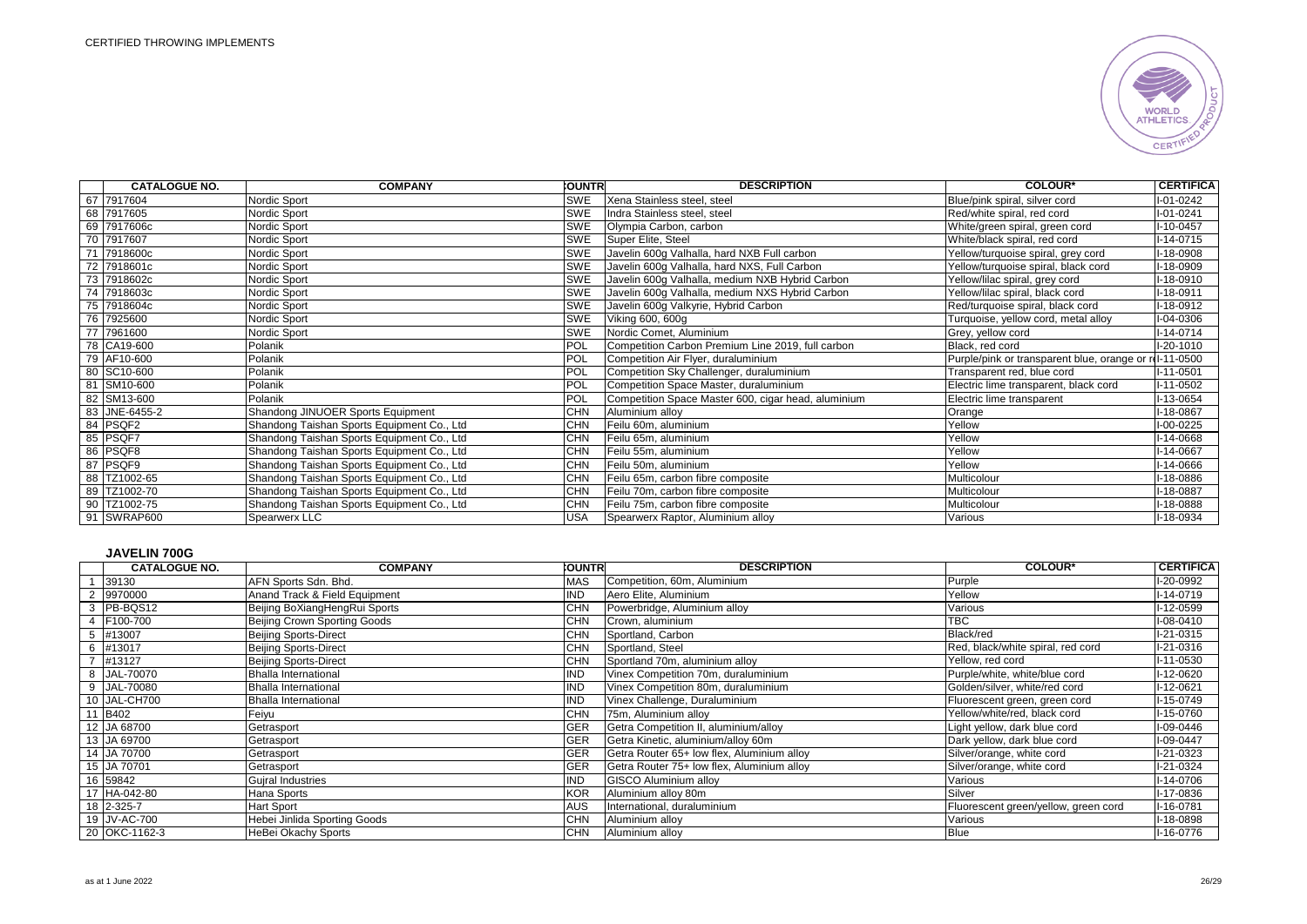

|    | <b>CATALOGUE NO.</b> | <b>COMPANY</b>                             | <b>COUNTRI</b> | <b>DESCRIPTION</b>                                  | <b>COLOUR*</b>                        | <b>CERTIFICA</b> |
|----|----------------------|--------------------------------------------|----------------|-----------------------------------------------------|---------------------------------------|------------------|
|    | 21 BQ-2              | Jiangsu Jinling Sports                     | <b>CHN</b>     | Jinling, Metal alloy 700g, metal alloy              | Colourful                             | I-18-0919        |
|    | 22 BQ-5              | Jiangsu Jinling Sports                     | <b>CHN</b>     | Jinling, aluminium                                  | Yellow/Colourful                      | I-10-0478        |
|    | 23 BQ-5 (70m)        | Jiangsu Jinling Sports                     | <b>CHN</b>     | Jinling, Aluminium, 70m                             | Yellow/Colourful                      | I-16-0767        |
|    | 24 JV-AC-700         | LA Sport                                   | <b>CZE</b>     | LA Hystrix, Aluminium                               | Black/white, red cord                 | I-15-0729        |
|    | 25 SAF-YC700         | Metals Javelin Factory of Dingzhou         | <b>CHN</b>     | Silver Arrow Brand, Aluminium                       | White with blue spiral, blue cord     | I-11-0526        |
|    | 26 N7060CJL          | Nelco                                      | <b>IND</b>     | Nelco Olympia, aluminium                            | Various                               | $I-11-0507$      |
|    | 27 700SC60           | Nemeth Javel-Inn                           | <b>HUN</b>     | Special Competition 60m 700g, Aluminium             | Blue, white cord                      | I-08-0412        |
|    | 28 700SC70           | Nemeth Javel-Inn                           | <b>HUN</b>     | Special Competition 70m 700g, Aluminium             | Blue/yellow/blue, white cord          | $I-08-0413$      |
|    | 29 700SCSC70         | Nemeth Javel-Inn                           | <b>HUN</b>     | Special Competition 70m 700g, Soft composite        | Blue/yellow/blue, yellow cord         | I-13-0630        |
|    | 30 700SC80           | Nemeth Javel-Inn                           | <b>HUN</b>     | Special Competition 80m 700g, Aaluminium            | Blue/yellow/red, white cord           | $I-08-0414$      |
|    | 31 700SCMC80         | Nemeth Javel-Inn                           | <b>HUN</b>     | Special Competition 80m 700g, Medium composite      | Blue/yellow/green                     | I-13-0631        |
|    | 32 700SC90           | Nemeth Javel-Inn                           | <b>HUN</b>     | Special Competition 90m 700g, Aluminium             | Blue/yellow/orange, white cord        | I-08-0415        |
|    | 33 700SCHC90         | Nemeth Javel-Inn                           | <b>HUN</b>     | Special Competition 90m 700g, Hard composite        | Blue/yellow/orange                    | I-13-0632        |
|    | 34 7914703           | Nordic Sport                               | <b>SWE</b>     | Super Elite 700, steel                              | Black/white, black cord               | I-99-0033        |
|    | 35 7914705           | Nordic Sport                               | <b>SWE</b>     | Eagle, steel, lilac cord                            | Yellow, pink spiral                   | I-02-0254        |
|    | 36 7914705c          | Nordic Sport                               | SWE            | Eagle Carbon, carbon                                | White, lilac spiral, lilac cord       | I-10-0458        |
|    | 37 7914706           | Nordic Sport                               | SWE            | Master, metal alloy                                 | Blue, silver cord                     | I-03-0289        |
| 38 | 7924700              | Nordic Sport                               | <b>SWE</b>     | Viking, metal alloy                                 | Turquoise/ yellow cord                | I-04-0307        |
|    | 39 7961700           | Nordic Sport                               | <b>SWE</b>     | Nordic Comet 700g, Aluminium                        | Grey, yellow cord                     | $I-14-0716$      |
|    | 40 AF10-700          | Polanik                                    | POL            | Competition Air Flyer, aluminium                    | Transparent blue, red cord            | I-11-0538        |
|    | 41 SC10-700          | Polanik                                    | POL            | Competition Sky Challenger, aluminium               | Transparent red, blue cord            | I-11-0539        |
|    | 42 SM10-700          | Polanik                                    | POL            | Competition Space Master, aluminium                 | Electric lime transparent, black cord | I-11-0540        |
|    | 43 SM13-700          | Polanik                                    | POL            | Competition Space Master 700, cigar head, aluminium | Electric lime transparent             | I-13-0655        |
|    | 44 JNE-6455-3        | Shandong JINUOER Sports Equipment          | <b>CHN</b>     | Aluminium alloy                                     | Silver                                | I-18-0868        |
|    | 45 PSQF3             | Shandong Taishan Sports Equipment Co., Ltd | <b>CHN</b>     | Feilu 60m, aluminium                                | Yellow                                | I-05-0343        |

### **JAVELIN 800G**

| <b>CATALOGUE NO.</b> | <b>COMPANY</b>                | <b>COUNTR</b> | <b>DESCRIPTION</b>                    | <b>COLOUR*</b>                    | <b>CERTIFICA</b> |
|----------------------|-------------------------------|---------------|---------------------------------------|-----------------------------------|------------------|
| 39140                | AFN Sports Sdn. Bhd.          | <b>MAS</b>    | Competition, 80m, Aluminium           | Purple                            | I-20-0993        |
| 9900060              | Anand Track & Field Equipment | <b>IND</b>    | Aero Superb 60, Aluminium             | Purple/orange                     | $I-15-0731$      |
| 9900070              | Anand Track & Field Equipment | <b>IND</b>    | Aero Superb 70, Aluminium             | Purple/green                      | I-15-0732        |
| 9900080              | Anand Track & Field Equipment | <b>IND</b>    | Aero Superb 80, Aluminium             | White/blue                        | I-15-0733        |
| 9900090              | Anand Track & Field Equipment | <b>IND</b>    | Aero Superb 90, Aluminium             | White/yellow                      | I-18-0880        |
| 6 9980000            | Anand Track & Field Equipment | <b>IND</b>    | Aero Elite, Aluminium                 | White                             | I-14-0720        |
| PB-BQS11             | Beijing BoXiangHengRui Sports | <b>CHN</b>    | Aluminium alloy                       | Various                           | I-12-0590        |
| 8 F100-800           | Beijing Crown Sporting Goods  | <b>CHN</b>    | Crown, aluminium                      | TBC                               | I-99-0183        |
| 9 #13008             | <b>Beijing Sports-Direct</b>  | CHN           | Sportland, Carbon                     | Black/red                         | I-21-0317        |
| 10 #13018            | <b>Beijing Sports-Direct</b>  | <b>CHN</b>    | Sportland, Steel                      | Red, black/white spiral, red cord | I-21-0318        |
| 11 #13128            | <b>Beijing Sports-Direct</b>  | <b>CHN</b>    | Sportland Men's 80m, aluminium alloy  | Yellow, red cord                  | $I-11-0531$      |
| 12 JAL-80060         | <b>Bhalla International</b>   | <b>IND</b>    | Vinex Competition 60m                 | Orange, white/blue cord           | I-09-0437        |
| 13 JAL-80070         | <b>Bhalla International</b>   | <b>IND</b>    | Vinex Competition 70m                 | Purple/white, white/blue cord     | I-09-0438        |
| 14 JAL-80080         | <b>Bhalla International</b>   | <b>IND</b>    | Vinex Competition 80m                 | Golden/silver, white/blue cord    | I-09-0439        |
| 15 JAL-80090         | <b>Bhalla International</b>   | <b>IND</b>    | Vinex Competition 90m                 | Pink/white, white/blue cord       | I-09-0440        |
| 16 JAL-CH800         | <b>Bhalla International</b>   | <b>IND</b>    | Vinex Challenge, Duraluminium         | Purple, blue cord                 | I-15-0750        |
| 17 B001              | Feiyu                         | <b>CHN</b>    | Carbon                                | red/ white spiral, blue cord      | I-20-0995        |
| 18 B <sub>101</sub>  | Feiyu                         | CHN           | Steel alloy                           | Yellow/red spiral, black cord     | I-05-0336        |
| 19 B401              | Feiyu                         | <b>CHN</b>    | 90m, Aluminium alloy                  | Yellow/white/red, black cord      | I-15-0761        |
| 20 JA 68800          | Getrasport                    | <b>GER</b>    | Getra Competition II, aluminium/alloy | Light yellow, dark blue cord      | I-09-0448        |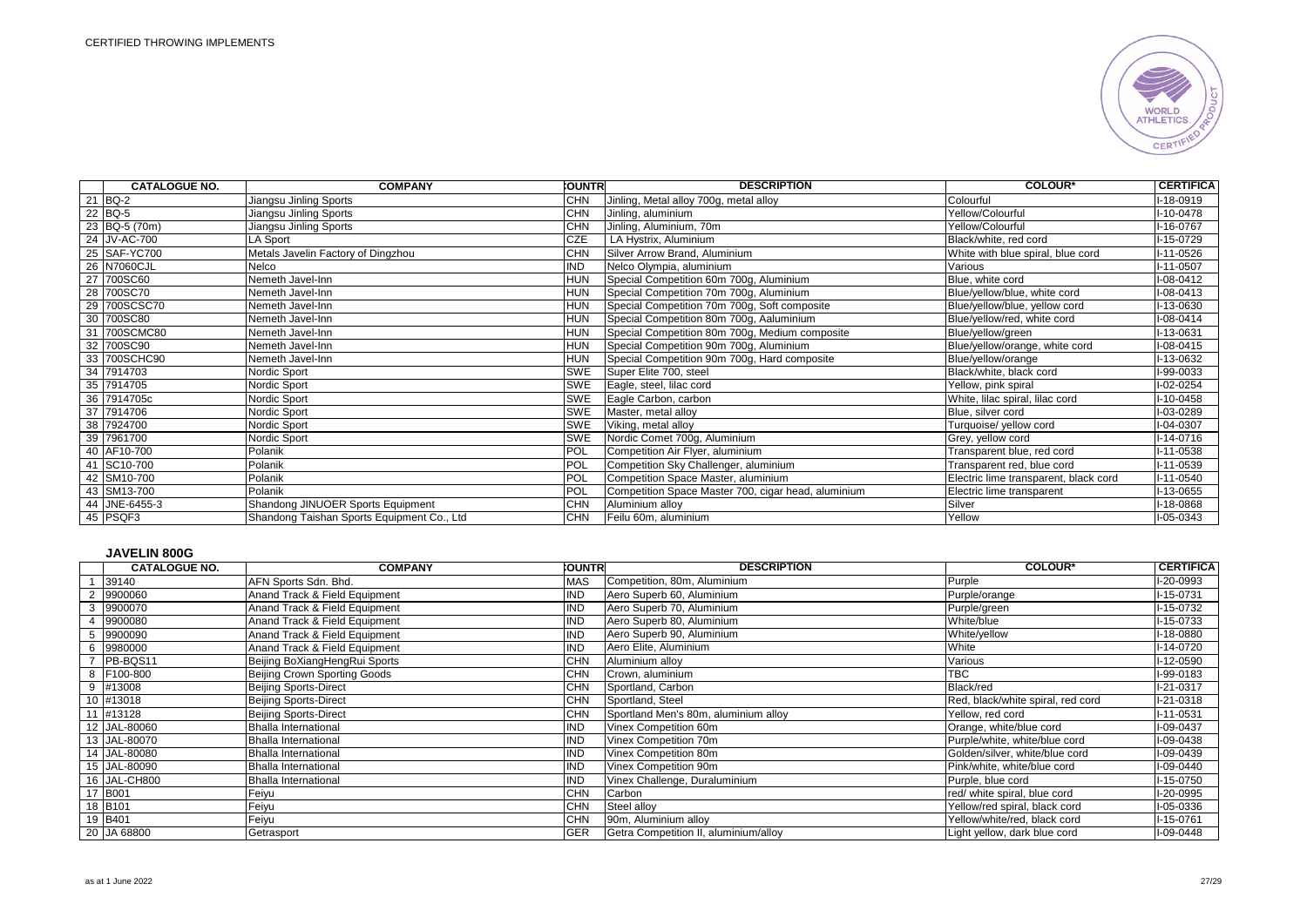

|    | <b>CATALOGUE NO.</b> | <b>COMPANY</b>                           | <b>OUNTR</b> | <b>DESCRIPTION</b>                                      | <b>COLOUR*</b>                     | <b>CERTIFICA</b> |
|----|----------------------|------------------------------------------|--------------|---------------------------------------------------------|------------------------------------|------------------|
|    | 21 JA 69800          | Getrasport                               | <b>GER</b>   | Getra Kinetic, aluminium/alloy 60m                      | Dark yellow, dark blue cord        | -09-0449         |
|    | 22 JA 69801          | Getrasport                               | <b>GER</b>   | Getra Kinetic, aluminium/alloy 70m                      | Dark yellow, dark blue cord        | I-09-0450        |
|    | 23 JA 70800          | Getrasport                               | <b>GER</b>   | Getra Router 80+ low flex, Aluminium alloy              | Silver/green, white cord           | $1-21-0325$      |
|    | 24 JA 70801          | Getrasport                               | <b>GER</b>   | Getra Router 85+ low flex, Aluminium alloy              | Silver/green, white cord           | $1-21-0326$      |
|    | 25 59841             | <b>Guiral Industries</b>                 | <b>IND</b>   | <b>GISCO Aluminium allov</b>                            | Various                            | I-14-0707        |
|    | 26 2860H             | <b>Gill Athletics</b>                    | <b>USA</b>   | OTE Intermediate Headwind 60m, aluminium, grey cord     | Various                            | I-08-0423        |
| 27 | 2860T                | <b>Gill Athletics</b>                    | <b>USA</b>   | OTE Intermediate Tailwind 60m, Aluminium, grey cord     | Various                            | -14-0696         |
|    | 28 2870H             | <b>Gill Athletics</b>                    | <b>USA</b>   | OTE Special Headwind 70m, aluminium, grey cord          | Various                            | $1 - 08 - 0424$  |
|    | 29 2870T             | <b>Gill Athletics</b>                    | <b>USA</b>   | OTE Special Tailwind 70m, Aluminium, grey cord          | Various                            | I-14-0697        |
|    | 30 2885H             | <b>Gill Athletics</b>                    | <b>USA</b>   | OTE Competition Headwind 90m, Aluminium, grey cord      | Various                            | $I-14-0699$      |
|    | 31 2885              | <b>Gill Athletics</b>                    | <b>USA</b>   | Competition Tailwind 90m, aluminium, grey cord          | Various                            | I-99-0067        |
|    | 32 2890H             | <b>Gill Athletics</b>                    | <b>USA</b>   | Xtra Headwind 80m, aluminium, grey cord                 | Various                            | I-99-0068        |
|    | 33 2890T             | <b>Gill Athletics</b>                    | <b>USA</b>   | OTE Special Xtra Tailwind 80m, Aluminium, grey cord     | Various                            | I-14-0698        |
|    | 34 3001T             | <b>Gill Athletics</b>                    | USA          | OTE Carbon 1 Flex 4.4 Tailwind, 800g, carbon            | Various                            | I-99-0069        |
|    | 35 3000H             | <b>Gill Athletics</b>                    | <b>USA</b>   | OTE Carbon 1 Flex 4.4 Headwind, 800g, carbon, aluminium | Various                            | $I-06-0379$      |
|    | 36 HA-040-70         | Hana Sports                              | KOR          | Aluminium alloy 70m                                     | Orange                             | I-17-0837        |
|    | 37 2-325-8           | Hart Sport                               | <b>AUS</b>   | International, duraluminium                             | Purple, blue cord                  | I-16-0782        |
|    | 38 JV-AC-800         | Hebei Jinlida Sporting Goods             | <b>CHN</b>   | Aluminium alloy                                         | Various                            | $I-18-0899$      |
|    | 39 OKC-1162-4        | HeBei Okachy Sports                      | <b>CHN</b>   | Aluminium alloy                                         | Yellow                             | $-16 - 0777$     |
|    | 40 SAJ-CF800         | <b>Hebei Silver Arrow Sporting Goods</b> | <b>CHN</b>   | Silver Arrow, carbon fibre with spiral                  | White/red spiral                   | $I-17-0831$      |
|    | 41 SAF-MC800         | <b>Hebei Silver Arrow Sporting Goods</b> | CHN          | 85m, flex 5.0 Silver Arrow, Aluminium                   | Various                            | $-19 - 0951$     |
|    | 42 HLTJ006           | Holyland Sports Holdings Group Co. Ltd.  | <b>CHN</b>   | Aluminium alloy                                         | Blue/purple                        | $1-19-0988$      |
|    | 43 BQ-1              | Jiangsu Jinling Sports                   | <b>CHN</b>   | Jinling, Metal alloy 800g, metal alloy                  | Colourful                          | $1 - 18 - 0920$  |
|    | 44 BQ-4              | Jiangsu Jinling Sports                   | CHN          | Jinling, aluminium                                      | Yellow/Colourful                   | $1 - 05 - 0348$  |
|    | 45 BQ-4 (70m)        | Jiangsu Jinling Sports                   | <b>CHN</b>   | Jinling, aluminium, 70m                                 | Yellow/Colourful                   | $1 - 16 - 0768$  |
|    | 46 BQ-4 (80m)        | Jiangsu Jinling Sports                   | <b>CHN</b>   | Jinling, aluminium, 80m                                 | Yellow/Colourful                   | $1 - 16 - 0769$  |
|    | 47 BQ-4 (90m)        | Jiangsu Jinling Sports                   | <b>CHN</b>   | Jinling, aluminium, 90m                                 | Yellow/Colourful                   | I-16-0770        |
|    | 48 JV-AC-800         | LA Sport                                 | <b>CZE</b>   | LA Hystrix, Aluminium                                   | Black/white, red cord              | $I-15-0730$      |
|    | 49 N8060CJL          | Nelco                                    | IND          | Nelco Olympia, aluminium                                | Various                            | $I-11-0491$      |
|    | 50 800C80            | Nemeth Javel-Inn                         | <b>HUN</b>   | Club 80m 800g, Aluminium                                | Violet/yellow/blue, violet cord    | $I-99-0105$      |
|    | 51 800C85            | Nemeth Javel-Inn                         | <b>HUN</b>   | Club 85m 800g, aluminium                                | Violet/yellow/blue, violet cord    | I-99-0104        |
|    | 52 800CMC85          | Nemeth Javel-Inn                         | <b>HUN</b>   | Club 85m 800g, Medium composite                         | Blue/yellow/blue, violet cord      | $I-13-0634$      |
|    | 53 800CS85           | Nemeth Javel-Inn                         | <b>HUN</b>   | Classic 85m 800g, Aluminium                             | Violet/yellow/magenta, violet cord | I-09-0429        |
|    | 54 800CMC90          | Nemeth Javel-Inn                         | <b>HUN</b>   | Classic 90m 800g, Medium composite                      | Blue/yellow/green, yellow cord     | $I-13-0635$      |
|    | 55 800CS90           | Nemeth Javel-Inn                         | HUN          | Classic 90m 800g, aluminium                             | Violet/yellow/green, violet cord   | I-99-0100        |
|    | 56 800CC95           | Nemeth Javel-Inn                         | <b>HUN</b>   | Classic 95m 800g, hard composite                        | Violet/yellow/orange, yellow cord  | $I-08-0400$      |
|    | 57 800CS95           | Nemeth Javel-Inn                         | <b>HUN</b>   | Classic 95m 800g, aluminium                             | Violet/yellow/orange               | $I-99-0101$      |
|    | 58 800S60            | Nemeth Javel-Inn                         | <b>HUN</b>   | Standard 60m 800g, aluminium                            | Violet, violet cord                | $1-99-0111$      |
|    | 59 800S70            | Nemeth Javel-Inn                         | <b>HUN</b>   | Standard 70m 800g, aluminium                            | Violet, violet cord                | -99-0106         |
|    | 60 800SSC70          | Nemeth Javel-Inn                         | <b>HUN</b>   | Standard 70m 800g, Soft composite                       | Violet                             | $-13 - 0633$     |
|    | 61 800UC             | Nemeth Javel-Inn                         | <b>HUN</b>   | Universal Competition 800g, Aluminium                   | Yellow, white cord                 | $1 - 09 - 0430$  |
|    | 62 F453E             | <b>NISHI Athletic Goods</b>              | JPN          | Super DR 80m, aluminium                                 | Silver/yellow/red, red cord        | I-01-0236        |
|    | 63 NF450             | <b>NISHI Athletic Goods</b>              | <b>JPN</b>   | Super GD Carbon Type I, carbon fibre                    | Red/white, red/white cord          | $1 - 18 - 0931$  |
|    | 64 NF451             | <b>NISHI Athletic Goods</b>              | JPN          | Super GD Carbon Type II, carbon fibre                   | Blue/white, blue/white cord        | $I-18-0932$      |
|    | 65 NF458             | <b>NISHI Athletic Goods</b>              | JPN          | Hybridgenome X, black cord                              | White/blue/yellow/black            | $I-11-0506$      |
|    | 66 7913800           | Nordic Sport                             | <b>SWE</b>   | Master 800, metal alloy                                 | Blue, black cord                   | I-99-0013        |
|    | 67 7916800           | Nordic Sport                             | <b>SWE</b>   | Champion Steel, steel                                   | Lilac/white, black cord            | I-99-0012        |
|    | 68 7916800c          | Nordic Sport                             | SWE          | Champion Carbon, carbon                                 | White, Iilac spiral, Iilac cord    | I-99-0189        |